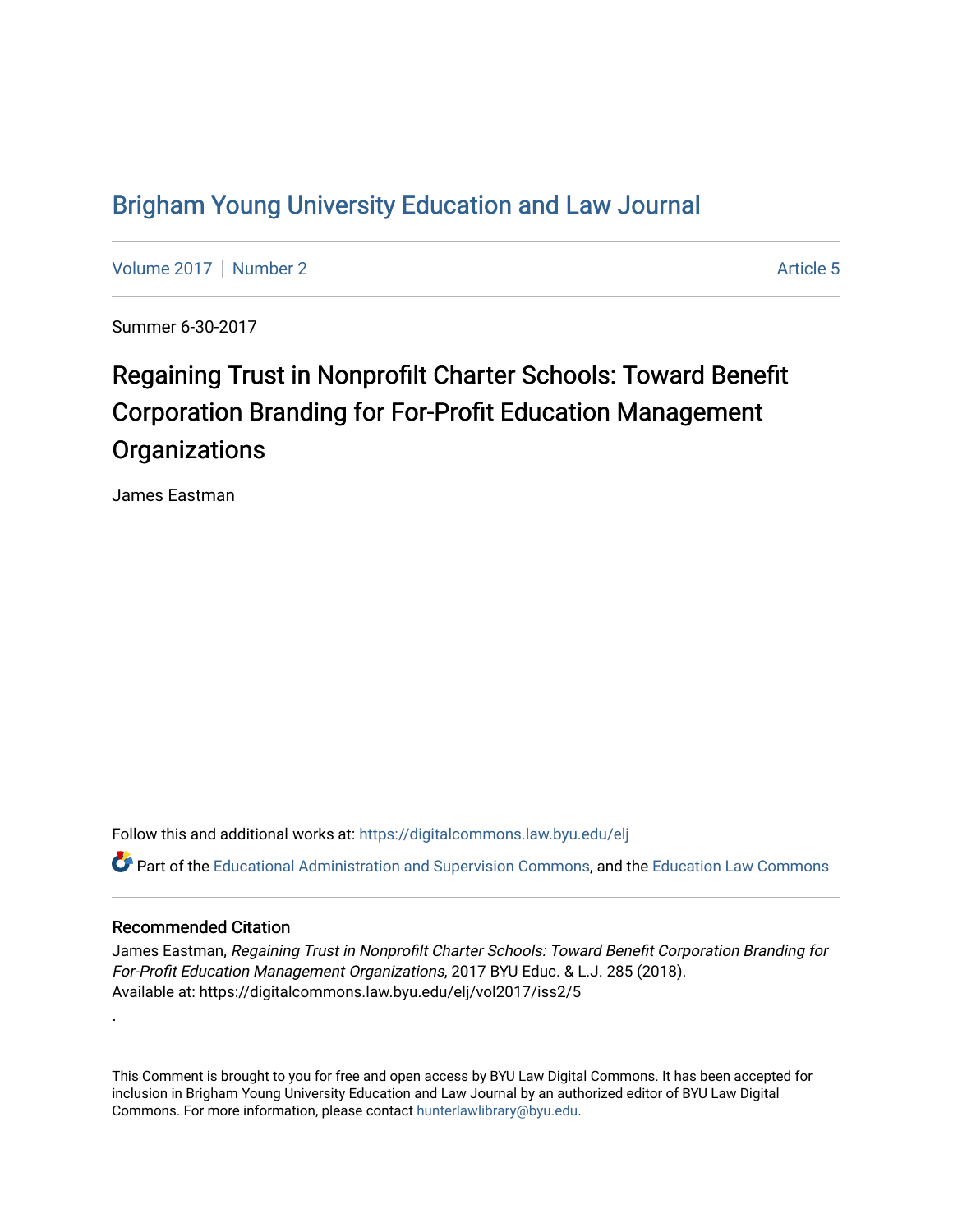# REGAINING TRUST IN NONPROFIT CHARTER SCHOOLS: TOWARD BENEFIT CORPORATION BRANDING FOR FOR-PROFIT EDUCATION MANAGEMENT ORGANIZATIONS

The point is, ladies and gentleman, that greed, for lack of a better word, is good. Greed is right, greed works. Greed clarifies, cuts through, and captures the essence of the evolutionary spirit. Greed, in all of its forms—greed for life, for money, for love, knowledge—has marked the upward surge of mankind. And greed, you mark my words, will not only save Teldar Paper, but that other malfunctioning corporation called the USA. Thank you very much*.*<sup>1</sup>

– The infamous stock-trading mogul, Gordon Gekko, in the movie *Wall Street*.

# I. INTRODUCTION: THE CURRENT AMERICAN NONPROFIT CHARTER SCHOOL LANDSCAPE

Since the first charter school opened in Minnesota in 1991, the political and educational spheres have enshrined charter schools in positive rhetoric, hailing them as "laboratories of innovation."2 Encouraging charter school creation is one of the cornerstones of the Obama Administration's "Race to the Top" program, and this support is similarly reflected in federal and state legislatures.3 Notwithstanding conflicting studies assessing charter school effectiveness as compared to traditional public schools, it is clear from the annually

<sup>&</sup>lt;sup>1</sup> WALL STREET (20th Century Fox 1987).

<sup>2</sup> Susan L. DeJarnatt, *Follow the Money: Charter Schools and Financial Accountability*, 44 URB. LAW. 37, 38 (2012).

<sup>3</sup> *See* Paul Manna & Laura L. Ryan, *Competitive Grants and Educational Federalism: President Obama's Race to the Top Program in Theory and Practice*, 41 PUBLIUS: J. FEDERALISM 522, 527 (2011) (Under Obama's "Race to the Top" program, "one specific criterion awarded up to forty points for states that had created conditions to promote the development of high-performing public charter schools and other innovative schools. The weighting clearly favored charter schools, though, because if a state had many policies to promote different alternatives except charter schools then the most it could earn on this criterion was eight points."). *See also* DeJarnatt, *supra* note 2, at 38.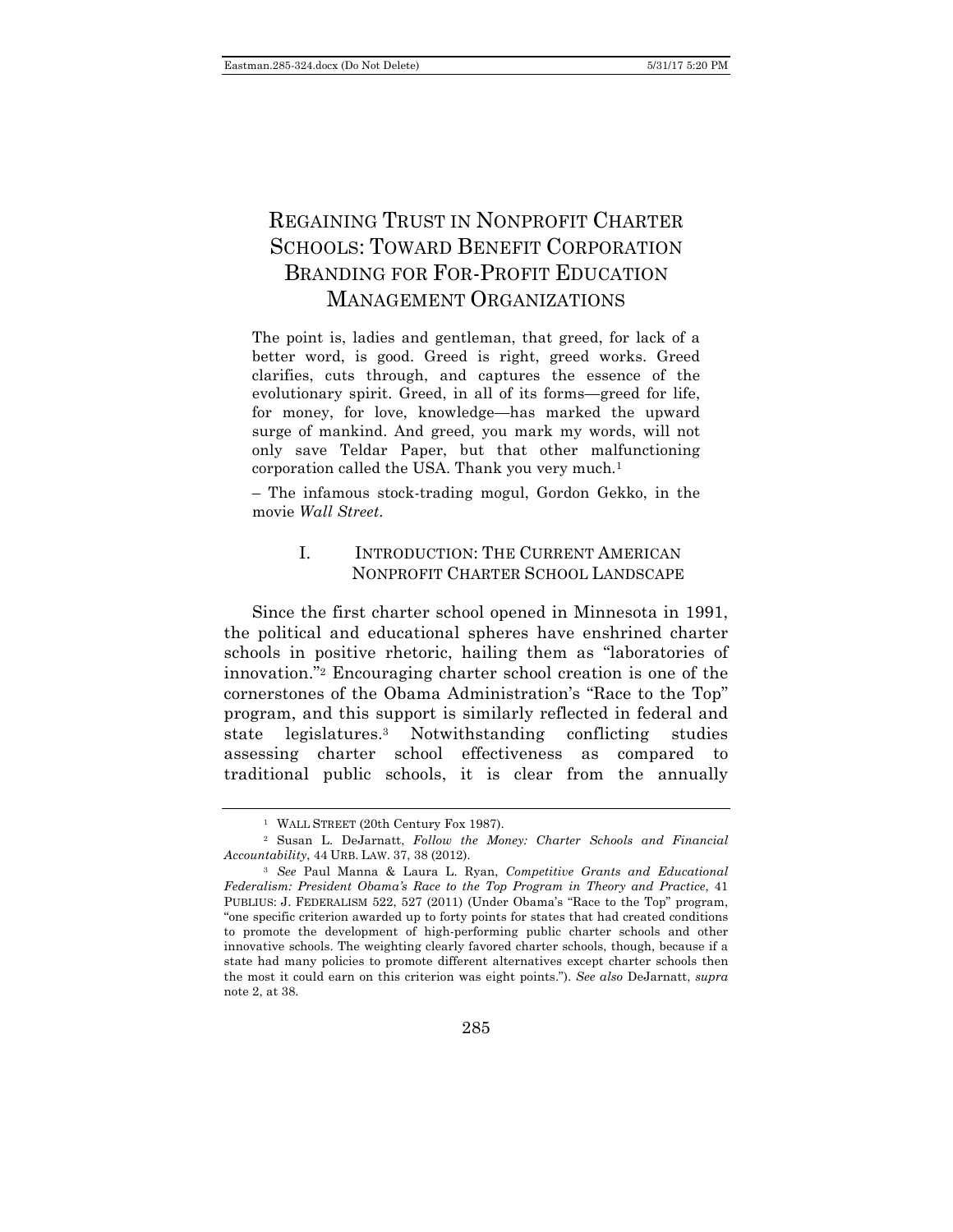increasing number of charter schools coupled with federal and state backing that charter schools are here to stay.4

Despite the optimistic affirmation that charter schools receive, the nonprofit charter school movement has recently come under intense government and media scrutiny.5 This has been spurred by scandals involving education management organizations ("EMOs"), which some nonprofit charter schools hire to operate their charter schools wholly or in part.<sup>6</sup>

The scrutiny began when the growing number of nonprofit charter schools caught the private sector's attention several years ago. Venture capital firms and hedge fund managers began to view nonprofit charter schools as a "largely untapped and potentially lucrative market."7 This raised an interesting question: why did venture capital firms and hedge fund managers find nonprofit charter schools so attractive as a

<sup>6</sup> *See* Kathleen McGrory, *South Miami-Based Charter School Management Company Under Federal Scrutiny*, MIAMI HERALD (April 20, 2014, 9:51 AM), http://www.miamiherald.com/news/local/community/miami-dade/article1963142.html Florida's largest charter school management company came under federal scrutiny after an audit report identified "potential conflicts of interest between the for-profit company Academica and the Mater Academy charter schools it manages. One example the auditors cited was the transfer of money from Mater Academy to its private support organization, which shares the same board of directors." *Id.*

<sup>7</sup> F. Howard Nelson, *What Does Private Management Offer Public Education?*, 11 STAN. L. & POL'Y REV. 271, 272 (2000).

<sup>4</sup> *See* Elaine Liu, *Solving the Puzzle of Charter Schools: A New Framework for Understanding and Improving Charter School Legislation and Performance*, 2015 COLUM. BUS. L. REV. 273, 285–89 (2015). While it is not this Note's purpose to evaluate whether charter schools deliver superior education to public schools, it is worth noting that there are many conflicting studies assessing charter school effectiveness. Several studies have seriously questioned the premise that charter schools employ innovative teaching methods both more effectively and more often than public schools. What is certain though, is that much like in public schools, student performance varies significantly between charter schools in the same states and across different states.

<sup>5</sup> John Morley, *For-Profit and Nonprofit Charter Schools: An Agency Costs Approach*, 115 YALE L.J. 1782, 1795 (2006). Scholars and the public sometimes conflate a charter school's entity choice, such as being a nonprofit versus for-profit entity, with a third-party contractor's form, and then refer to the charter school as a nonprofit or for-profit based on the contractor's form. This is incorrect because sometimes the charter school is a nonprofit that holds the school's charter and manages its own running. But sometimes nonprofit charter schools hold the charter, but then contract with an external contractor or business to run a substantial part of the school. In the United States, charter schools, also known as charter holders, can be nonprofit or forprofit institutions. However, a majority of charter schools are nonprofits because many states' laws dictate whether a charter school must be a nonprofit. Then, if a charter school contracts with a vendor or business, that business can be a for-profit or nonprofit organization itself. And again, there are sometimes state laws regulating whom a charter school can contract with. This Note will focus on nonprofit charter schools because the issues addressed solely affect nonprofit charter schools.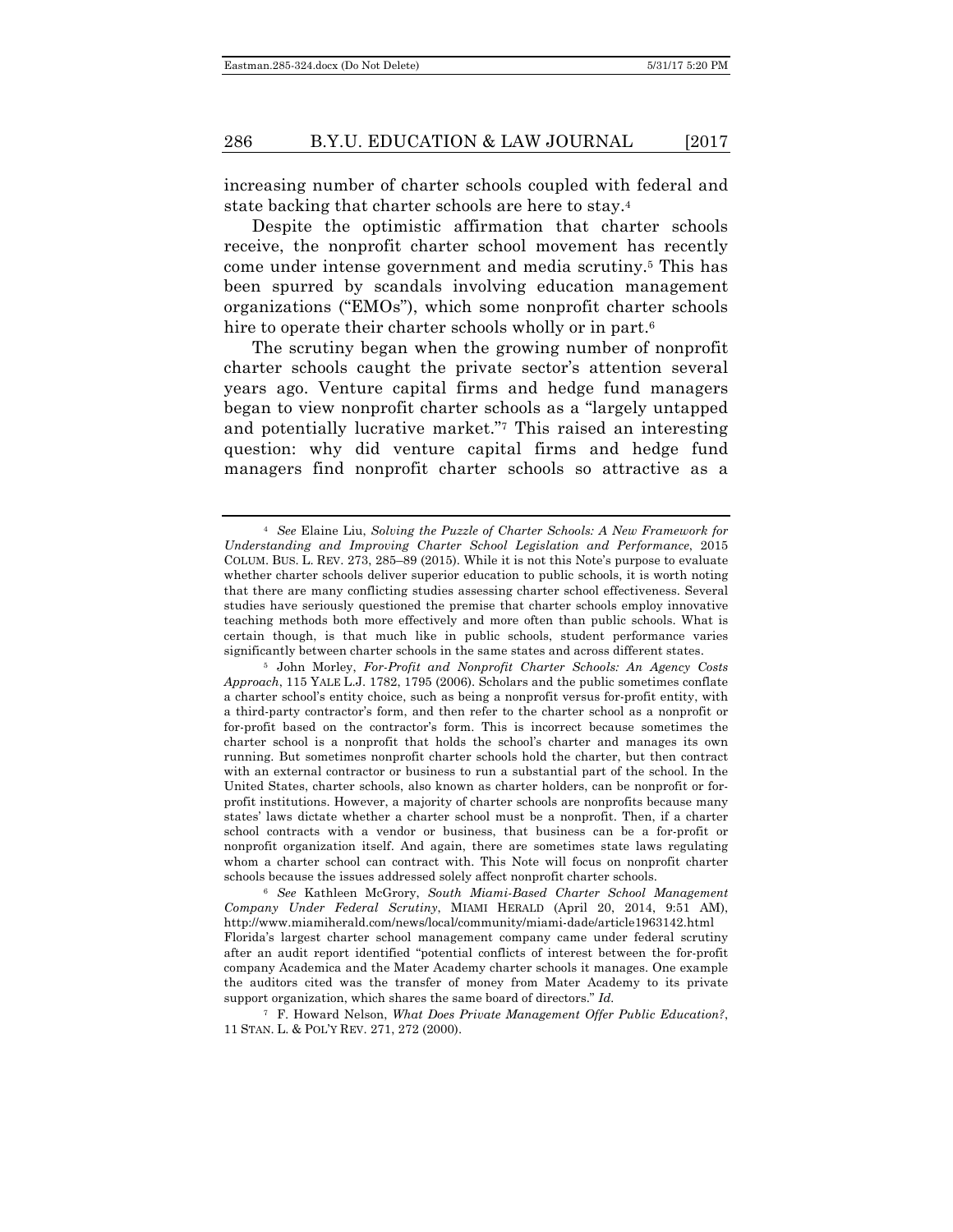means of raising capital when, in return for favorable tax treatment, nonprofit charter schools are prohibited from having shareholders or distributing profits?8 The answer came when the private sector started funding for-profit EMOs to contract with and operate nonprofit charter schools.9 Funding EMOs to contract with charter schools had the effect of diverting the state and federal government funding nonprofit charter schools received into EMO coffers, which then ended up in the private sector's pockets.10 The private sector can access state funding reserved for public education raised through taxes because although many states mandate that charter schools must be nonprofits, there is often no legislation precluding nonprofit charter schools from contracting with and paying for-profit organizations for educational services with their public funding.11 Investing in EMOs became such a profitable business that firms began providing courses in how to best privatize charter school education, such as a master class taught by Capital Roundtables called "Private Equity Investing in For-Profit Education Companies."12 Further, the federal "New Markets Tax Credit" program under the Clinton administration gave businesses that invest in charter schools in "underserved" areas a 39% tax credit to offset costs, incentivizing investing in charter schools and EMOs.13

Some EMOs have since taken a page out of Gordon Gekko's book of greed and have been accused of engaging in fraudulent activities; nonprofit charter school operators have set up for-

<sup>11</sup> *See e.g.*, FLA. STAT. § 1002.33 (2011); GA. CODE ANN. § 20-2-2065(b)(1) (States such as Florida and Georgia are either completely silent on whether charter schools may contract with EMOs, or explicitly allow for them to do so).

<sup>12</sup> Kristin Rawls, *Who is Profiting From Charters? The Big Bucks Behind Charter School Secrecy, Financial Scandal and Corruption*, ALTERNET (May 8, 2013), http://www.alternet.org/education/who-profiting-charters-big-bucks-behind-charterschool-secrecy-financial-scandal-and.

<sup>13</sup> Addison Wiggin, *Charter School Gravy Train Runs Express to Fat City*, FORBES (Sep. 10, 2013, 5:31 PM), http://www.forbes.com/sites/greatspeculations/2013/09/10/charter-school-gravy-trainruns-express-to-fat-city/#3e9312b270e5.

<sup>8</sup> Henry B. Hansmann, *The Role of Nonprofit Enterprise*, 89 YALE L.J. 835, 838 (1980).

<sup>9</sup> Kathleen Conn, *When School Management Companies Fail: Righting Educational Wrongs*, 31 J.L. & EDUC. 245, 253 (2002).

<sup>10</sup> *Id.* ("[W]hen state charter school laws allow large for-profit corporations to manage schools, or when nonprofit managers contract with for-profit companies to provide educational services, the specter of for-profit companies misappropriating tax dollars is especially frightening.").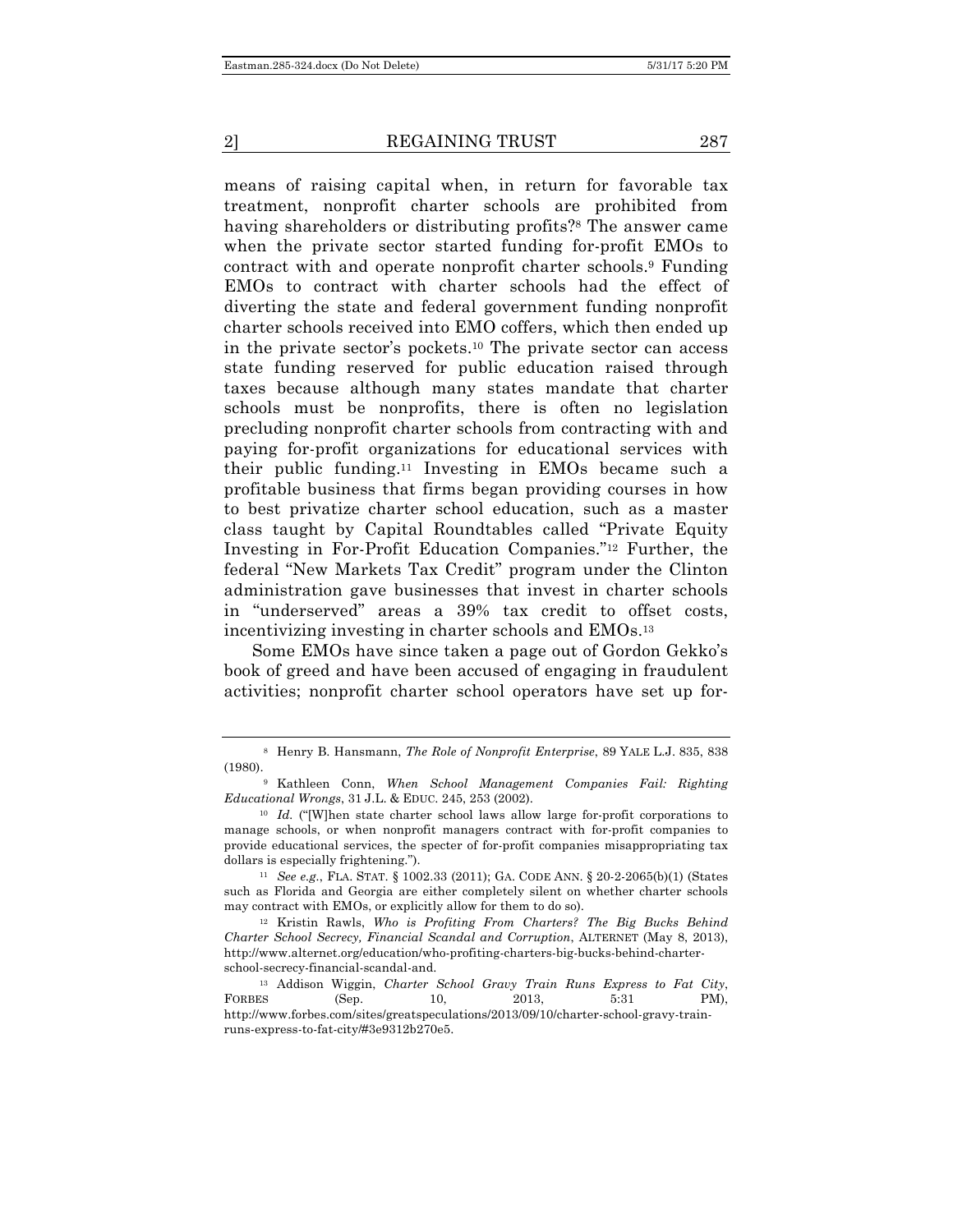profit EMOs to extract and distribute their charter school's operating profits.14 Another instance of EMOs abusing charter school funding occurred when EMOs began redirecting funds allocated to teacher salaries and resource development to charge charter schools inflated rent for their facilities.15 While EMOs manage only approximately 15% of all American nonprofit charter schools, the negative effects that a few EMOs have had on the charter schools they manage have cast a shadow over the charter school movement and other for-profit EMOs that help charter schools without harming them.16 The actions of the EMOs involved in scandals are at great odds with their professed goal of "shap[ing] a world in which every student, regardless of socioeconomic circumstance, has access to an excellent education."17

Charter school exploitation has become such a problem that the New York State Legislature revised the state's Charter Schools Act in May 2010 to prohibit EMOs from contracting with charter schools.18 Charter schools that contracted with EMOs prior to the change were allowed to continue their association.19 New York revised its charter school statute because although only a small portion of the state's charter schools had partnered with EMOs, the bad press that a few EMO-charter school affiliations created detracted from much of the positive work that many EMO- and non-EMO-managed

<sup>14</sup> Emma Brown, *D.C. Officials Seek Stronger Oversight of Charter Schools After Recent Fraud Allegations*, WASH. POST (June 15, 2014), https://www.washingtonpost.com/local/education/dc-officials-seek-stronger-oversight-ofcharter-schools-after-recent-fraud-allegations/2014/06/15/fb5e1042-f0b4-11e3-bf76- 447a5df6411f\_story.html; Morley, *supra* note 5, at 1789 (Charter school operators are those who apply to the relevant state agency for a charter, and once approved, hold the charter).

<sup>15</sup> Catherine Candisky, *Charter School's Lease Deals Scrutinized*, COLUMBUS DISPATCH (Oct. 12, 2014, 10:10 AM), http://www.dispatch.com/content/stories/local/2014/10/12/charters-lease-dealsscrutinized.html.

<sup>16</sup> NATIONAL ALLIANCE FOR PUBLIC CHARTER SCHOOLS, A CLOSER LOOK AT THE CHARTER SCHOOL MOVEMENT 8 (2016) http://www.publiccharters.org/wpcontent/uploads/2016/02/New-Closed-2016.pdf (hereinafter "NATIONAL ALLIANCE").

<sup>17</sup> *Mission*, EDISON LEARNING, http://edisonlearning.com/mission.php (last visited June 8, 2016).

<sup>18</sup> N.Y. EDUC. LAW § 2851(1).

<sup>19</sup> NEW YORK CITY CHARTER SCHOOL CENTER, THE PROFIT MYTH: UNDERSTANDING THE STRUCTURE OF NEW YORK CHARTER SCHOOLS 6 (Sept. 2011), http://www.nyccharterschools.org/sites/default/files/resources/charter\_school\_profit\_my th.pdf.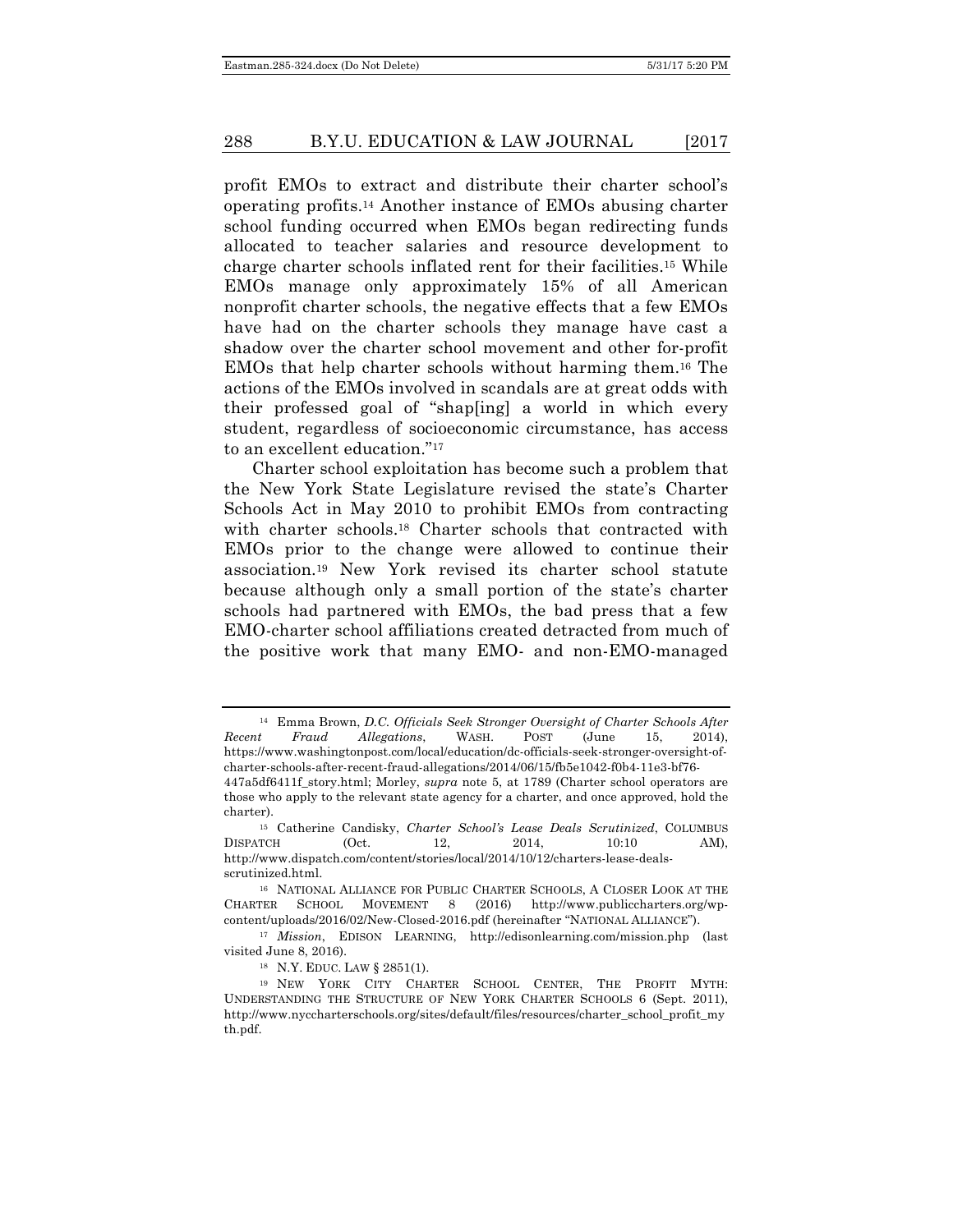charter schools had accomplished.20 In order to make sure that state education funding went to improving student education instead of for-profit EMO operators, other states have also banned charter schools from partnering with EMOs, including New Mexico, Washington, Connecticut, and Mississippi.21 Further, some charter schools have had to shut down because of EMO mismanagement, and these closures severely disrupted the education process for students.22 Parents then often enrolled their children in traditional public schools, causing an overcrowding problem that the now shuttered charter schools were meant to alleviate in the first place.<sup>23</sup>

While there is support for states forbidding charter schools from contracting with EMOs, there are arguments in favor of allowing them to continue contracting with EMOs.24 For example, EMOs often have greater managerial control over a charter school's internal operations, and EMOs have the capital required to invest in research and develop innovative teaching methods that their traditional public school counterparts often lack.25 However, the foremost reason that a party operating a new charter school hires an EMO is that the party often lacks sufficient experience in school management.26 Thus EMOs may remain an important component of the charter school movement as they offer new charter school operators the expertise and resources required to get a charter school off the ground.<sup>27</sup>

There is tension between states allowing EMOs to continue providing charter schools with beneficial expertise and the need to prevent the damage that some EMOs have caused by

<sup>27</sup> *Id.* (For example, EMOs are better able to negotiate discounted prices for school supplies).

<sup>20</sup> *Id.* at 5 (By 2011, 9% of the 185 charter schools in New York state had contracted with EMOs.).

<sup>21</sup> *See* CONN. GEN. STAT. ANN. § 10-66aa (West 2016); MISS. CODE. ANN. § 37-28- 39 (West 2017); N.M. STAT. ANN. § 22-8B-4 (West 2017); 2016 WASH. LEGIS. SERV. CH. 241 (E.S.S.S.B. 6194) (West).

<sup>22</sup> *See* Conn, *supra* note 9, at 249.

<sup>23</sup> *Id.*

<sup>24</sup> *Id.*

<sup>25</sup> GUILBERT C. HENTSCHKE ET AL., TRENDS & BEST PRACTICES FOR EDUCATION MANAGEMENT ORGANIZATIONS 5–6 (2003) https://www.wested.org/online\_pubs/PP-03- 02.pdf.

<sup>26</sup> Julia Davis, *Contracts, Control and Charter Schools: The Success of Charter Schools Depends on Stronger Nonprofit Board Oversight to Preserve Independence and Prevent Domination by For-Profit Management Companies*, 2011 BYU EDUC. & L.J. 1, 8 (2011).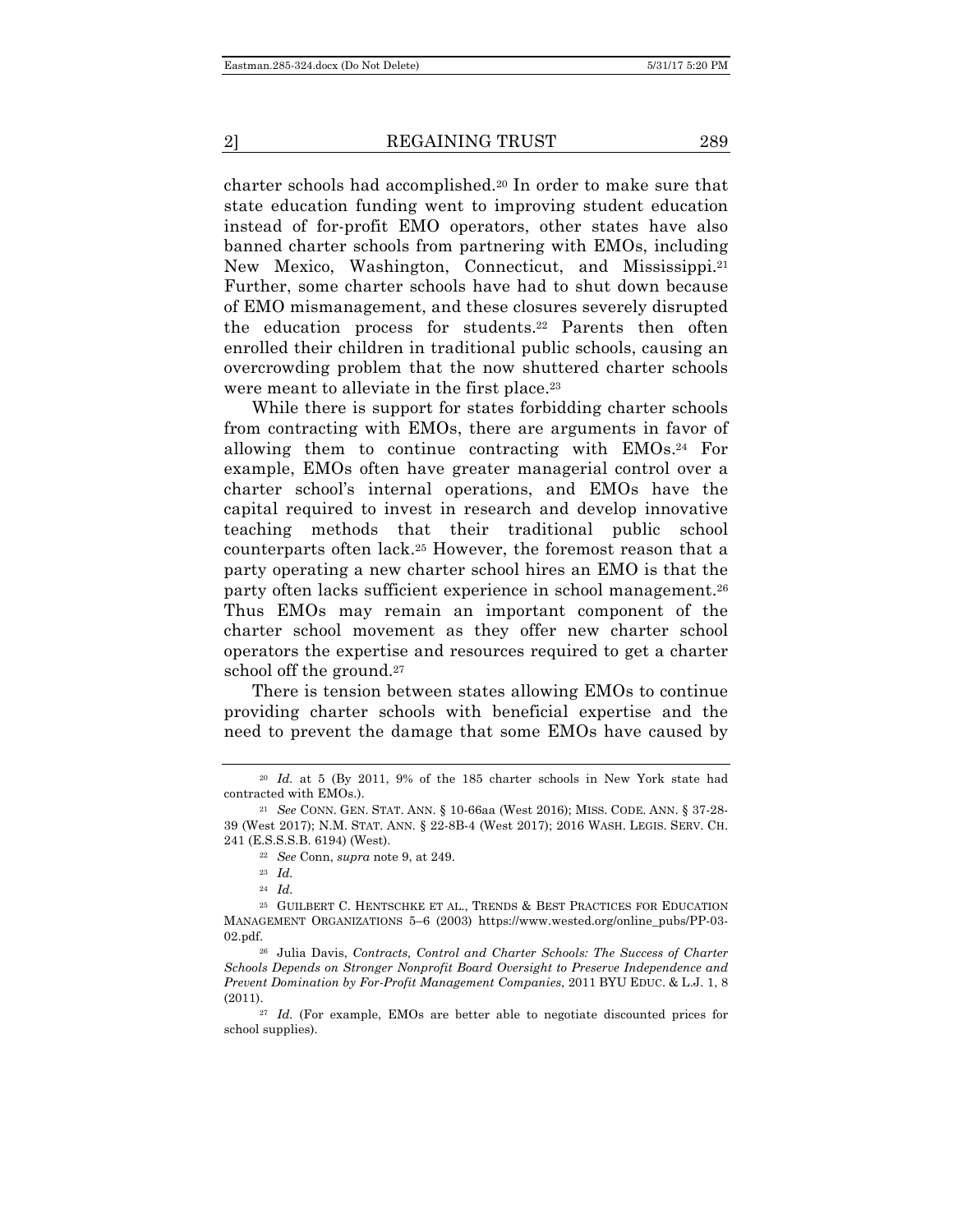exploiting charter schools. The approach some states have taken is to bar EMOs completely from contracting with charter schools, and this tactic threatens EMOs' continuing existence.<sup>28</sup> Other states have walked a middle ground by appointing independent charter school review boards to oversee charter schools.29 But some argue that adding additional levels of bureaucracy in the chartering process may interfere with the original intent behind charter school proliferation—namely, charter school autonomy and innovation.30 Increasing legislative hostility toward EMOs means that if offending EMOs do not change their ways, the focus of the EMO business model will change. EMOs will no longer be able to focus on developing innovative teaching methods that will improve student performance and lead to contract renewal.<sup>31</sup> Instead, their chief concern will be stopping state legislatures from preventing contracts with charter schools altogether because a few EMOs have engaged in questionable business practices.

Poor student performance in EMO operated charter schools has resulted in charter school closures. However, failure to improve charter school education is not the main reason why states are reconsidering EMO-charter school affiliations. Gross financial mismanagement, difficulty tracking how taxpayer money is spent once it moves from the charter schools into EMOs, and fraudulent activities are fueling the legislative backlash against EMOs in states like New York.32 This Note

<sup>28</sup> *See* Kathleen Conn, *For-Profit School Management Corporations: Serving the Wrong Master*, 31 J.L. & EDUC. 129, 147 (2002) ("The surest way to abolish the conflict inherent in the corporate paradigm of shareholder wealth maximization and using corporate funds to provide the best possible education for students is to prohibit forprofit corporations from managing schools.").

<sup>29</sup> Arianna Prothero, *More States Create Independent Charter Approval Boards*,  $EDUCATION$  WEEK  $(Aug. 19, 2014)$ , http://www.edweek.org/ew/articles/2014/08/20/01authorizers.h34.html.

<sup>30</sup> *Id.*

<sup>31</sup> *See* Conn, *supra* note 28, at 146 ("In most school privatization contracts, the school district engages the management corporation, turns over the reins of the school system, and expects improvement in school district finances and in students' educational performance. If the expected results do not materialize, the school district can 'fire' the managers and resume control.").

<sup>32</sup> *See* Conn, *supra* note 9, at 249 ("However, mismanagement, loss of building leases, and failure to provide promised educational programs also caused closures."); Marian Wang, *When Charter Schools are Nonprofit in Name Only*, PROPUBLICA (Dec. 9, 2014, 11:49 AM), https://www.propublica.org/article/when-charter-schools-arenonprofit-in-name-only ("Regulators in the District of Columbia are seeking more legal authority over management firms after two recent scandals. The DC Public Charter School Board has asked the city council to pass legislation that would allow access to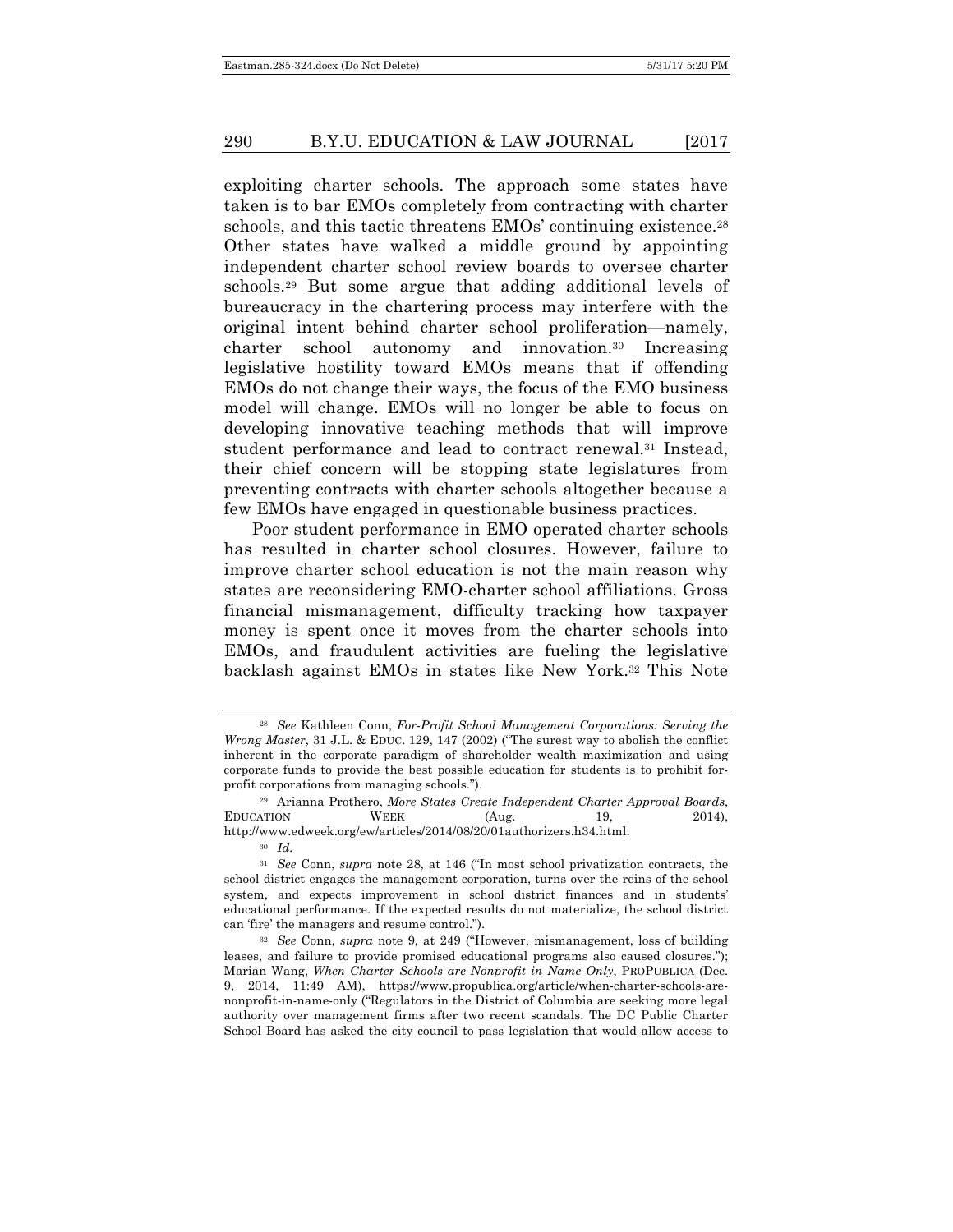does not seek to evaluate how successful for-profit EMOs are at improving the charter schools they work with, because "no state has analyzed student achievement in charter schools managed by private managers separately from other charter schools."33 Given current projections concerning the prominence of EMO and charter school partnerships, nonprofit charter schools will continue contracting with for-profit EMOs, regardless of performance results, as long as the individual states allow these relationships.34 As such, this Note will argue that EMOs are potentially valuable to the nonprofit charter school movement. EMOs that provide these benefits need to operate in a way that generates profit while avoiding scandal, which harms their public perception, because both have a great deal to offer in terms of bringing education to at-risk children.35 This Note will concentrate on what EMOs can do to regain the trust of state legislatures so that they are not banned from contracting with charter schools.

This Note suggests that moving forward, EMOs should choose to be "benefit corporations" as opposed to traditional C-Corps, and to re-brand themselves as such. The benefit corporation is a new hybrid entity that allows a corporation to balance the traditional shareholder wealth maximization norm that corporations generally follow with making decisions that advance a general public benefit.36 In the case of EMOs, their general public benefit would be providing nonprofit charter schools with resources and expertise in exchange for fees. By adopting the benefit corporation brand, EMOs can show state legislatures that they are capable of balancing profit-making prerogatives while benefiting nonprofit charter schools that hire them. Benefit corporation statutes hold benefit corporations accountable via two devices: independent thirdparty evaluators and internal enforcement proceedings.<sup>37</sup> Implementing these measures would allow states to avoid

the books of management companies under certain conditions. So far, the effort has gone nowhere.").

<sup>33</sup> Nelson, *supra* note 7, at 281.

<sup>34</sup> Gary Miron, *Profiles of For-Profit and Nonprofit Education Management Organization*, NATIONAL EDUCATION POLICY CENTER 5 (2013), http://nepc.colorado.edu/files/emo-profiles-11-12.pdf.

<sup>35</sup> Liu, *supra* note 4, at 294.

<sup>36</sup> Felicia R. Resor, *Benefit Corporation Legislation*, 12 WYO. L. REV. 91, 106–07 (2012).

<sup>37</sup> *Id.* at 106–09.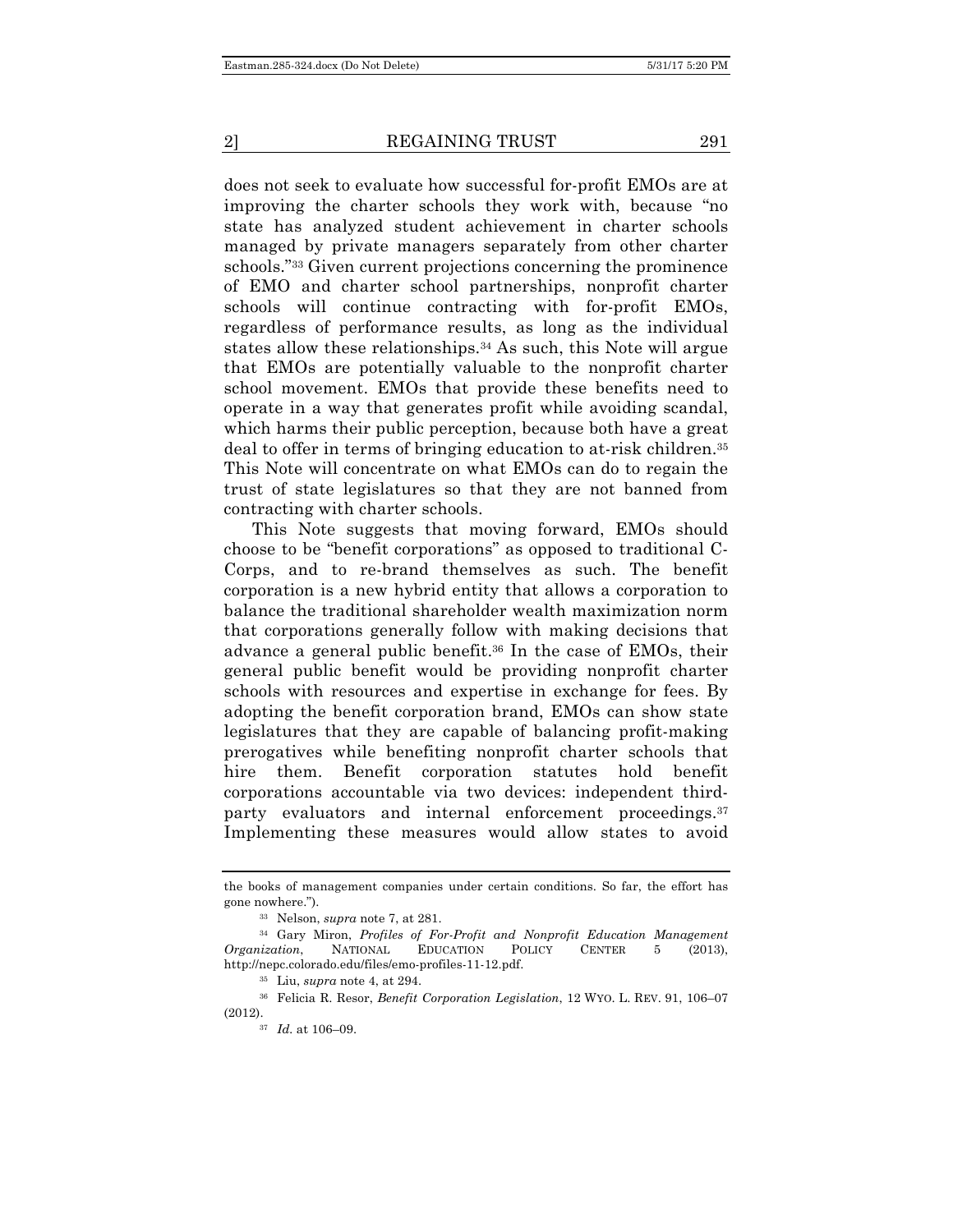adding new bureaucratic layers of charter school oversight, thus saving state resources and allowing charter schools to maintain their original autonomy.38

While the potential for a decrease in both profits and new potential investors may make some EMOs hesitant to become benefit corporations, there is evidence that acting in a socially responsible way may actually increase a business's profits and attract investors who want to make a profit but also want their money used in conscientious ways.<sup>39</sup> Further, it may be more advantageous for EMOs to be socially responsible than to risk states following in New York's footsteps and banning them entirely, which would have a greater negative affect on an EMO's profits.40

This Note proceeds in four parts. Part II lays out the background necessary for understanding why charter schools exist and their importance in improving American public education. This Part will provide an overview of the nonprofit charter school system, including the historical backdrop against which states passed charter school legislation, how charter schools operate, and the benefits that charter schools provide.

Part III explains EMOs, including their function, their association with the charter school movement, and the benefits and drawbacks of EMOs contracting with charter schools. This Part then explores in detail why EMOs are the center of many nonprofit charter school scandals and how these scandals have resulted in some states banning EMOs from contracting with charter schools. The Part will examine several instances where charter schools and EMOs have been investigated for a lack of transparency as to how EMOs spend public funding and for charging charter schools inflated rent.

Part IV introduces the benefit corporation. This Part will argue that by rebranding themselves as benefit corporations, EMOs can continue to profit from the public education sector while not making choices that mismanage charter school funding. First, this Part will explain the key characteristics of the benefit corporation entity by comparing the model approach to benefit corporations against the Delaware approach. Next,

<sup>38</sup> *Id.*

<sup>39</sup> *Id.* at 110.

<sup>40</sup> Wang, *supra* note 32.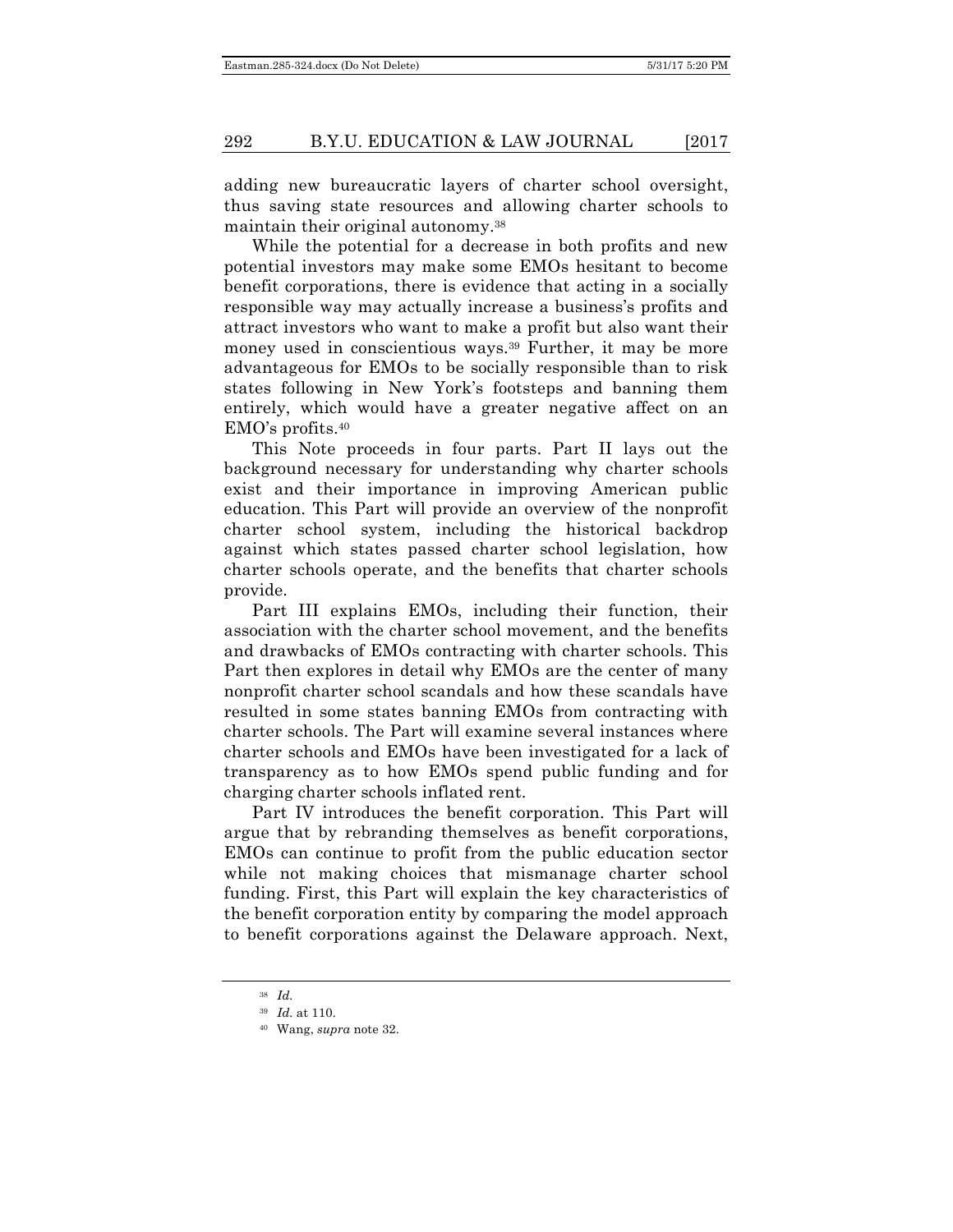this Part will explore how becoming a benefit corporation will advance EMOs both by preventing states from banning them from contracting with charter schools, and by helping them attract investors and potential shareholders.

Part V will conclude the Note, arguing that EMOs should not follow the path of Gordon Gekko's greed speech, and should instead embrace the benefit corporation and regain the trust of the states, remain open, and help charter schools.

#### II. BACKGROUND: AN OVERVIEW OF THE UNITED STATES CHARTER SCHOOL SYSTEM

#### *A. The Historical Underpinnings that Lead to Individual States Passing Charter School Legislation*

While the Supreme Court does not recognize education as a fundamental right, the Supreme Court agreed that education was nonetheless of "undisputed importance."<sup>41</sup> Since *Brown v*. *Board of Education*, the Supreme Court charged state and local governments with the important task of monitoring and advancing education.42 With the Supreme Court placing this responsibility on the individual states, state governments scrambled to improve their education systems.43 However, as of August 2015, 92% of Americans reported being less than totally satisfied with the education that students receive in kindergarten through grade twelve ("K–12"), and by extension, less than satisfied with the efforts of their respective states in the education arena.44 This admittedly high statistic is not a recent trend.45 In fact, America's lack of total satisfaction with K–12 education has lingered between 90 and 93% since August 1999, and this trend likely extends back many years.<sup>46</sup> In response to dissatisfaction among parents over the lack of education options, quality, and diversity in K–12 education, states began passing legislation granting "independent school operator[s]" the ability to create charter schools while placing

<sup>41</sup> San Antonio Indep. Sch. Dist. v. Rodriguez, 411 U.S. 1, 35 (1973).

 $42$  Brown v. Bd. of Ed. of Topeka, 347 U.S. 483, 493 (1954) ("[E]ducation is perhaps the most important function of state and local governments.").

<sup>43</sup> *Education Poll*, GALLUP, http://www.gallup.com/poll/1612/Education.aspx (last visited June 2, 2016).

<sup>44</sup> *Id.*

<sup>45</sup> *Id.*

<sup>46</sup> *Id.*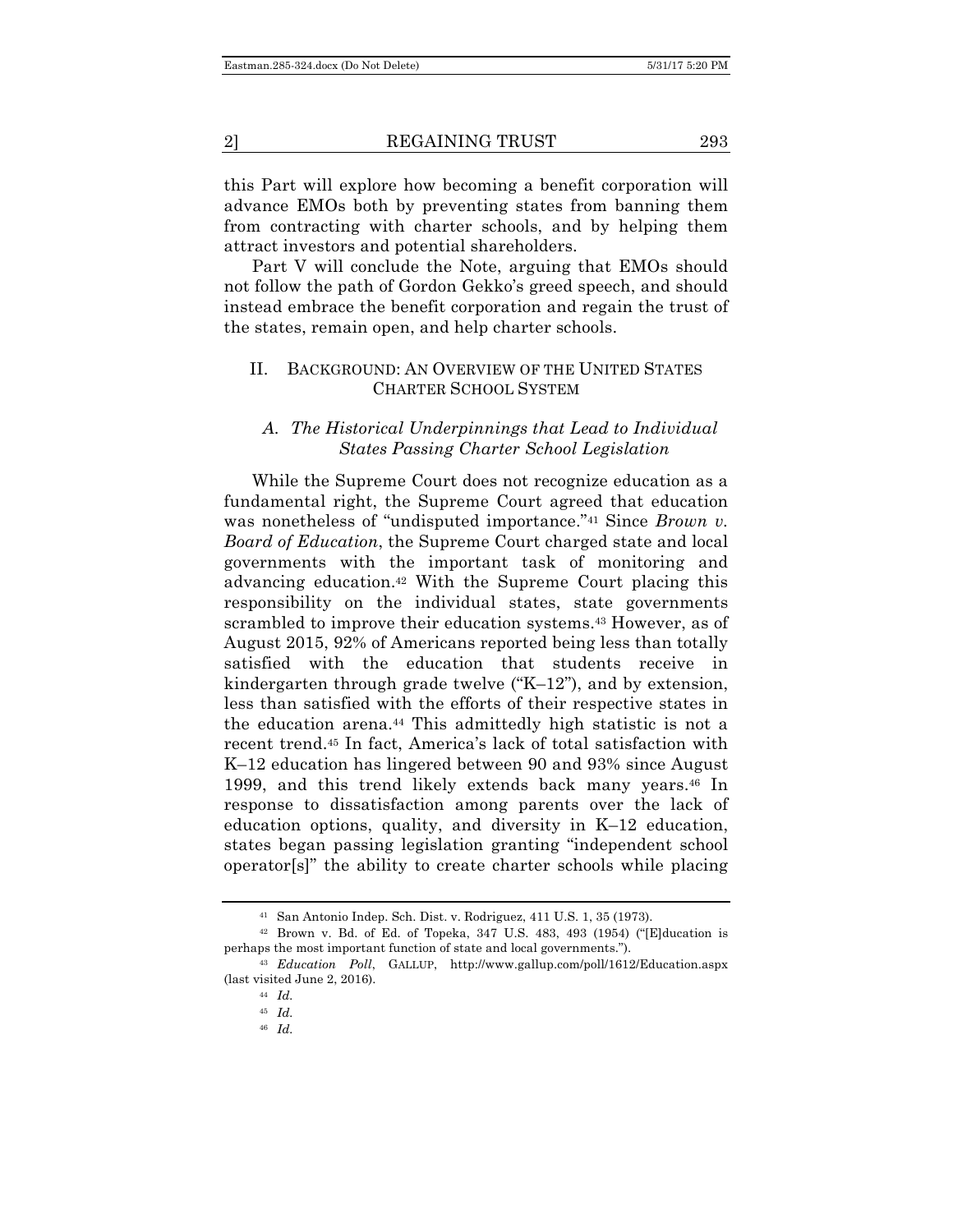few restrictions on who could start one.47

The charter school concept is based on Milton Friedman's free market theories, which posit that allowing parents their choice of schools would promote competition between charter school operators and traditional public school operators.48 A more competitive education market would theoretically be "more innovative, responsive, and efficient than governmentrun education 'monopolies.'"49 This is as opposed to the thendominant Keynesian economic model, which stressed that the government, and not the free market, should guide the allocation of capital and resources in education.50

#### *B. Charter School Structure and Procedures*

Until 1991, parents had three options for their children's education: private school, traditional public school, or homeschool. In 1991, Minnesota became the first state to pass charter school legislation, introducing a fourth education option that promised to satisfy parental and state demand for higher quality and more diverse K–12 education.51 While charter schools are technically public schools because they receive state and federal funding, it is important to distinguish them from traditional public schools that are subject to much stricter state regulation.52 Since 1991, forty-two other states and the District of Columbia have passed charter school legislation.53 As of 2014, there were over 6,500 charter schools throughout America.54 Between 1999 and 2016, student enrollment in charter schools has increased from 300,000 to 2.9 million.55 The

<sup>47</sup> Davis, *supra* note 26, at 6; James Forman, *Do Charter Schools Threaten*, 2007 U. ILL. L. REV. 839, 843 (2007).

<sup>48</sup> Patrick J. Gallo, *Reforming the "Business" of Charter Schools in Pennsylvania*, 2014 BYU EDUC. & L.J. 207, 208–09 (2014).

<sup>49</sup> Dylan P. Grady, *Charter School Revocation: A Method for Efficiency, Accountability, and Success*, 41 J.L. & EDUC. 513, 520–22 (2012).

<sup>50</sup> David Groshoff, *Uncharted Territory: Market Competition's Constitutional Collision with Entrepreneurial Sex-Segregated Charter Schools*, 2010 BYU EDUC. & L.J. 307, 357 n.2 (2010).

<sup>51</sup> Liu, *supra* note 4, at 276.

<sup>52</sup> Davis, *supra* note 26, at 5.

<sup>53</sup> *Laws and Legislation*, THE CENTER FOR EDUCATION REFORM, https://www.edreform.com/issues/choice-charter-schools/laws-legislation/ (last visited June 3, 2016).

<sup>54</sup> *Charter School Enrollment*, NATIONAL CENTER FOR EDUCATION STATISTICS, https://nces.ed.gov/programs/coe/indicator\_cgb.asp (last visited June 3, 2016).

<sup>55</sup> *Id.*; NATIONAL ALLIANCE, *supra* note 16.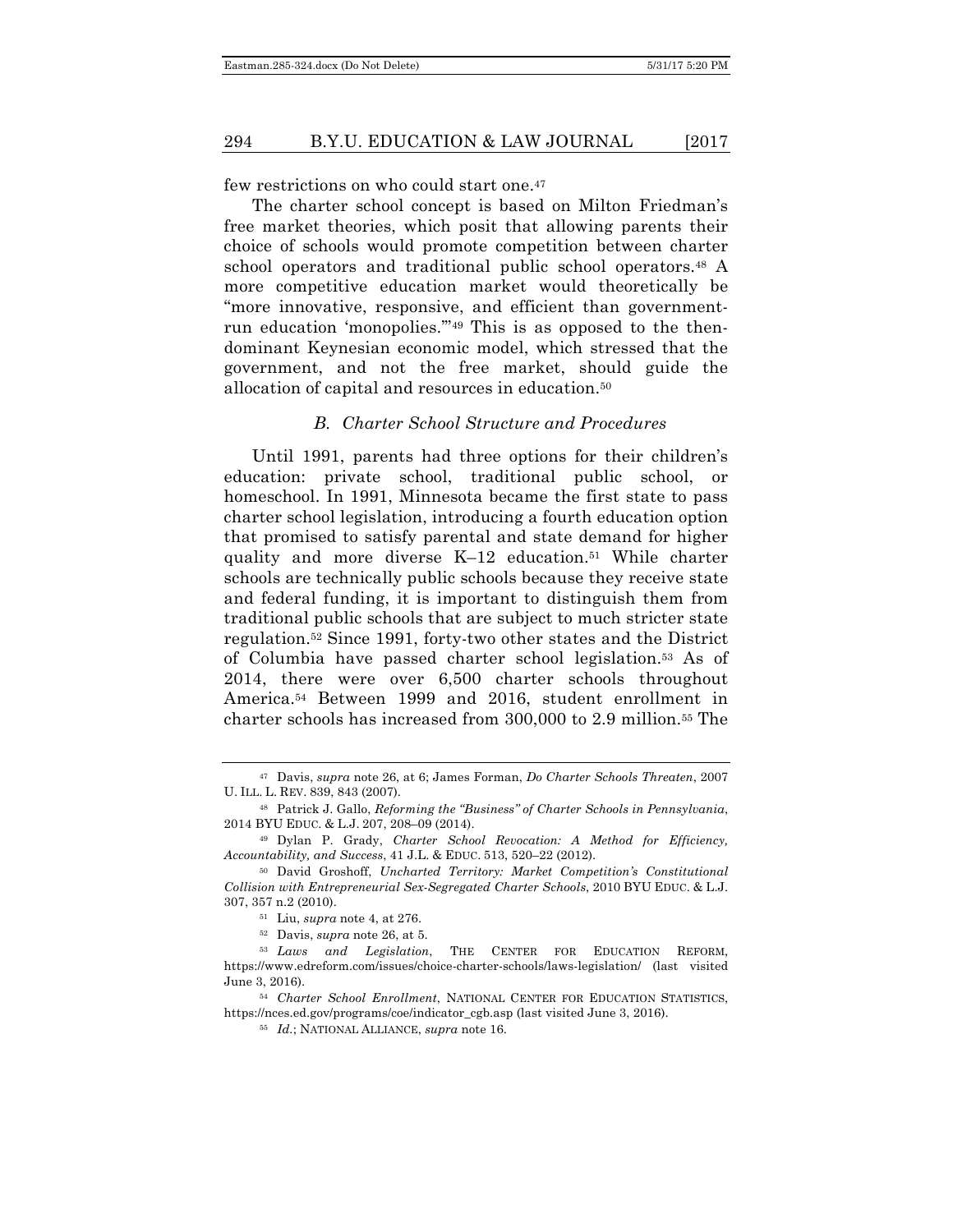rapid spread of charter schools in the wake of authorizing legislation is largely attributed to the bipartisan appeal of charter schools.56

While states may statutorily permit "local districts, state departments of education, or universities" the ability to grant charters to specific groups outlined in their respective statutes, the chartering process itself varies greatly between states.57 States often require that charters last for specific lengths of time as opposed to allowing them to continue in perpetuity.58 Depending on the state, charter schools may be either nonprofit or for-profit. For example, several states including Arizona, Virginia, Colorado, and Wisconsin have enacted statutes that are silent on which form charter schools must choose.59 However, the majority of charter schools operate as nonprofits, in part because many states require it.60 This Note will concentrate on nonprofit charter schools, as they constitute the bulk of charter schools.

There are several further characteristics that define charter schools. Charter schools do not charge students tuition.<sup>61</sup> In place of tuition, charter schools receive funding from the district and state based on the average daily attendance of pupils.62 States do not, however, provide charter schools with funding for facilities.63 Charter schools must rely on other

<sup>56</sup> *See* Kathryn Kraft, *Cyber Charter Schools—An Analysis of Their Legality*, 56 SMU L. REV. 2327, 2330 (2003) ("Republicans support charter schools because these schools provide competition to traditional public schools, operate without the burdens of state or local regulations, and must produce strong results in order to continue operating. Democrats support charter schools because they present a new approach to education while adhering to the core values of traditional public schools. Democrats admire charter schools' innovative approaches to education and appreciate their open admissions process, free cost, and nonsectarian purpose. Most legislators believe these schools will provide flexibility and innovation for school curricula and increase parental involvement.").

<sup>57</sup> Morley, *supra* note 5, at 1787.

<sup>58</sup> James E. Ryan, *Charter Schools and Public Education*, 4 STAN. J. CIV. RTS. & CIV. LIBERTIES 393, 395 (2008).

<sup>59</sup> ARIZ. REV. STAT. § 15-183 (2002); VA. CODE. ANN. §§ 22.1-212.5–22.1- 212.16 (Michie 2000 & Supp. 2002); WIS. STAT. ANN. § 118.40(7)(3) (West 1999 & Supp. 2002); TEX. EDUC. CODE ANN. § 12.101(a) (Vernon Supp. 2003).

<sup>60</sup> *See* FLA. STAT. § 1002.33(18)(f) (2011); ILL. COMP. STAT. ANN. 5/27A-5(a) (West 2006); PA. CONS. STAT. § 17-1702-A (2006).

<sup>61</sup> *About Charter Schools*, NATIONAL ALLIANCE FOR PUBLIC CHARTER SCHOOLS, http://www.publiccharters.org/get-the-facts/public-charter-schools/ (last visited June 4, 2016).

<sup>62</sup> *Id.*

<sup>63</sup> *Id.*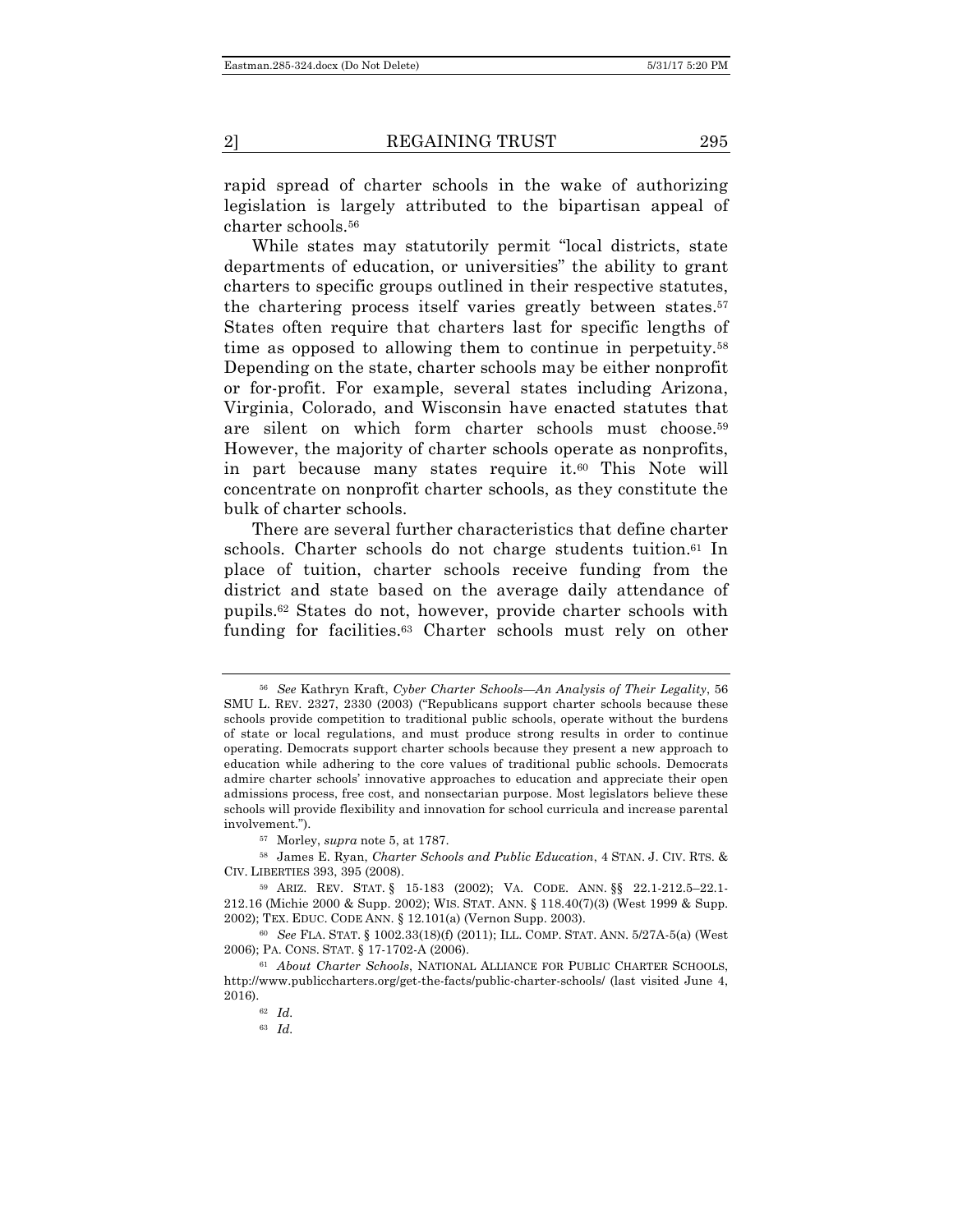means of securing a facility, such as grants, loans, philanthropic donations, or renting from EMOs.64 Most state laws preclude charter schools from choosing their students.<sup>65</sup> Instead, like their traditional public school equivalents, charter schools provide open enrollment to all students.<sup>66</sup> In most states, if the number of applications a charter school receives exceeds the number of seats available, the school must use a lottery system to select students for enrollment.<sup>67</sup>

Charter schools differ from traditional public schools in that states do not dictate whom charter schools can hire or what they teach.68 Charter schools are also "exempt from significant State or local rules that inhibit the flexible operation and management of public schools."69 This autonomy tends to give charter schools free reign over resource and budget allocation, staffing, and curriculum creation and implementation.70 Many states still require charter schools to observe certain regulations concerning "class size, graduation, bilingual education, special education, health, safety, and civil rights."71

#### *C. Charter School Benefits and Goals*

State governments hoped to revitalize K–12 education with charter school legislation by allowing teachers to employ the "dynamism and experimentation available in autonomous private schools" combined with public state funding available to public schools.72 Charter schools therefore inhabit a gray

- <sup>67</sup> *Charter School Procedures*, *supra* note 65.
- <sup>68</sup> Morley, *supra* note 5, at 1788.
- <sup>69</sup> 20 U.S.C.A. § 7221i(1)(E) (West 2003).
- <sup>70</sup> Liu, *supra* note 4, at 278.

<sup>72</sup> Davis, *supra* note 26, at 8.

<sup>64</sup> *Id.*

<sup>65</sup> *Id.*; *Charter School Procedures*, NATIONAL ALLIANCE FOR PUBLIC CHARTER SCHOOLS, http://www.publiccharters.org/law-database/clear-student-recruitmentenrollment-lottery-procedures/ (last visited June 4, 2016).

<sup>66</sup> *Charter School Procedures*, *supra* note 65. *But see* Valerie Strauss, *How Charter School Choose Desirable Students*, WASH. POST (Feb. 16, 2013), https://www.washingtonpost.com/news/answer-sheet/wp/2013/02/16/how-charterschools-choose-desirable-students/ (describing situations where many charter schools have been indirectly selecting students by setting barriers to admissions such as requiring students to submit long essays, mandatory family interviews, academic prerequisites, lengthy application forms, and assessment exams).

<sup>71</sup> *Id.* at 279. Under Illinois' administrative code title 23 relating to special education, charter schools are to be treated as schools within school districts over which the board of education has jurisdiction. As such, charter schools must comply with the "special education" part of the code. *Id.*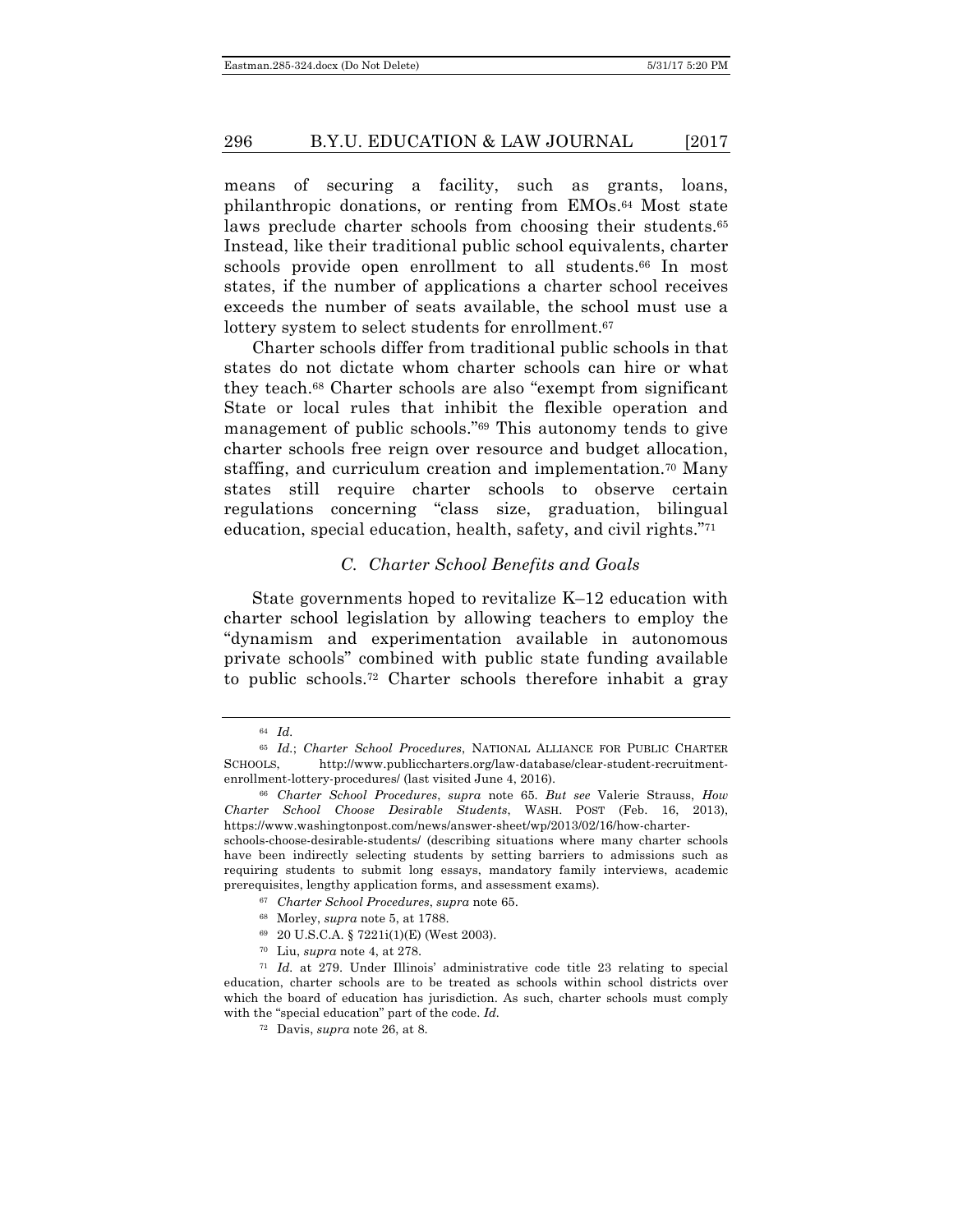area between wholly "public" and "private" schools by borrowing aspects of both and incorporating them into a single educational institution, but with the constraint of needing to "produce certain result[s] . . . set forth in each charter school's charter."73

Beyond the purported educational advantages that states hope to achieve, there are several other charter school advantages. First is an enhanced ability of charter schools to attract resources.74 Outside of state and federal funding, nonprofit charter schools can receive supplemental resources in the form of volunteer staff and donated funds.75 Charter schools may then use these resources to advance their purpose and bridge any gaps in funding. Second, charter schools receive "localized governance." This differs from the typically centralized traditional public school structure that can lead to student alienation and the removal of "authority for crucial decisions like curriculum design from those best positioned to make them."76 In contrast to traditional public schools, charter schools tend to be smaller, and this encourages improved school governance and greater parental involvement in a child's education.77 Charter authorizers can therefore design rules and academic performance standards tailored to a charter school's student body.78 The decentralized nature of charter schools' management also leads to greater accountability than is present in traditional public schools.79 Charter school authorizers, and not "of system aggregates" as is the case with traditional public schools, are responsible for the performance of individual charter schools. <sup>80</sup> As such, a charter school will not survive if it performs poorly because it cannot hide among the collective success of other schools in its school system.81 Third, when schools in popular city districts are overcrowded, especially those districts where "at-risk" children reside, an

<sup>73</sup> Monica Teixeira de Sousa, *Compelling Honesty: Amending Charter School Enrollment Laws to Aid Society's Most Vulnerable*, 45 URB. LAW. 105, 135 n.2 (2013).

<sup>74</sup> Morley, *supra* note 5, at 1814.

<sup>75</sup> *Id.* at 1805.

<sup>76</sup> *Id.* at 1815.

<sup>77</sup> *Id.*

<sup>78</sup> Walker Richmond, *Charter School Accountability: Rhetoric, Results, and Ramifications*, 12 VA. J. SOC. POL'Y & L. 330, 340 (2004).

<sup>79</sup> *Id.*

<sup>80</sup> *Id.* at 341.

<sup>81</sup> *Id.*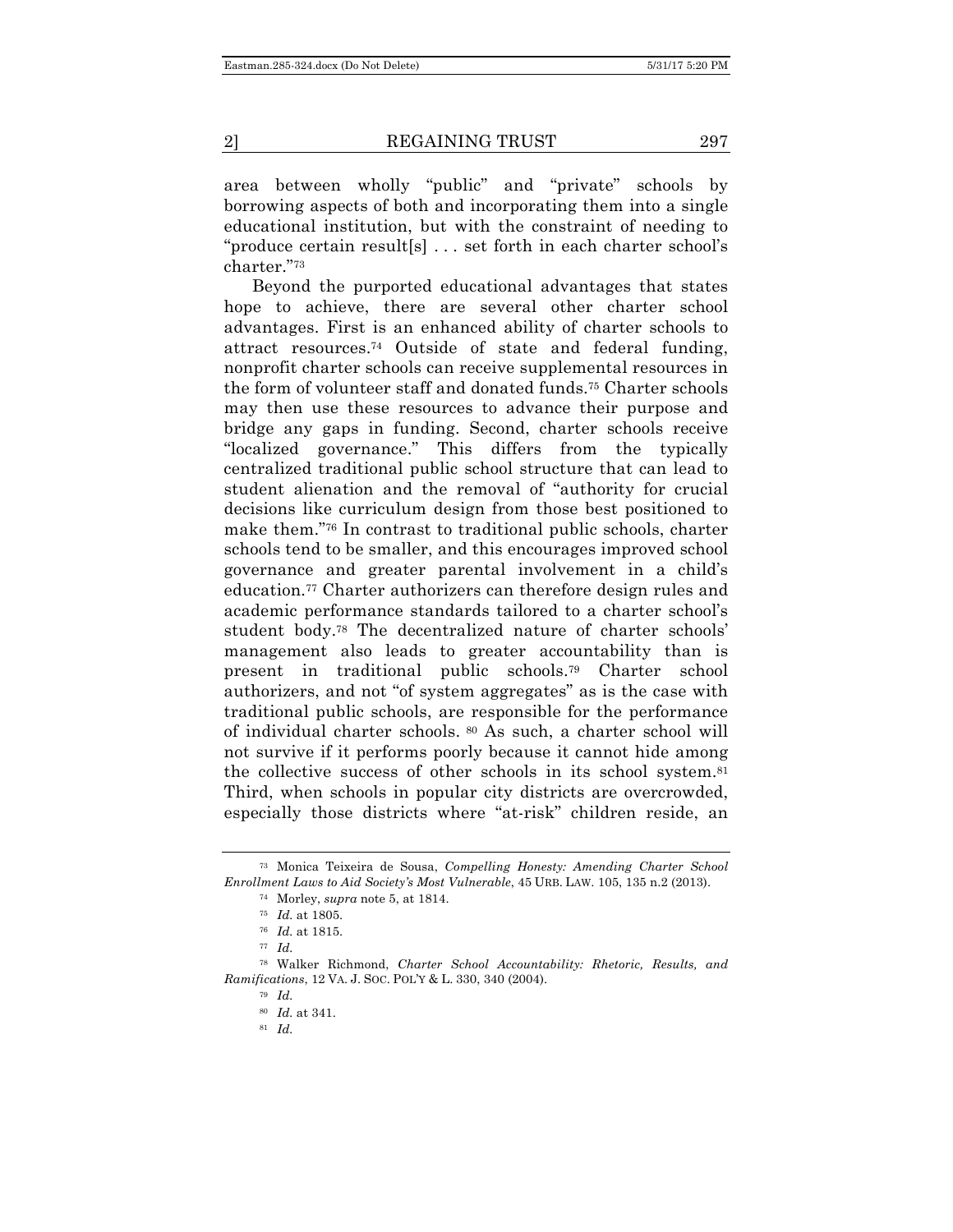operator can apply to open a charter school in that area to alleviate the strain on an overloaded public school.<sup>82</sup> Other purported benefits include desegregation and decreased need for spending resources on union contracts.83

#### *D. Charter School Performance and Purposes*

Results and opinions vary greatly as to whether nonprofit charter schools have succeeded in providing a better or more "innovative" public education in comparison to traditional public schools.84 The main issue with evaluating charter school success is that they differ substantially state-to-state.<sup>85</sup> Two meta-analyses of several studies assessing charter school success found that making a broad conclusion about charter school success across America may be "premature."86 However, a recent study comparing traditional public schools against charter schools across fifteen states and the District of Columbia concluded that the majority of charter schools evaluated did not do significantly better or worse overall than traditional public schools.87 Thus, charter schools do not necessarily provide "better" education than traditional public schools through "innovative" teaching methods or giving local community members greater control over education. Instead charter schools supply an education approximately on par with traditional public schools to communities with little or no access to other education options.88 While some charter schools exist solely to provide parents with educational institution options, charter schools also function essentially as education "gap-closers" aimed at "improving the outcomes of at-risk student populations."89

Having provided a thorough summary of the charter school movement, this Note will now offer an overview of for-profit EMOs that partially or fully operate nonprofit charter schools.

<sup>82</sup> Liu, *supra* note 4, at 296–97.

<sup>83</sup> Morley, *supra* note 5, at 1814.

<sup>84</sup> Dylan P. Grady, *Charter School Revocation: A Method for Efficiency, Accountability, and Success*, 41 J.L. & EDUC. 513, 527–31 (2012).

<sup>85</sup> *Charter Schools: Finding out the Facts: At a Glance*, CENTER FOR PUBLIC EDUCATION (2010), http://www.centerforpubliceducation.org/Main-Menu/Organizing-aschool/Charter-schools-Finding-out-the-facts-At-a-glance (last visited June 4, 2016).

<sup>86</sup> *Id.*

<sup>87</sup> *Id.*

<sup>88</sup> Liu, *supra* note 4, at 295.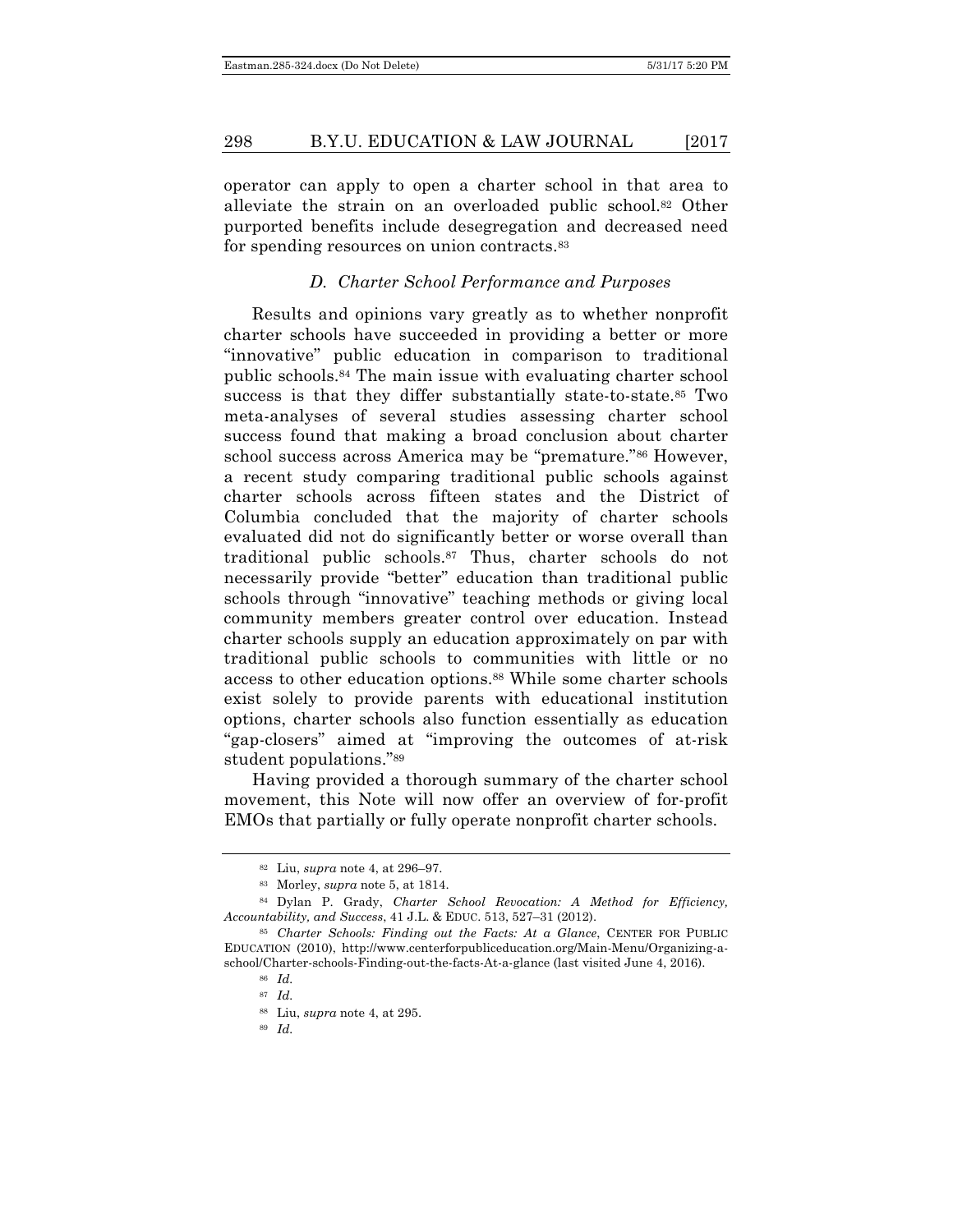#### III. EDUCATION MANAGEMENT ORGANIZATION OVERVIEW

#### *A. What Are For-Profit EMOs?*

EMOs are private for-profit businesses that contract mostly with charter schools to either operate them entirely or provide a wide range of services in exchange for a portion (or all) of the public funding that charter schools receive.90 Such services can include curriculum creation, hiring teachers, school management, and providing bulk teaching supplies like pencils, books, computers, and the like.91 EMOs are distinct from "vendors" that provide a narrow range of services such as legal services, accounting, benefits, and payroll.92 EMOs are also different than Charter Management Organizations ("CMOs"), which carry out similar functions to EMOs, but do not operate for-profit.93 The largest American EMOs include National Heritage Academies, Edison Learning Inc., and White Hat.94 While there was an explosive increase in the number of EMOs during the 1990s into the early 2000s, the emergence of new EMOs has slowed.95 EMOs are now beginning to consolidate, resulting in a greater number of charter schools being run by large EMOs.96 As of 2016, EMOs ran 995 charter schools in the United States, which is approximately 15% of all charter schools.97

Charter schools and EMOs enter into operation contracts that outline the relationship between the parties.<sup>98</sup> Operation contracts vary in describing what services the EMO will provide, but they are generally used as an accountability measure to track the EMO's fiscal responsibility and progress

<sup>90</sup> Kary Moss, *The Right to Read*, 15 J.L. SOC'Y 187, 206 (2014) ("Charter schools account for nearly 93.9% for all EMO-managed schools.").

<sup>91</sup> Lewis D. Solomon, *Edison Schools and the Privatization of K-12 Public Education: A Legal and Policy Analysis*, 30 FORDHAM URB. L.J. 1281, 1284 (2003).

<sup>92</sup> Matthew D. Bernstein, *Whose Choice Are We Talking About? The Exclusion of Students with Disabilities from For-Profit Online Charter Schools*, 16 RICH. J.L. & PUB. INT. 487, 501 (2013).

<sup>93</sup> Sean Sandoloski, *Profiting on America's Youth? A Study of Educational Management Organizations,* 37 OHIO N.U. L. REV. 199, 204 (2011).

<sup>94</sup> Miron, *supra* note 34, at 478.

<sup>95</sup> *Id.* at 5.

<sup>96</sup> Anne E. Trotter, *Education Management Organizations and Charter Schools: Serving All Students*, 213 EDUC. LAW REP. 935, 940–41 (2006).

<sup>97</sup> NATIONAL ALLIANCE, *supra* note 16.

<sup>98</sup> Trotter, *supra* note 96, 23.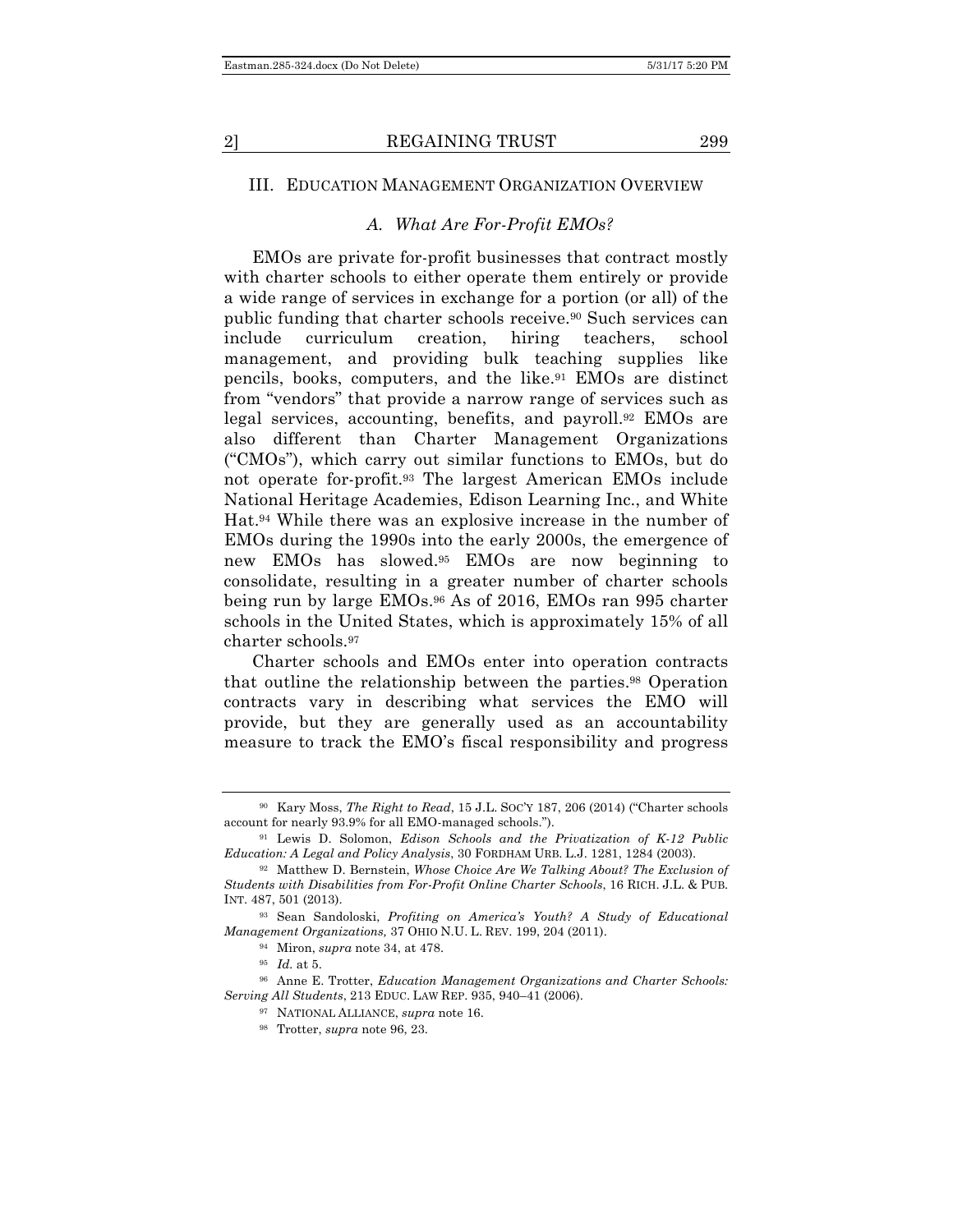toward improving student body performance.99 When the contract is close to its expiration date, the charter school can examine whether the EMO met the benchmarks laid out in the contract and decide whether to continue partnering with the EMO. EMOs typically do not hold the charter originally granted to the charter school operators.100 However, few EMO contracts allow charter school boards to own the charter school's physical property.101 Instead, many contracts state that the EMO owns the school's physical assets.102 The EMO will then typically lease the property back to the charter school.103

#### *B. What Are the Benefits and Shortcomings of EMOs in the Nonprofit Charter School Movement?*

There are several arguments in favor of EMOs partnering with charter schools. First, EMOs allow charter schools to take advantage of economies of scale.104 That is, EMOs are able to bargain with vendors when purchasing lunch service for use throughout all of the charter schools an EMO operates, and EMOs can negotiate for lower prices when buying textbooks or computers in bulk, thus spending less money per pupil.105 Second, as newer players in the education field, EMOs are better positioned to experiment with and tweak different programs that allow for happier teachers and better educated students than the entrenched procedures present in many traditional public school systems and other sub-standard independent charter schools.106 Third, EMOs provide enhanced accountability.107 If parents or charter schools do not like an EMO's progress toward improving student education, parents can withdraw their children and charter schools can end their contract after the contract's term ends.108 Finally, EMOs provide expert assistance in addressing major problems that

- <sup>102</sup> *Id.*
- <sup>103</sup> *Id.*

<sup>105</sup> *Id.*

<sup>108</sup> *Id.*

<sup>99</sup> Gary Miron, *Education Management Organizations* 2 (2007), http://a100educationalpolicy.pbworks.com/f/EMO\_History.pdf.

<sup>100</sup> Bernstein, *supra* note 92, at 501.

<sup>101</sup> Nelson, *supra* note 7, at 276.

<sup>104</sup> Sandoloski, *supra* note 93, at 203.

<sup>106</sup> *Id.* at 206; Trotter, *supra* note 96, at 936.

<sup>107</sup> Trotter, *supra* note 96, at 936.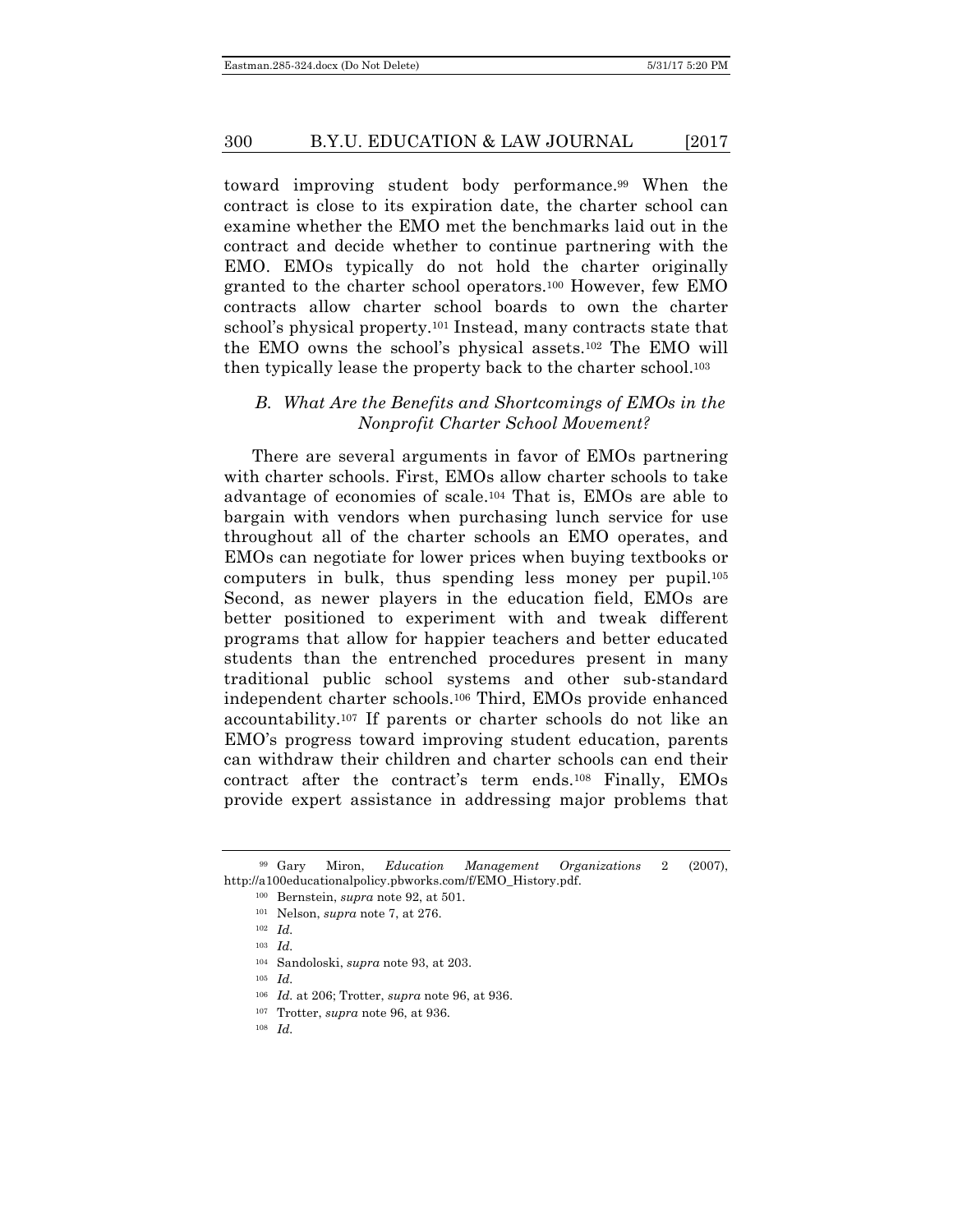new charter schools face such as "overwhelm[ing] ... paperwork, securing facilities, financial management, and overall lack of resources."109

There are also several shortcomings to EMOs contracting with nonprofit charter schools. One of the main issues with forprofit EMOs is their inclination toward maximizing shareholder wealth, a common primary goal in the for-profit sector.110 This principle is problematic specifically for EMOs in the education sector, because delivering increased shareholder and investor profits may force EMOs to choose a lower-cost means of educating students in charter schools that negatively impacts the quality of education the students receive, or EMOs may engage in questionable business practices to deliver returns.111 An analogy can be drawn between EMO-charter school partnerships and the pitfalls of the for-profit college ("FPC") business model, which has been under media and government fire for the past decade following allegations of "financial aid fraud, gross misrepresentations to students, and deceptive business practices."112 FPCs accrue money in a similar way to EMOs, except FPC money comes from federal student loans and GI Bill grants instead of from public funds redirected from traditional public schools, with federal financial aid providing over \$20 billion to FPCs every year.113 Like EMOs, FPCs differ from their state-run counterparts in that the former are largely directed by publically traded companies or private equity firms, and the latter are largely directed by trustees primarily motivated by educational outcome.114 One well-known FPC, the University of Phoenix, spent \$400,000 a day on advertising in 2012.115 The reason

<sup>109</sup> Miron, *supra* note 99.

<sup>110</sup> Conn, *supra* note 9, at 254.

<sup>111</sup> *Id.*

<sup>112</sup> Aarmer Madhani, *New Federal Rules Target For-Profit Colleges*, USA TODAY (Mar. 17, 2014, 1:48 PM), http://www.usatoday.com/story/news/politics/2014/03/13/obama-for-profit-collegeregulations/6386565/; Rebecca E. Reif, *Knowledge Is Power: Reform of For-Profit Educational Institutions on an Individual and Institutional Level*, 61 DRAKE L. REV. 251, 253 (2012).

<sup>113</sup> Sarah Anne Schade, *Reining in the Predatory Nature of For-Profit Colleges*, 56 ARIZ. L. REV. 317, 328 (2014).

<sup>114</sup> *Id.* at 322; Maura Dundon, *Students or Consumers? For-Profit Colleges and the Practical and Theoretical Role of Consumer Protection*, 9 HARV. L. & POL'Y REV. 375, 376 (2015).

<sup>115</sup> Schade, *supra* note 113, at 323.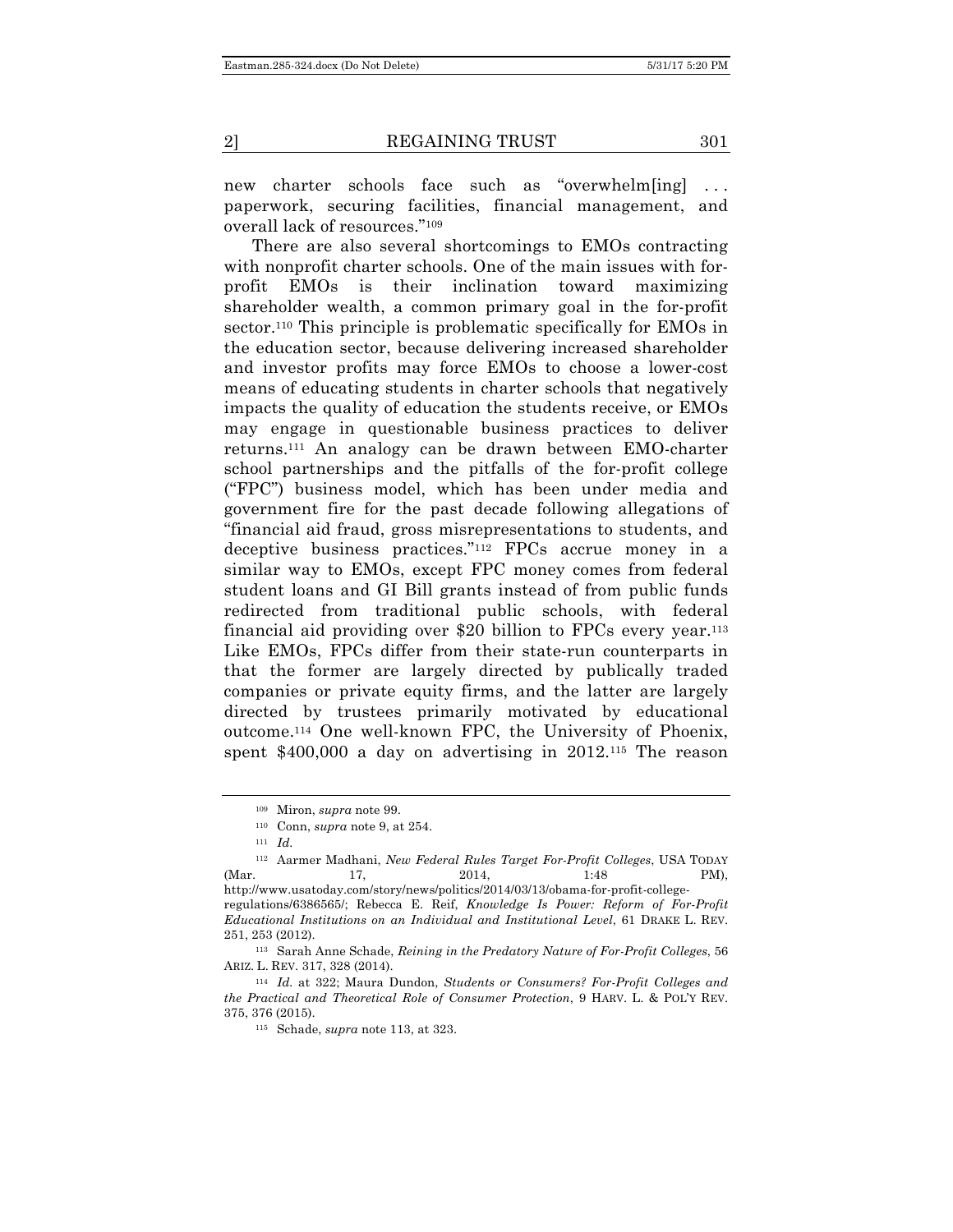FPCs spend such large amounts of money on advertising is to target one demographic: "vulnerable populations, including the underemployed and out-of-work, military personnel and their families, low-income students with no prior college experience, community college students, and minorities."116 By targeting these vulnerable populations, FPCs can increase enrollment and multiply the amount of money FPCs receive in the form of federal student loans, which they then use to expand their operations and maximize shareholder and investor profits.117 FPCs tout many of the same advantages that EMOs advertise, such as flexibility in meeting student needs.<sup>118</sup> The FPC's main selling point is that they claim to teach students "skilled trades" or "vocational skills," making students job-ready upon graduation.119

In recent years, FPCs have been plagued with poor results and engaging in fraudulent activities, such as deceptive marketing practices.120 Much like EMO and charter school partnerships, some commentators argue that in theory, FPCs can be beneficial in the education field because they can help "nontraditional students successfully complete college programs with workplace skills that enable them to get good jobs in a tough economy."121 However, like with EMOs, reform is necessary to prevent further exploitation of students and federal government financial aid.122 In the case of FPCs, commentators argue that the government should be more selective when allocating student loans to students attending FPCs, because although for-profit students make up only 11% of the higher education population, they account for 44% of all federal student loan defaults.123 The result of government intervention for FPCs was the reduction of their main stream of income—namely, federal student loans. In order to avoid a similar result, EMOs could learn from the situation currently facing FPCs and rebrand themselves as benefit corporations to

- <sup>119</sup> *See* Reif, *supra* note 112, at 275.
- <sup>120</sup> Dundon, *supra* note 114, at 377.
- <sup>121</sup> Reif, *supra* note 112, at 275.
- <sup>122</sup> *Id.*

<sup>116</sup> Amanda Harmon Cooley, *The Need for Legal Reform of the For-Profit Educational Industry*, 79 TENN. L. REV. 515, 528–29 (2012).

<sup>117</sup> *Id.*

<sup>118</sup> *Id.* at 525.

<sup>123</sup> Note, *Forgive and Forget: Bankruptcy Reform in the Context of For-Profit Colleges*, 128 HARV. L. REV. 2018, 2019 (2015).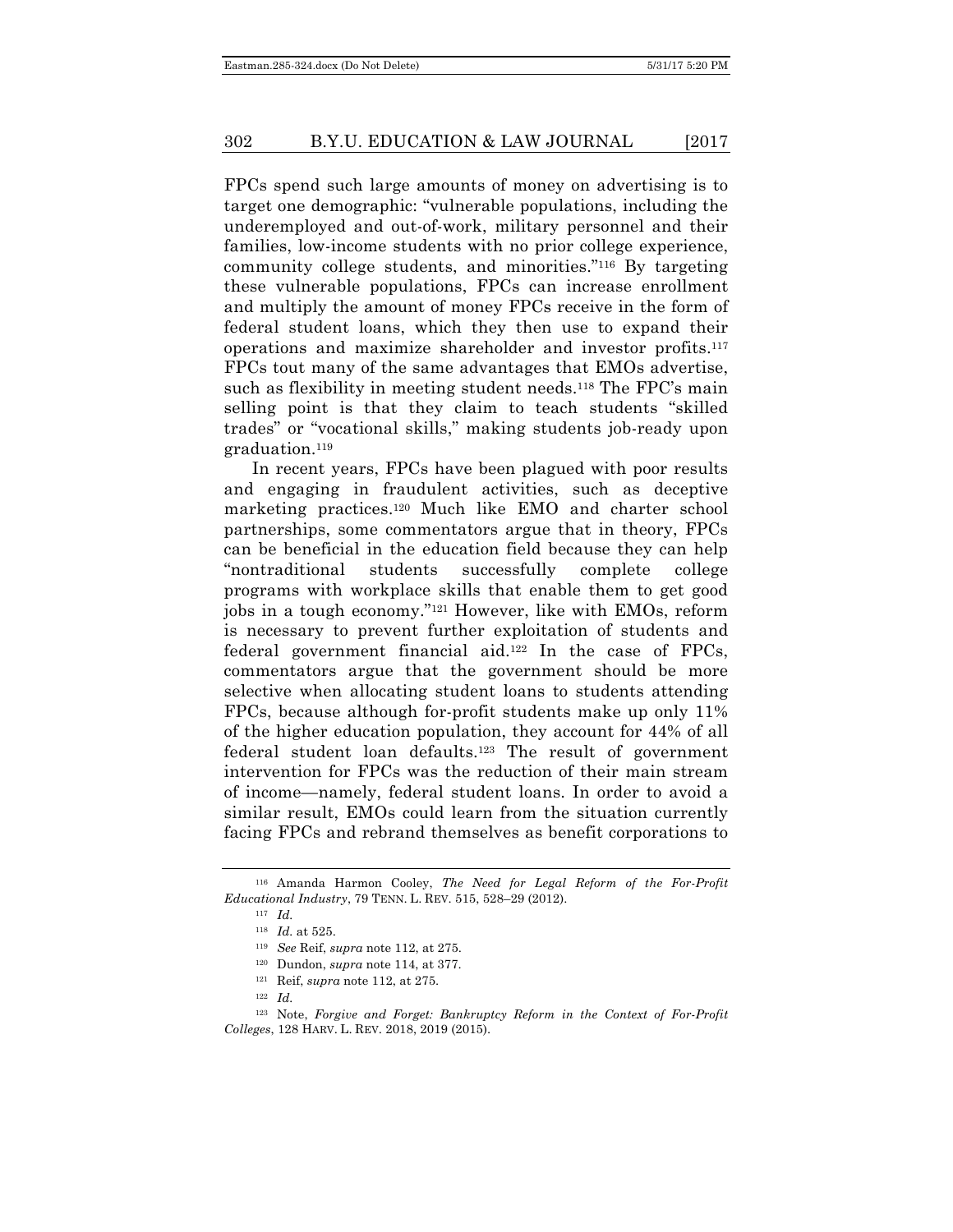mitigate the increased government and media scrutiny.

Although in theory charter school administrators may end contracts with EMOs if the EMO does not perform well in carrying out the contract's terms, there are problems and costs associated with ending a contract that may dissuade a charter school from terminating the agreement.124 These include the availability of adequate replacement EMOs, the cost involved in searching for and switching to a different EMO, whether the charter school has available funds to contract with another EMO, the loss of property to the EMO that the charter school administrators leased to house their student body, and intertwinement of charter school board members with the managing EMO.125 Another drawback occurs in situations where an EMO fully operates a charter school. In such cases, EMOs may have a tendency to assert their authority over charter schools in such a way that they interrupt the charter school's founding principles.<sup>126</sup>

Aside from the shareholder wealth-maximization axiom and the difficulty exiting from contracts with EMOs, there is one overarching problem that has brought EMOs into the national spotlight: misusing public funding that charter schools pay forprofit EMOs in exchange for operating the charter school. Misusing public funding has resulted in states banning EMOs from contracting with charter schools.127 This Note will now examine two specific instances where for-profit EMOs have either misused taxpayer money or are not transparent about how they spend taxpayer money. These instances highlight the need for EMOs to become benefit corporations as a means of increasing accountability and showing state legislatures that EMOs are serious about both making profits and advancing charter school education. The first scenario concerns auditors who are not able to track how EMOs have spent the taxpayer money that charter schools pay EMOs. The second situation is where EMOs have inflated charter school rent, sometimes redirecting over one-third of a charter school's funding to pay

<sup>124</sup> Katrina E. Bulkley, *Losing Voice? Educational Management Organizations and Charter Schools' Educational Programs*, 37 EDUC. & URB. SOC'Y. 204, 228–230 (2005).

<sup>125</sup> *Id.*

<sup>126</sup> Trotter, *supra* note 96, at 941–42.

<sup>127</sup> *See* NEW YORK CITY CHARTER SCHOOL CENTER, *supra* note 19 and accompanying text.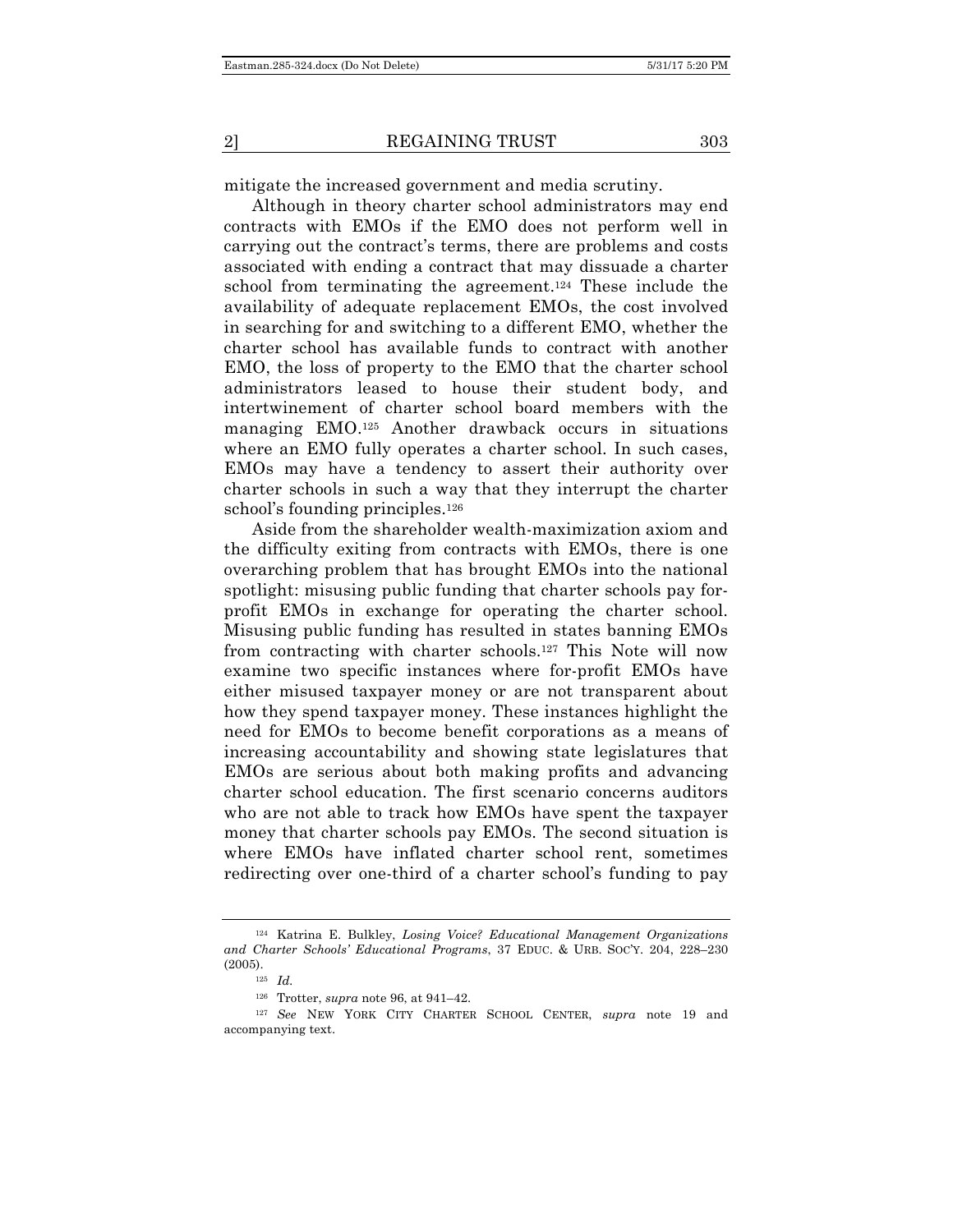rent for the charter school's facilities.

#### *C. Examples of EMOs Misusing Taxpayer Money*

# *1. A lack of transparency when tracking how EMOs spend charter school money*

The majority of EMOs are private companies, and, as such, once public funds pass from the charter school to the EMO, regulators, auditors, and charter schools are unable to track how the EMO spends the money.<sup>128</sup> This is because, as private companies, EMOs are not subject to many of the public disclosures and transparency rules that other public entities, such as traditional public schools, must observe.129 A lack of transparency is especially troublesome for charter schools that enter into contracts where a charter school hands over a substantial amount of its funding, usually between 95 and 100%, to the EMO.130 In 2010, New York state auditors tried to track \$10 million in taxpayer public funding that passed through Brooklyn Excelsior Charter School in New York City into National Heritage Academies, a large for-profit EMO that the charter school had contracted with for full operation and management services.131 The auditors concluded that they were "unable to verify the true cost of Excelsior's operations or determine the extent to which the \$10 million of annual public funding provided to the school was actually used to benefit its students" because National Heritage, claiming they were "proprietary, refused to provide financial reports."132 Excelsior's lack of transparency as to how the EMO they contracted with spent public funding is an all-too-common phenomenon in the EMO-charter school partnership world, and is partly responsible for the legislative and media backlash against such partnerships.133 By rebranding as benefit corporations, EMO

<sup>128</sup> Wang, *supra* note 32, at 2.

<sup>129</sup> Parker Baxter et al., *Public Accountability & Transparency of Charter Schools & Management Organizations* (2015), http://www.publiccharters.org/wpcontent/uploads/2015/09/APCSA-Public-Accountability-One-Page.pdf.

<sup>130</sup> Wang, *supra* note 32, at 2.

<sup>131</sup> Thomas P. DiNapoli, New York State Office of the State Comptroller Division of State Government Accountability, *Oversight of Financial Operations: Brooklyn Excelsior Charter School* 5 (Dec. 2012), http://www.osc.state.ny.us/audits/allaudits/093013/11s14.pdf.

<sup>132</sup> *Id.*

<sup>133</sup> DeJarnatt, *supra* note 2, at 58–66.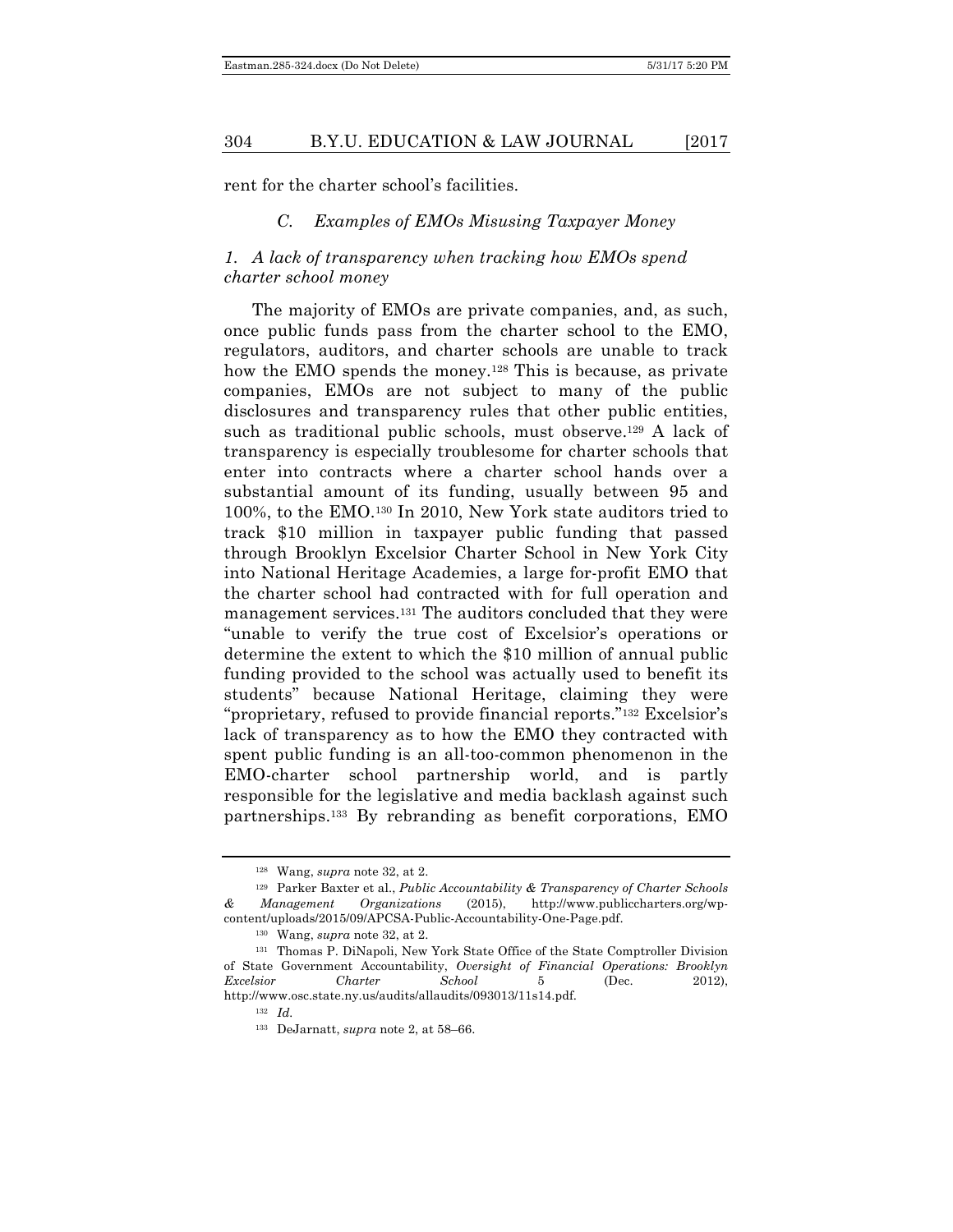transparency would be mandatory. EMOs could use their rebranding efforts to separate themselves from those EMOs that refuse to share their financial records with auditors. This could lessen the chance that state legislatures ban EMOcharter school partnerships.

# *2. EMOs are charging charter schools inflated rent and creating conflicts of interest*

Real estate transactions involving inflated rent and conflicts of interest constitute the bulk of dishonest business dealings that have facilitated government scrutiny when it comes to EMO-charter school contracts. Real estate makes up a substantial portion of the profits that EMOs receive when partnering with charter schools.134 Charter schools that partner with EMOs usually do not own their facilities.<sup>135</sup> Instead, charter schools that partner with EMOs rent school facilities from the EMO.136 Most EMO-charter school property transactions follow a similar set of steps as depicted below. First, the EMO will purchase or build a facility for the charter school.137 The EMO will improve the facility and then sell it at a profit.138 The EMO then leases the property back from the buyer, and subleases the property to a charter school, making a profit by charging far more than the EMO's lease payments.139 **Start here** 



140

<sup>134</sup> *Id.* at 47.

- <sup>136</sup> Candisky, *supra* note 15.
- <sup>137</sup> *Id.*
- <sup>138</sup> *Id.*
- <sup>139</sup> *Id.*

<sup>140</sup> Flowchart created by the author using www.draw.io. The dollar amounts are used for ease to track how EMOs are able to profit from real estate transactions with charter schools. These transactions will typically run into the hundreds of thousands to

<sup>135</sup> Bernstein, *supra* note 92, at 501.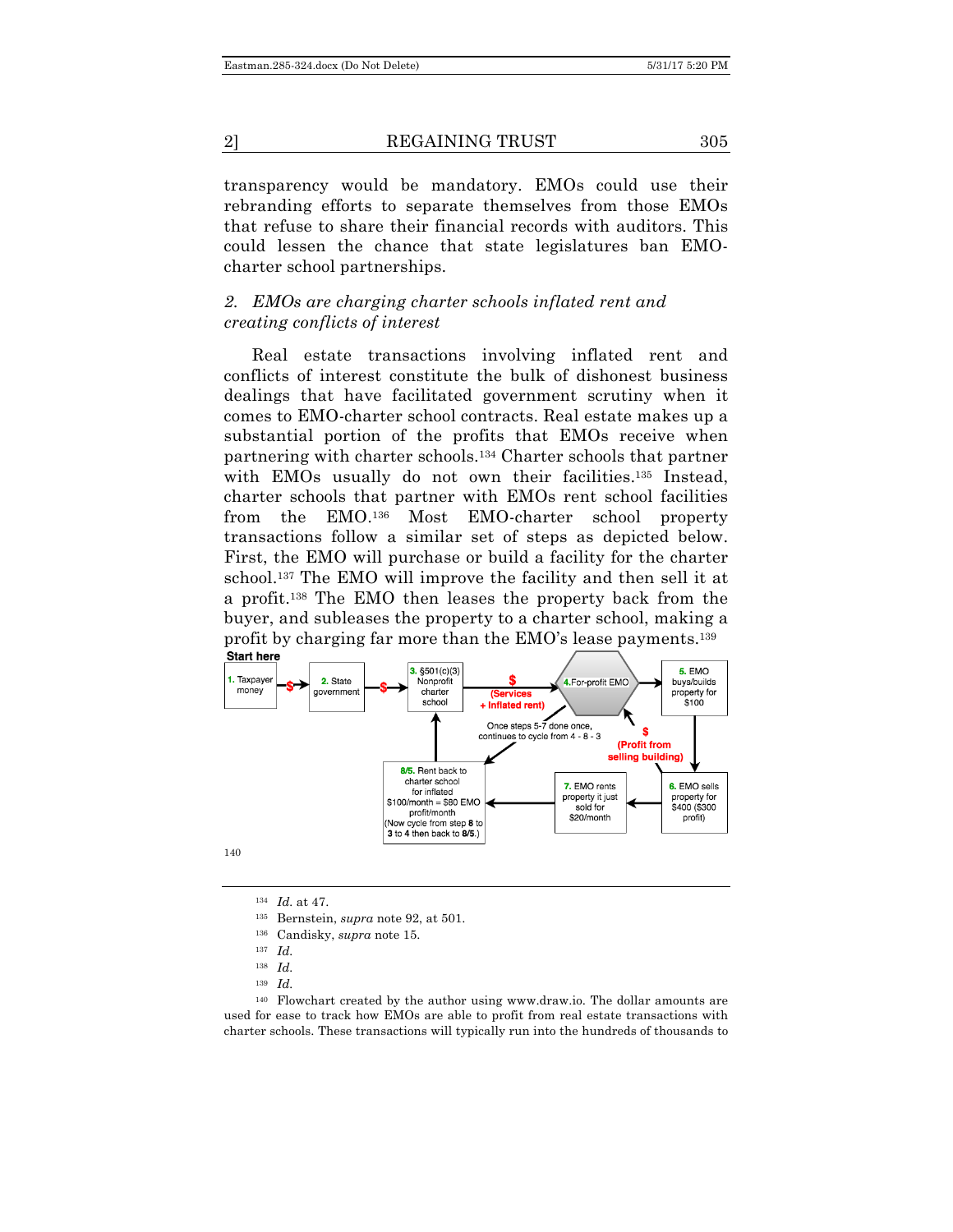In some cases, the EMO will simply hold onto the property and charge the charter schools far in excess of the EMO's mortgage payments.141 In many cases, the EMO will calculate rents to obtain maximum reimbursement from state public funding instead of reflecting the property's fair market value.<sup>142</sup>

There are two troubling scenarios where EMO-charter school facility rental agreements are concerned. In the first, EMOs sometimes charge charter schools inflated rent.143 Typically, charter schools should not allocate more than 20% of their operating budget to renting their facilities.144 However, in some cases charter schools give over one-third of their operating costs to EMO landlords.145 By spending excessive amounts on rent, charter schools spend less money on student instruction. The second troubling scenario occurs where there are conflicts of interest between EMO operators and charter school operators concerning rental agreements.146 In 2014, the U.S. Department of Education investigated Florida's largest EMO, Academica Corp., for potential conflicts of interest in its business dealings with Mater Academy charter schools.147 The audit found that Academica had created the original nonprofit Mater Academy in 1998. Since then, several schools in the Mater network entered into lease agreements with development companies tied to Academica, thereby filtering public funding through nonprofit charter schools into the forprofit EMO.148 Audits in other states, including Pennsylvania, have found similar conflicts of interest involved in real estate agreements.149 Real estate transactions involving inflated rent

<sup>148</sup> *Id.*

<sup>149</sup> FRAUD & SPECIAL INVESTIGATIONS OFFICE OF THE CONTROLLER, REVIEW OF CHARTER SCHOOL OVERSIGHT: A FRAUD VULNERABILITY ASSESSMENT J-4 (Apr. 2010), http://www.philadelphiacontroller.org/publications/other%20reports/CharterSchoolInve

millions of dollars in actual transactions.

<sup>141</sup> Jennifer Dixon, *Michigan's Biggest Charter Operator Charges Big Rents: 14 Schools Pay \$1M*, DETROIT FREE PRESS (June 22, 2014, 1:50 AM), http://www.freep.com/story/news/local/michigan/2014/06/22/michigans-biggest-charteroperator-charges-big-rents-14-schools-pay/77155250/.

<sup>142</sup> DeJarnatt, *supra* note 2, at 73.

<sup>143</sup> Rawls, *supra* note 12.

<sup>144</sup> *Id.*

<sup>145</sup> Dixon, *supra* note 141; DeJarnatt, *supra* note 2, at 73.

<sup>146</sup> Davis, *supra* note 26, at 13. For example, the former chairwoman for a charter school negotiated with an EMO that she had multiple family ties with, including a lease agreement which obligated the charter school to pay \$98,000 a month for a school building. *Id.*

<sup>147</sup> McGrory, *supra* note 6.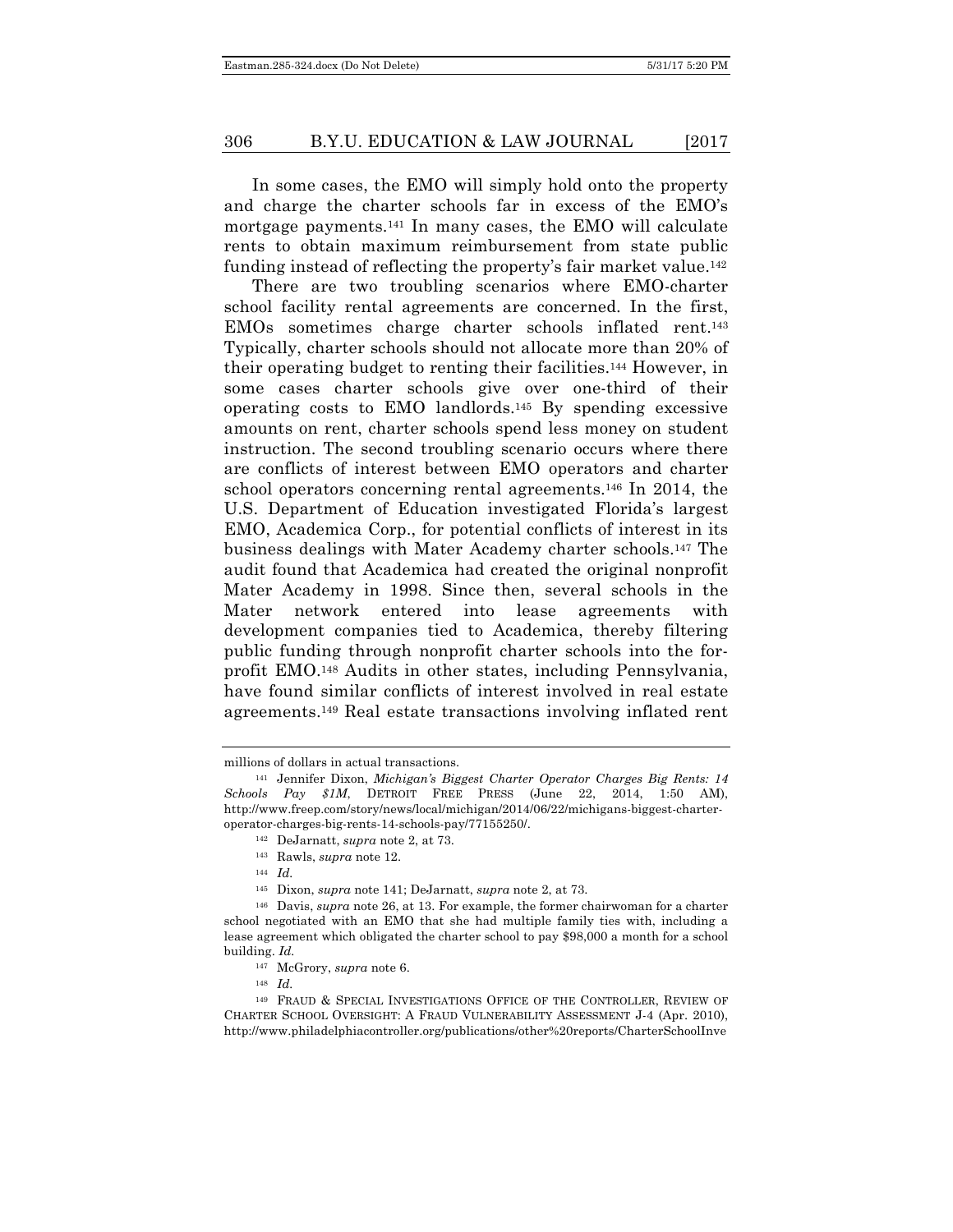and conflicts of interest constitute the bulk of dishonest business dealings that have facilitated government scrutiny when it comes to EMO-charter school contracts, and have highlighted a greater need for EMO transparency in order to prevent states banning their partnerships with charter schools.

# IV. BENEFIT CORPORATIONS: THE PATH TO RESTORING TRUST IN EDUCATION MANAGEMENT ORGANIZATIONS AND NONPROFIT CHARTER SCHOOL AFFILIATIONS

In light of this need for greater accountability and transparency among EMOs in order to prevent states from banning their association with charter schools, the benefit corporation offers EMOs the opportunity to rebrand and show that they can do good while generating profits.150 In a post-Enron world where there is a growing dissatisfaction with the corporate landscape, benefit corporation legislation offers several benefits of which current and future EMOs can take advantage.151 First, benefit corporations have amplified accountability. Thus, by branding themselves as benefit corporations, EMOs can increase transparency that the benefit corporation structure requires.152 Second, benefit-corporation branding allows EMOs to make up for the investors they may lose. A double- or triple-bottom line approach that capitalizes on "socially responsible investment trends" may compensate for lost investors<sup>153</sup>

# *A. Why Was the Benefit Corporation Created and What Are Benefit Corporations?*

#### *1. Why was the benefit corporation created?*

The benefit corporation was created as a means of offering social enterprises the legal protection and certainty that they required to pursue a "dual mission": advancing a social goal while generating financial returns for investors and

stigation\_FullReport.pdf.

<sup>150</sup> Resor, *supra* note 36, at 91.

<sup>151</sup> *Id.*

<sup>152</sup> *See infra* note 203 and accompanying text.

<sup>153</sup> Sarah Thornsberry, *More Burden Than Benefit? Analysis of the Benefit Corporation Movement in California*, 7 J. BUS. ENTREPRENEURSHIP & L. 159, 184 (2013).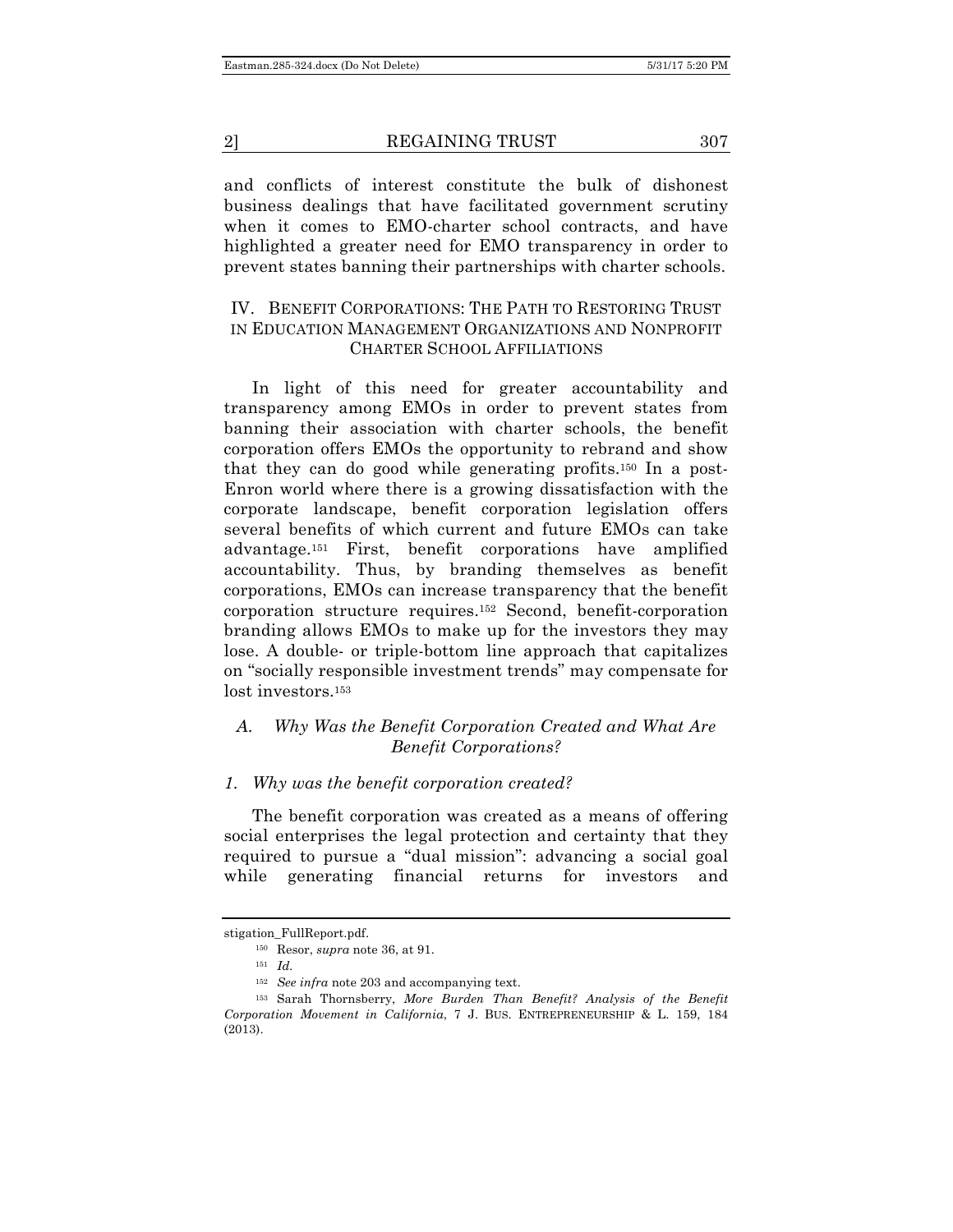shareholders.154 Instead of pursuing a single bottom line, social enterprises sought to pursue a triple bottom line, "pursuing not only economic prosperity, but also environmental quality and social good."155 Before states passed benefit corporation legislation, groups seeking to pursue a public mission generally had two choices of business entity.

The first choice offers social enterprises the opportunity to become traditional for-profit corporations. The corporate form affords businesses certain benefits, such as limited director liability, transferability of stock, and the ability to raise capital easily.156 However, for-profit corporations generally follow the shareholder maximization norm that pervades the for-profit sector, while eschewing decisions that consider other interests at the expense of shareholder profits.157 While the holdings in two famous corporate law cases, *Dodge v. Ford Motor Co*.158 and *eBay Domestic Holdings, Inc. v. Newmark*,159 are commonly understood as *requiring* directors to consider only shareholder profits while prohibiting directors and managers from contemplating other socially beneficial objectives, this interpretation misconstrues the current state of corporate law and the reason behind the shareholder maximization axiom.160 The heart of the Model Benefit Corporation Legislation ("Model

- <sup>157</sup> Resor, *supra* note 36, at 95.
- <sup>158</sup> 170 N.W. 668 (Mich. 1919).
- <sup>159</sup> 16 A.3d 1 (Del. Ch. 2010).

<sup>160</sup> Kevin V. Tu, *Socially Conscious Corporations and Shareholder Profit*, 84 GEO. WASH L. REV 121, 154–55 (2016); *see eBay Domestic Holdings*, 16 A.3d 1 ("When director decisions are reviewed under the business judgment rule, this Court will not question rational judgments about how promoting non-stockholder interests—be it through making a charitable contribution, paying employees higher salaries and benefits, or more general norms like promoting a particular corporate culture ultimately promote stockholder value." What is unclear from this ruling is whether the business judgment rule will protect directors when they promote non-shareholder interests without tying that decision into how promoting non-shareholder values will promote shareholder value. This is the gray area the benefit corporation seeks to resolve by specifically allowing benefit corporations to pursue both a social mission and profit generation.); *see also Dodge*, 170 N.W. 668.

<sup>154</sup> J. William Callison, *Putting New Sheets on a Procrustean Bed: How Benefit Corporations Address Fiduciary Duties, the Dangers Created, and Suggestions for Change*, 2 AM. U. BUS. L. REV. 85, 88–89 (2012). *See* Robert Katz, *The Role of Social Enterprise*, 35 VT. L. REV. 59, 86 (2010) (defining "social enterprise" as an entity having profit-making goals while also embracing the duty to sometimes make decisions that will not maximize profit and sharing some of the social aims of a nonprofit corporation).

<sup>155</sup> Thornsberry, *supra* note 153, at 163.

<sup>156</sup> *See* Stephen G. Christianson, *Liability of a Director to a Corporation for Mismanagement*, 29 AM. JUR. PROOF OF FACTS 3d 133, § 10; DEL. CODE ANN. tit. 8, § 102(b)(7); DEL. CODE ANN. tit. 8, § 151.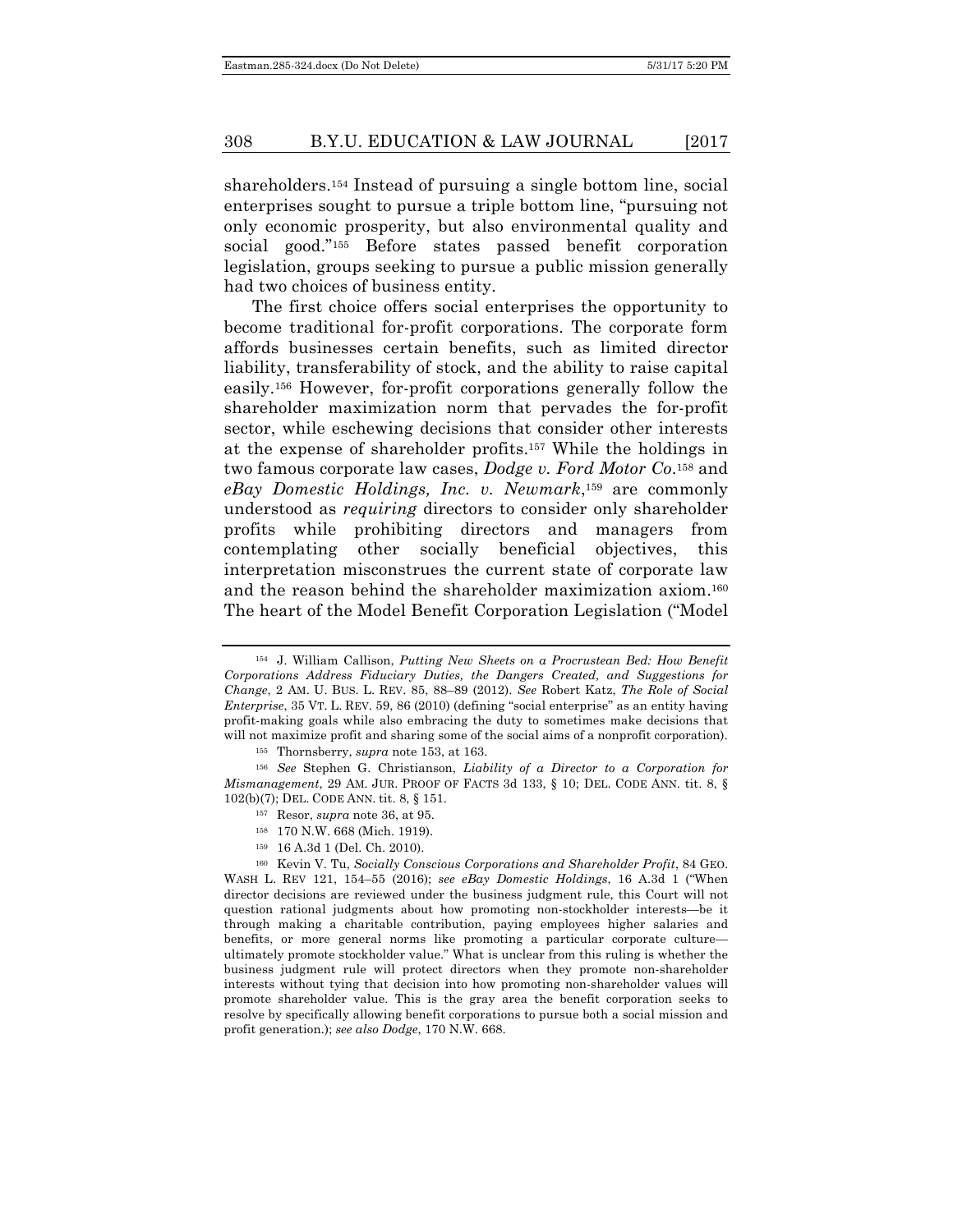Legislation") is premised on the misconception that *Dodge* and *eBay Domestic Holdings* hold that directors *must* maximize the corporation's financial value.161 However, these two cases actually *allow* directors to consider broader stakeholder interests if directors can justify such considerations with any "rational business purpose."162 Although the business judgment rule generally protects directors of for-profit corporations from shareholder and judicial questioning of business decisions that are "rationally connected to shareholder benefit," any decision that lacks this causation could leave directors open to lawsuits.163 As such, the justification for benefit corporations does not stem from a legally enforced shareholder maximization norm that prevents groups from considering the interests of other stakeholders, such as employees, at the expense of shareholder pecuniary interests, because such a prohibition does not exist in corporate law.164 Instead, benefit corporations are justified because of uncertainty surrounding the "interplay between the duty of loyalty and managerial discretion."165

This uncertainty plays out in not knowing how much latitude managers and directors have in making decisions that benefit stakeholders other than shareholders.166 As such, the benefit corporation creates a new corporate form that eliminates legal uncertainties present in for-profit corporations, and not only allows but mandates that managers and directors balance various stakeholder interests when making business decisions.167 One corporate form in particular, the limited liability company ("LLC"), has been a popular choice for social enterprises in lieu of the benefit corporation because it offers structural and organizational flexibility, such as the single taxation available to partnerships combined with

<sup>164</sup> Kyle Westaway, *The Benefit Corporation: An Economic Analysis with Recommendations to Courts, Boards, and Legislatures*, 62 EMORY L.J. 999, 1012 (2013).

<sup>161</sup> MODEL BENEFIT CORP. LEG. § 301 (Apr. 2016).

<sup>162</sup> Tu, *supra* note 160, at 155.

<sup>163</sup> J. William Callison, *Benefit Corporations, Innovation, and Statutory Design*, 26 REGENT U. L. REV. 143, 144–45 (2014); Aronson v. Lewis, 473 A.2d 805, 812 (Del. 1984), overruled on other grounds by Brehm v. Eisner, 746 A.2d 244 (Del. 2000) (The business judgment rule "is a presumption that in making a business decision the directors of a corporation acted on an informed basis, in good faith and in the honest belief that the action taken was in the best interests of the company.").

<sup>165</sup> Tu, *supra* note 160, at 155.

<sup>166</sup> *Id.*

<sup>167</sup> *Id.*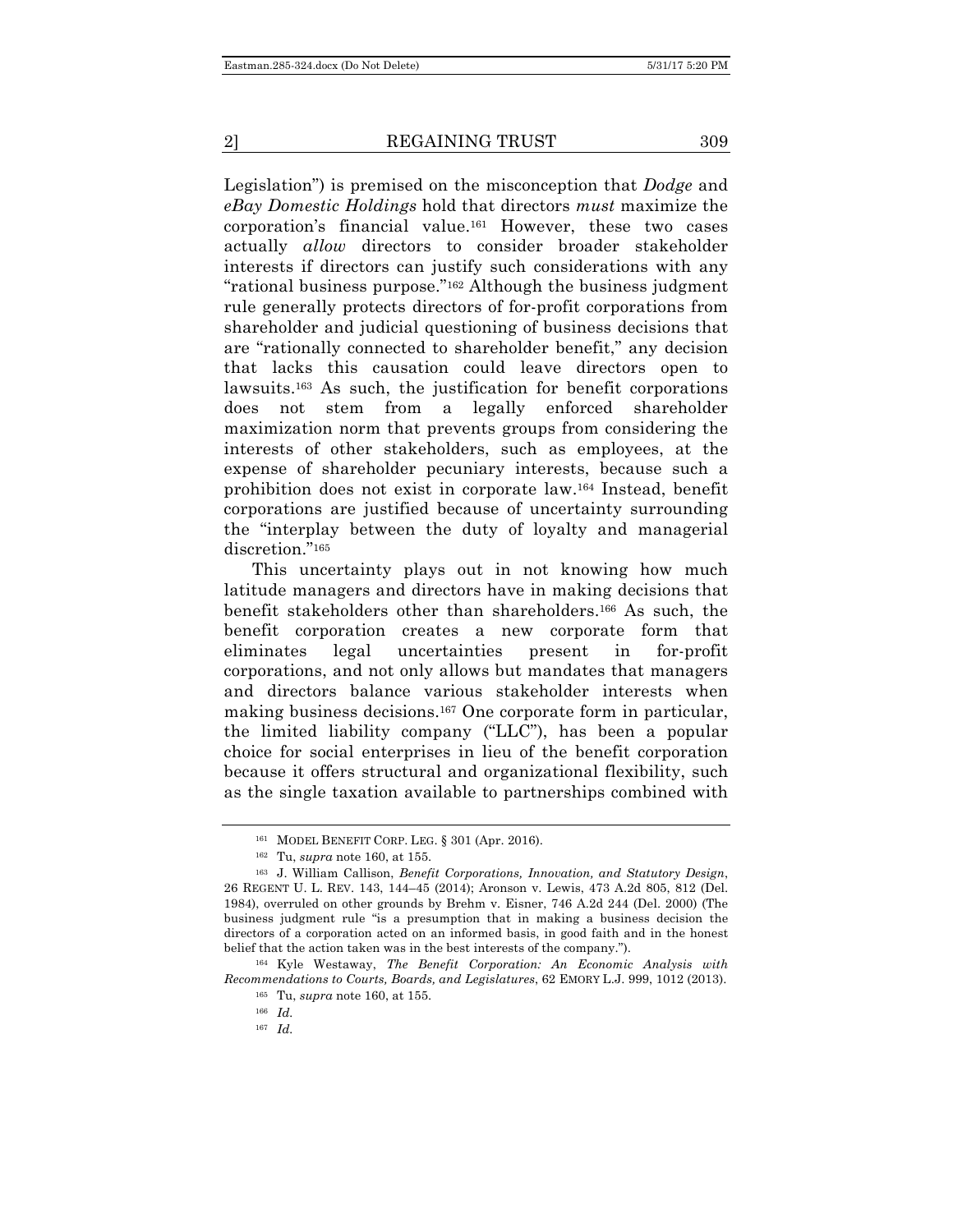the limited liability that a corporation's directors enjoy.168 But LLCs lack an accountability structure that allows shareholders to check that the LLC is advancing the social enterprise's social mission.<sup>169</sup>

A social enterprise could also become a nonprofit corporation. Nonprofit corporations exist to provide "public goods" in situations where contract failure has occurred.170 The nonprofit entity is aligned with a social enterprise's goal of advancing a social good.171 But a social enterprise would not be able to generate profits for shareholders because nonprofits are prohibited from distributing profits, nor can they have shareholders.172 Instead, any earnings that are not paid for "services rendered to the organization . . . must be retained and devoted in their entirety to financing further production of the services that the organization was formed to provide."173 With the advent of the benefit corporation, social enterprises now have a third option: a new type of legal entity that combines the nonprofit corporation's goal of "making the world . . . a better place" with the traditional for-profit corporation's goal of producing profits for shareholders and investors.174

#### *2. What is the benefit corporation?*

In 2010, B Lab, a nonprofit corporation whose mission is "to use the power of business to solve social and environmental problems," promulgated the Model Legislation that allows the formation of benefit corporations as legal corporate entities.175

<sup>168</sup> Anna R. Kimbrell, *Benefit Corporation Legislation: An Opportunity for Kansas to Welcome Social Enterprises*, 62 U. KAN. L. 549, 554 (2013); Thornsberry, *supra* note 153, at 171.

<sup>169</sup> Thornsberry, *supra* note 153, at 171.

<sup>170</sup> JAMES J. FISHMAN ET AL., NONPROFIT ORGANIZATIONS: CASES AND MATERIALS 28–30 (5th ed. 2015) ("Contract failure" occurs in situations where "ordinary contractual devices in themselves do not provide consumers with adequate means for policing the performance of producers. In such situations, the nonprofit form offers consumers the protection of another, broader 'contract'—namely, the organization's commitment, through its nonprofit charter, to devote all of its income to the services it was formed to provide.").

<sup>171</sup> Callison, *supra* note 163, at 145.

<sup>172</sup> FISHMAN, *supra* note 170, at 4.

<sup>173</sup> *Id.*

<sup>174</sup> Mark J. Loewenstein, *Benefit Corporations: A Challenge in Corporate Governance*, 68 BUS. LAW. 1007, 1010 (2013).

<sup>175</sup> *About B Lab*, B CORPORATION, https://www.bcorporation.net/what-are-bcorps/about-b-lab (last visited June 5, 2016) (The B Lab Certification merely indicates that the corporation meets B Lab's standards).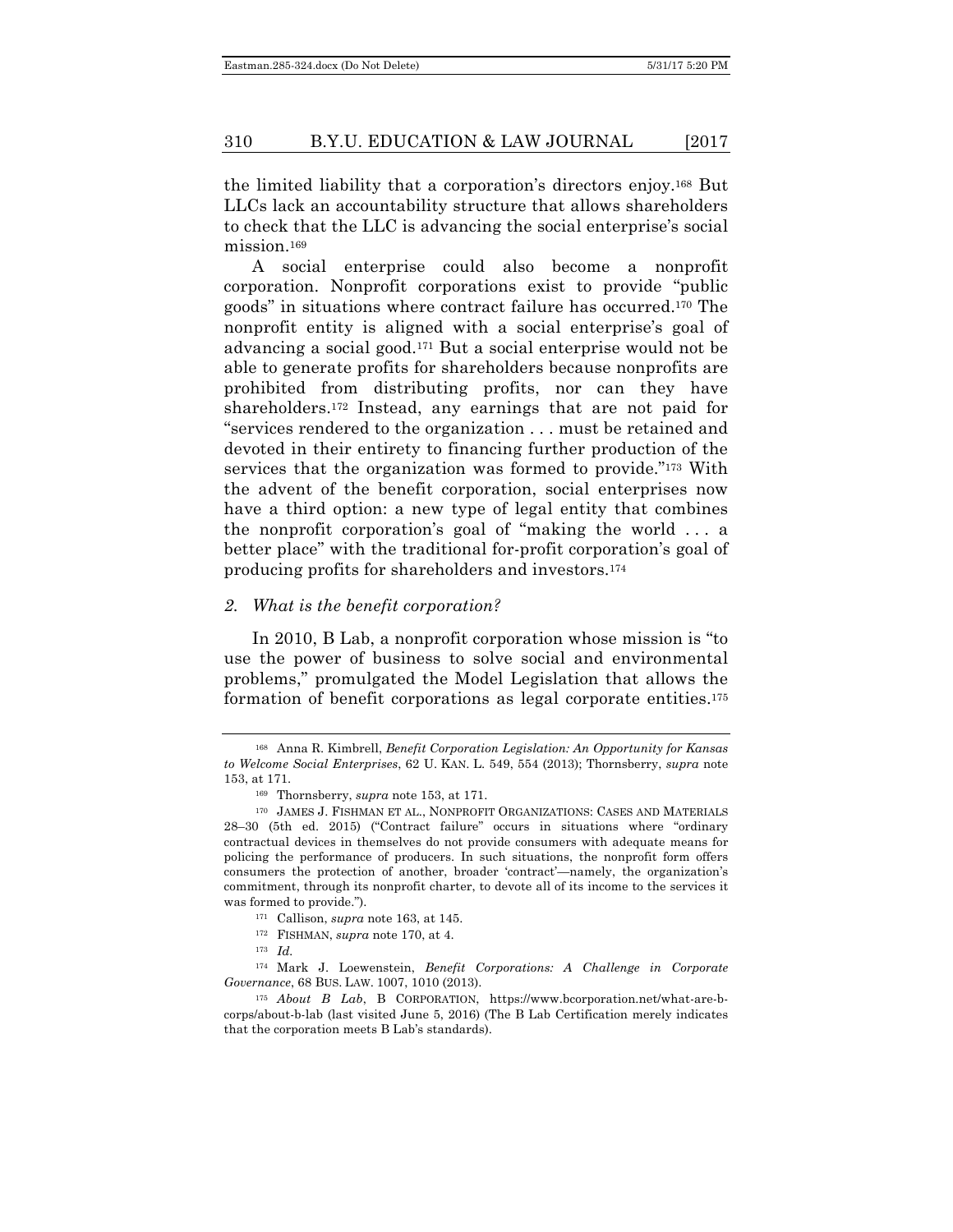Since 2010, thirty-one states have passed benefit corporation legislation largely based on the Model Legislation.176 As of May 2016, approximately 3,188 businesses have incorporated as benefit corporations throughout the thirty-one states that have benefit corporation statutes.177 Benefit corporations should not be confused with B Corps, which are not legal entities.178 B Corp status is awarded to corporations that have passed B Lab's "B Lab Certification" process, which measures the corporation's social and environmental performance, transparency, and legal accountability against B Lab's thirdparty standards.179

Benefit corporations are for-profit corporations "with a stated public benefit" requiring the corporation's managers and directors to balance (i) maximizing shareholder profits, (ii) the best interests of stakeholders materially affected by the corporation's conduct, and (iii) the corporation's stated public benefit.180 The general public benefit that a benefit corporation must consider is defined in the Model Legislation as "[a] material positive impact on society and the environment, taken as a whole, assessed against a third-party standard, from the business and operations of a benefit corporation."181 Although benefit corporation statutes differ between the states, they all share three major obligations:

A benefit corporation: (1) has the corporate purpose to create a material, positive impact on society and the environment; (2) expands fiduciary duty to require consideration of nonfinancial interests; and (3) reports on its overall social and environmental performance as assessed against a

<sup>176</sup> *State by State Status of Legislation*, BENEFIT CORPORATION, http://benefitcorp.net/policymakers/state-by-state-status (last visited June 5, 2016).

<sup>177</sup> *Find a Benefit Corp*, BENEFIT CORPORATION, http://benefitcorp.net/businesses/find-a-benefit-

corp?field\_bcorp\_certified\_value=&state=&title=&submit2=Go&sort\_by=title&sort\_ord er=ASC&op=Go (last visited June 5, 2016).

<sup>178</sup> Matthew J. Dulac, *Sustaining the Sustainable Corporation: Benefit Corporations and the Viability of Going Public*, 104 GEO. L.J. 171, 174 (2015).

<sup>179</sup> *Why B Corps Matter*, B CORPORATION, https://www.bcorporation.net/what-areb-corps/why-b-corps-matter (last visited June 5, 2016).

<sup>180</sup> Dulac, *supra* note 178, at 175; *see* DEL. CODE ANN. tit. 8, §362(a).

<sup>181</sup> MODEL BENEFIT CORP. LEG. § 102. *But see* DEL. CODE ANN. tit. 8, § 362 (2014) (Delaware's "Public Benefit Corporation" differs significantly from the Model Legislation promulgated by B Labs in that Delaware requires corporations to identify in its certificate of incorporation a specific public benefit that it will promote. But Delaware does not require its public benefit corporations to use a third-party standard when creating reports.).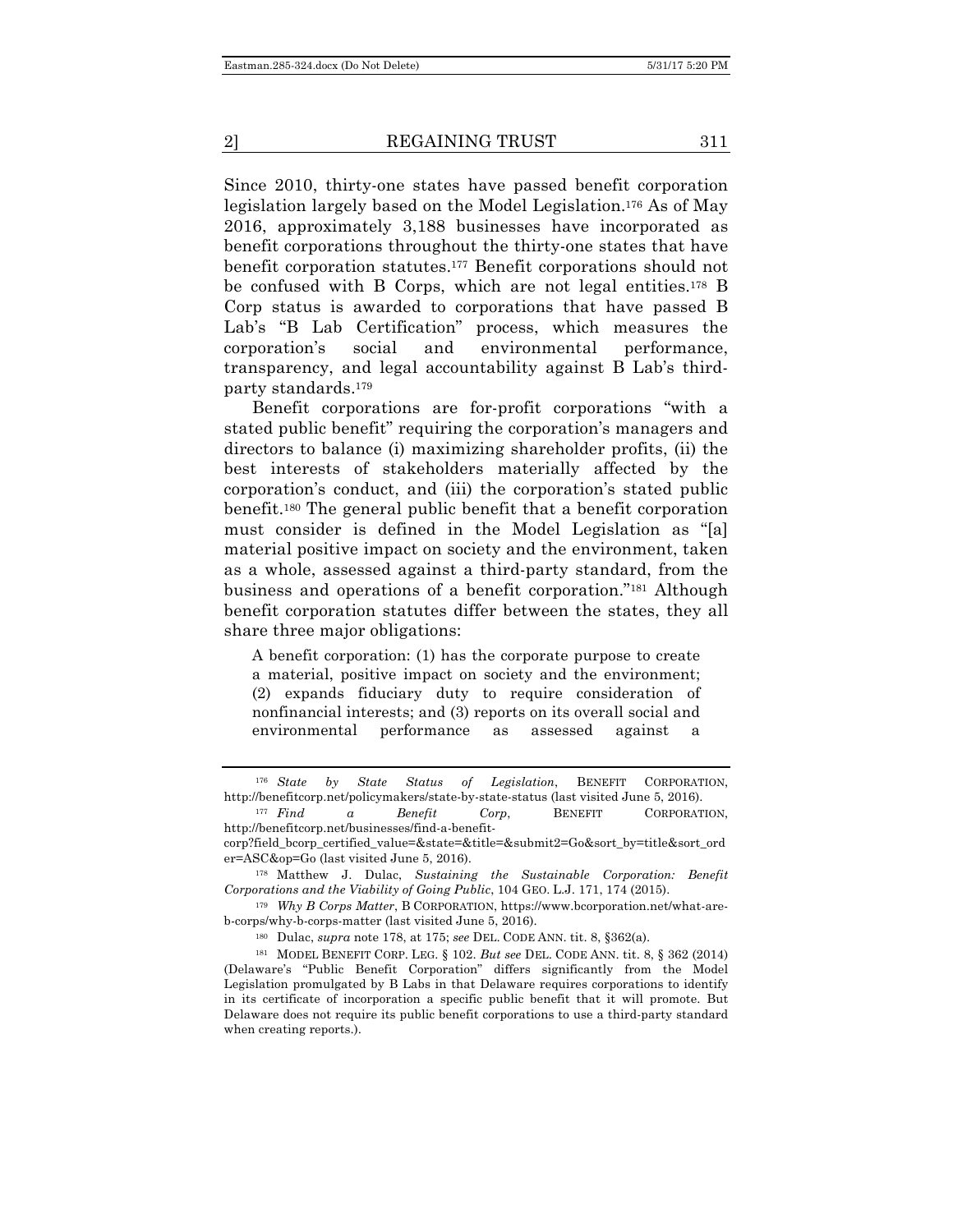comprehensive, credible, independent, and transparent thirdparty standard.182

Benefit corporations therefore differ from traditional forprofit corporations in that benefit corporations are required to consider the impact that their decisions have on society and other stakeholders as well as shareholders.183 Thus, when people invest in benefit corporations, they can obtain stock price gains and dividends, but shareholders acknowledge that producing a public good may reduce profitability.184

Instead of benefit corporation legislation creating a new body of law, the statutes work in tandem with a state's corporate law to allow corporations to form as benefit corporations.185 As such, a state's corporate statutes continue to apply except where the benefit corporation statute specifically displaces general incorporation statutes.186 Some states have tweaked B Lab's Model Legislation when passing their own benefit corporation legislation, but the majority of states closely follow B Lab's Model Legislation.<sup>187</sup> Two states in particular, Delaware and Colorado, have adopted statutes with significant changes to the Model Legislation that set them apart from the majority of states that have adopted statutes closely aligned with the Model Legislation.<sup>188</sup> Despite the changes, Delaware and Colorado seek to institute the same principles underlying the Model Legislation.189 Because many businesses select Delaware as their state of incorporation, this Subpart will first compare the key differences between the Model Legislation and

<sup>185</sup> Hasler, *supra* note 182, at 1286.

<sup>182</sup> Jacob E. Hasler, *Contracting for Good: How Benefit Corporations Empower Investors and Redefine Shareholder Value*, 100 VA. L. REV. 1279, 1286 (2014).

<sup>183</sup> Joseph Karl Grant, *When Making Money and Making a Sustainable and Societal Difference Collide: Will Benefit Corporations Succeed or Fail?*, 46 IND. L. REV. 581 (2013).

<sup>184</sup> Callison, *supra* note 163, at 145.

<sup>186</sup> Lyman Johnson, *Pluralism in Corporate Form: Corporate Law and Benefit Corps*, 25 REGENT U. L. REV. 269, 279 (2013).

<sup>187</sup> *See* Loewenstein, *supra* note 174, at 1013 (For example, New Jersey's benefit corporation statute has a provision that says "If a benefit corporation has not delivered a benefit report to the department for a period of two years, the department may prepare and file a statement that the corporation has forfeited its status as a benefit corporation." This provision does not exist in the Model Legislation.); N.J. STAT. ANN. § 14A:18-11 (West).

<sup>188</sup> Kevin Ercoline, *Beyond Puffery, Providing Shareholder Assurance of Societal Good Will in Crowdfunded Benefit Corporations*, 64 AM. U. L. REV. 169, 189 n.70 (2014). <sup>189</sup> *Id.*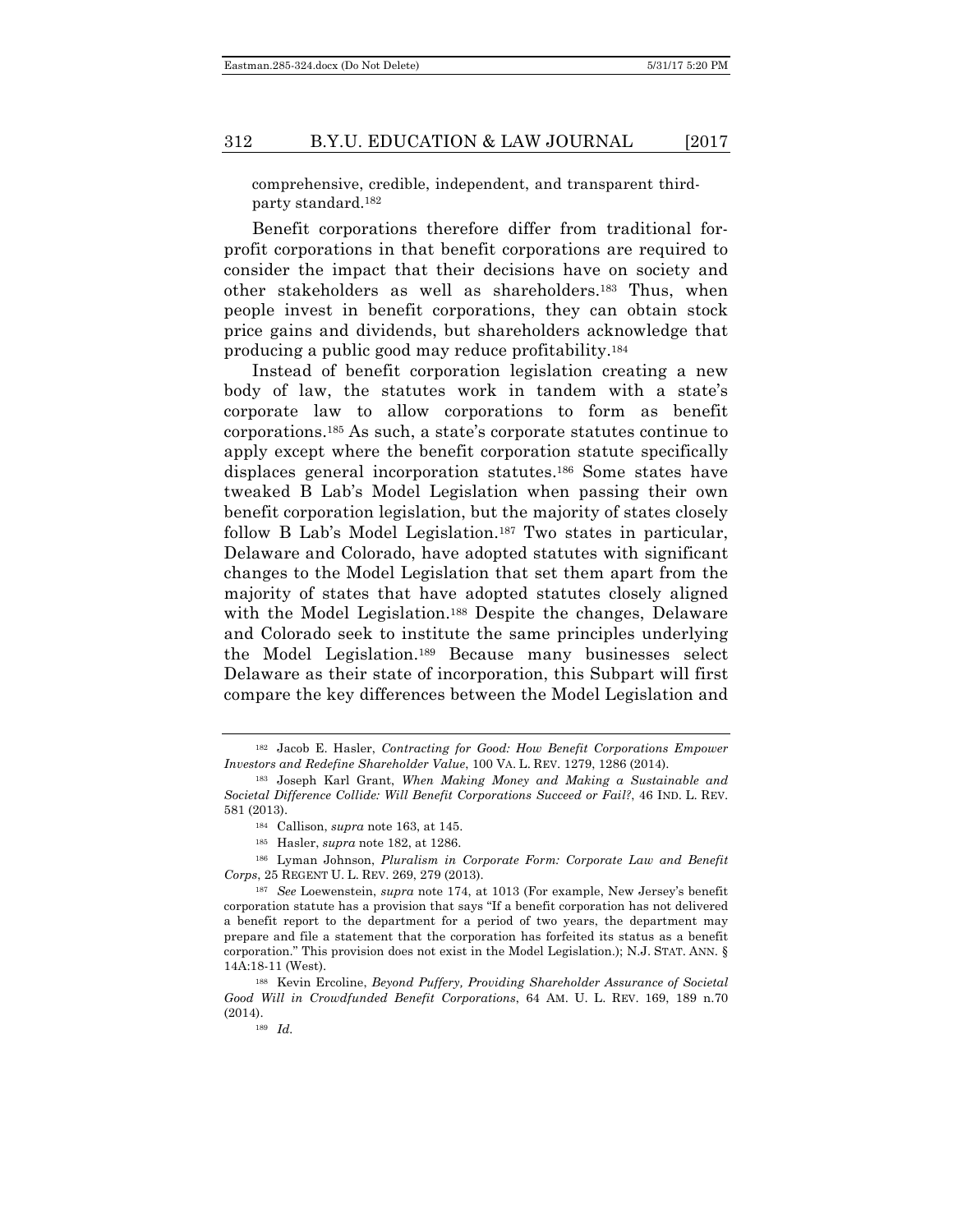Delaware's benefit corporation legislation and suggest which approach EMOs should choose. <sup>190</sup> And then this Subpart will explore why EMOs should become benefit corporations.

# *B. Comparing the Model Benefit Corporation Legislation with Delaware's "Public Benefit Corporation" Statute as a Means of Deciding Which Statute Would Benefit EMOs the Most*

B Labs are the foremost advocates of benefit corporations and they created the Model Legislation to assist states in creating their own benefit corporation statutes. Delaware has enacted its own version of the Model Legislation.191 The two approaches differ in relation to the flexibility they allow corporations, with the Delaware approach being more flexible than the Model Legislation. This Subpart will now provide overviews of the main provisions in each statute, suggest which approach EMOs should adopt, and why EMOs should consider becoming benefit corporations.

# *1. Overview: Elements of the Model Benefit Corporation approach*

A newly formed benefit corporation's articles of incorporation must state that it is a benefit corporation.192 An existing corporation may become a benefit corporation by amending its articles of incorporation to state that it is a benefit corporation, and to be effective, the amendment must be adopted by a "minimum status vote."193 A benefit corporation must create a "general public benefit" in addition to the corporation's purpose under the state's corporate law.194 A "general public benefit" is defined as a "material positive impact on society and the environment, taken as a whole, assessed against a third-party standard, from the business and

<sup>190</sup> Alicia E. Plerhoples, *Delaware Public Benefit Corporations 90 Days Out: Who's Opting In?*, 14. U.C. DAVIS BUS. L.J. 247, 248 (2014).

<sup>191</sup> DEL. CODE ANN. tit. 8, § 362.

<sup>192</sup> MODEL BENEFIT CORP. LEGIS. § 103 (2016).

<sup>193</sup> *Id.* at § 104; *see id.* § 102 (defining "minimum status vote" as requiring the "affirmative vote of the shareholders of each class or series entitled to cast at least twothirds of the votes that all shareholders of the class or series are entitled to cast on the action").

<sup>194</sup> *Id.* at § 201(a).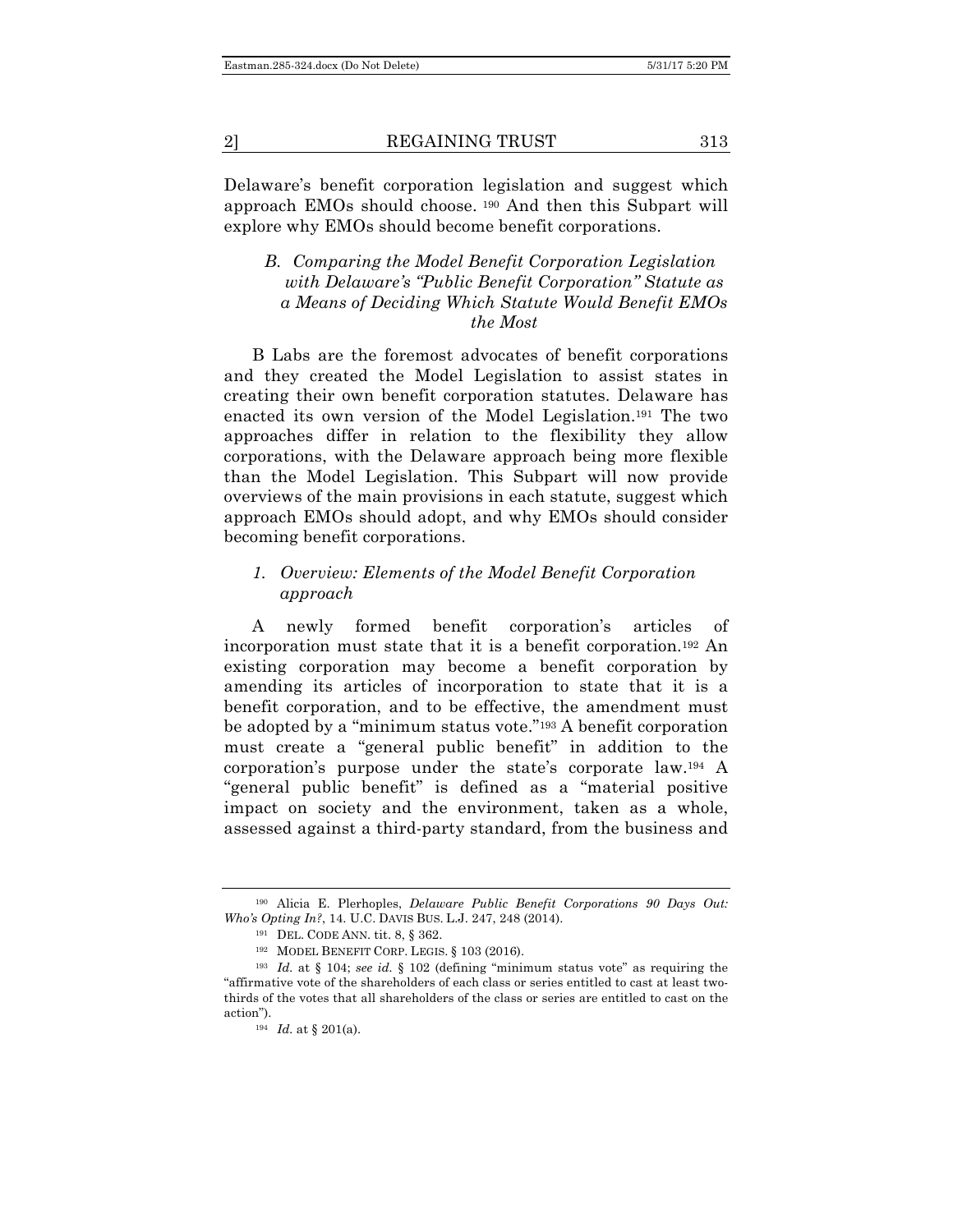operations of a benefit corporation."195 The Model Legislation does not state who is to apply the third-party standard. A benefit corporation may also state a "specific public interest," but this is not a requirement under the Model Legislation.196

The benefit corporation's board of directors must "consider the effects of any action or inaction upon": (i) shareholders, (ii) employees, (iii) customers "as beneficiaries of the general public benefit or a specific public benefit purpose of the benefit corporation," and (iv) societal factors and community, including communities where the benefit corporation's offices, facilities, subsidiaries or its suppliers are located.<sup>197</sup> The Model Legislation does not prioritize any particular interest for directors to consider and there is no guidance on this matter. Further, directors are not liable for monetary damages if the benefit corporation fails to pursue or create a general or specific public benefit, which means that only equitable remedies are available to plaintiffs.198 The business judgment rule protects a director's business decision with respect to considering the interests of the various benefit corporation stakeholders if the director is (i) not interested in the decision's subject, (ii) is informed about the subject of the business judgment, and (iii) "rationally believes" the business judgment is in the benefit corporation's best interests.199

A "benefit enforcement proceeding" is any claim for a benefit corporation's failure to pursue or create general public benefit or specific public benefit purpose in its articles of incorporation, or for violation of statutory obligation, duty, or standard.200 Benefit enforcement proceedings may only be commenced or maintained directly by the benefit corporation or derivatively.201 Further, the only parties who may bring a benefit enforcement proceeding are (i) a person or group that

<sup>197</sup> *Id*. at § 301(a).

- <sup>200</sup> *Id.* at § 102(2).
- <sup>201</sup> *Id.*

<sup>&</sup>lt;sup>195</sup> *Id.* at § 102(a) ("Third party standard" is a "recognized standard for defining, reporting, and assessing corporate social and environmental performance" that is "comprehensive," developed by an entity not controlled by the benefit corporation, "credible," and "transparent.").

<sup>196</sup> *Id.* at § 201(b); *id.* at § 102 (Examples include "providing low-income or underserved individuals or communities with beneficial products or services . . . promoting the arts, sciences, or advancement of knowledge . . . [and] conferring any other particular benefit on society or the environment.").

<sup>198</sup> *Id*. at § 301(c).

<sup>199</sup> *Id.* at § 301(e).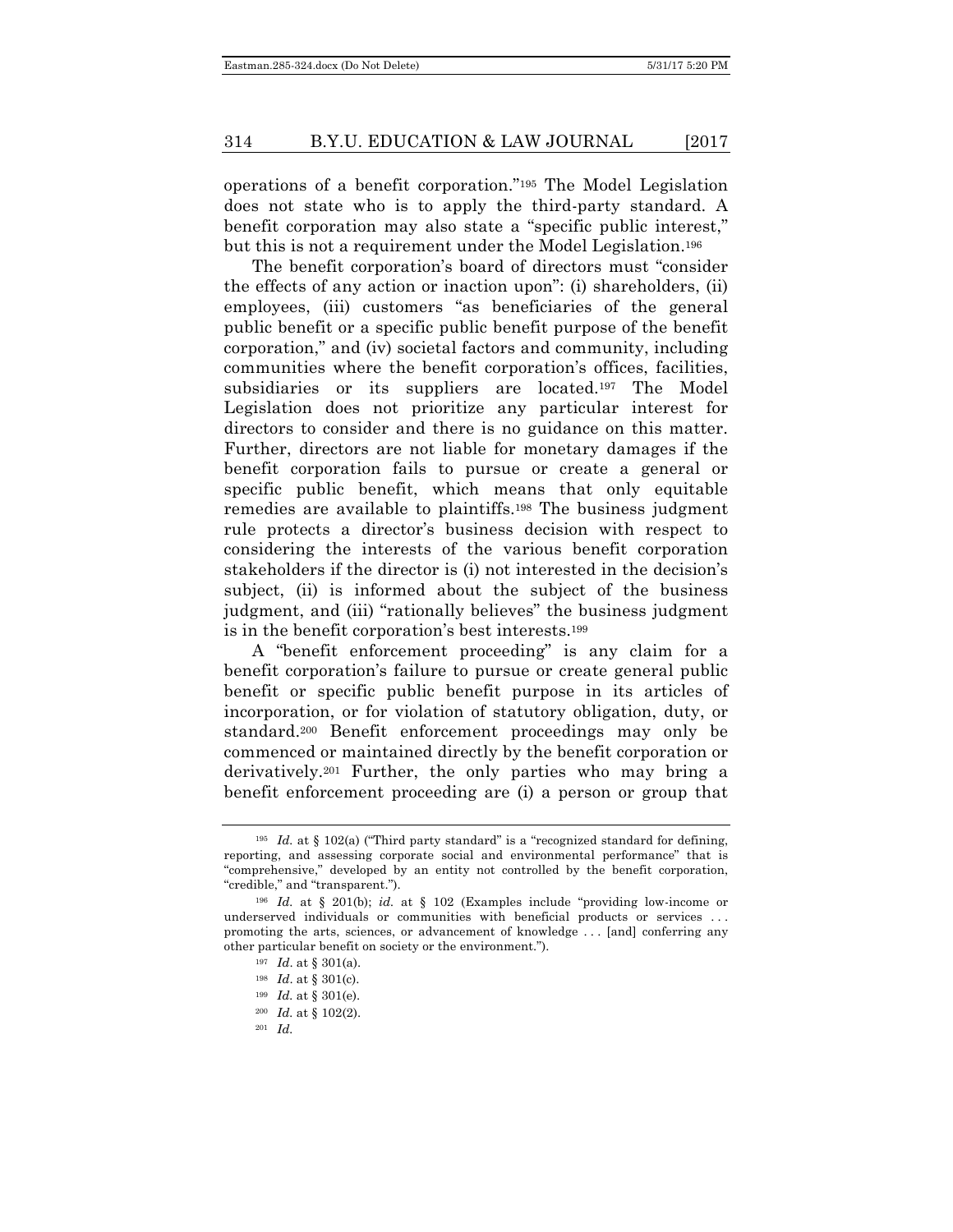owns at least two percent of the total shares outstanding at the time of the omission or act complained of; (ii) a director; (iii) a person or group owning five percent of equity interests in the corporation's parent corporation; or (iv) other persons identified in the articles of incorporation or benefit corporation's bylaws.202 This means that although directors must balance the interests of stakeholders other than shareholders, those stakeholders do not have standing to sue a benefit corporation derivatively for failing to create or pursue public benefits.

Benefit corporations must prepare annual benefit reports that satisfy many requirements, including a narrative description of ways the corporation fulfilled its general public benefit, the extent to which the corporation created the public benefit, and any circumstances that obstructed the creation of the general public benefit.203 The narrative must also include an evaluation of the benefit corporation's overall environmental and social performance against a third-party standard and the compensation paid to each of the corporation's directors.204 The benefit corporation must send the annual report to each shareholder and post the report on the public portion of the corporation's website.205

# *2. The main differences between the Model Legislation and Delaware approaches*

There are two main differences between the Model Legislation and Delaware's statute. Delaware refers to benefit corporations as "public benefit corporations" ("PBCs"). Further, Delaware's PBC statute is far less restrictive than the Model Legislation.206 Instead of mandating that PBCs comply with certain provisions, the Delaware statute clarifies the fiduciary duties of the board of directors by expanding their ability to balance various interests. The Delaware statute then expressly allows PBCs to adopt many of the provisions in the statute, but leaves implementation up to the PBC.207 Delving deeper into

<sup>202</sup> *Id*. at § 301(c).

<sup>203</sup> *Id.* at § 401(a).

<sup>204</sup> MODEL BENEFIT CORP. LEGIS. § 401(a) (2016).

<sup>&</sup>lt;sup>205</sup> *Id.* at § 401(a)-(c).

<sup>206</sup> DEL. CODE ANN. tit. 8, § 362(a)(1) (2015). *See* Plerhoples, *supra* note 190, at 254.

<sup>207</sup> J. Haskell Murray, *Social Enterprise Innovation: Delaware's Public Benefit Corporation Law*, 4 HARV. BUS. L. REV. 345, 352 (2014).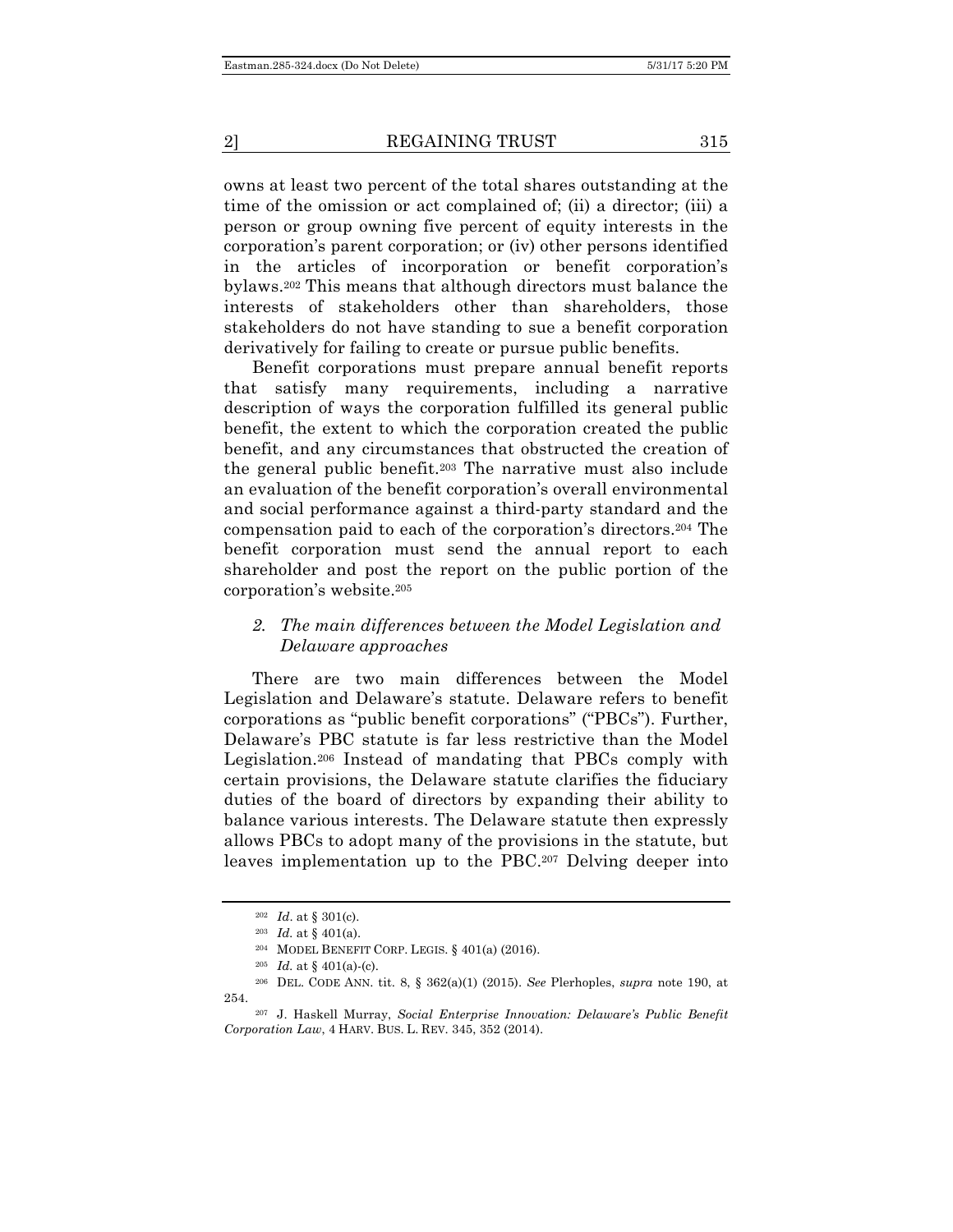Delaware's statute reveals several other significant features that distinguish it from the Model Legislation.

First, Delaware PBCs are required to state a specific public benefit in their charter, and not a general public benefit.208 Requiring PBCs to identify a specific public benefit was intended to "provide focus to the directors . . . and [to give] investors notice of, and some control over, specific public purposes the corporation serves."209

Second, where the Model Legislation requires directors to "consider" the interests of shareholders and beneficiaries of the benefit corporation's public interest, PBCs are required to "*balance* the [1] pecuniary interests of the stockholders, [2] the best interests of those materially affected by the corporation's conduct, and [3] the specific public benefit or public benefits identified in its certificate of incorporation."210 "Balance" is arguably a stronger term and a more burdensome hurdle for directors to overcome than the Model Legislation's use of "consider."211 However, there is vast disagreement over the intended meaning of "consider" and "balance" by their respective authors and what effect the difference between these two terms will have.<sup>212</sup>

Third, PBCs are not required to assess their public benefit using a third-party standard.213 Fourth, Delaware requires PBCs to create a "statement as to the corporation's promotion of the public benefit" once every two years instead of annually.214 Further, PBCs only need to provide the report to shareholders. They are not required to post it on the public portion of their websites.215 The shareholder statement must contain (i) the objectives the directors established to promote a public benefit, (ii) the standards the directors created to

<sup>214</sup> DEL. CODE ANN. tit. 8, § 366(b) (2013) (But the statute allows for PBCs to require themselves to provide statements more frequently).

<sup>208</sup> DEL. CODE ANN. tit. 8, § 362(a)(2) (2015).

<sup>209</sup> Murray, *supra* note 207, at 370 n.153.

<sup>210</sup> DEL. CODE ANN. tit. 8, § 365(a) (2013).

<sup>211</sup> *Id.*

<sup>212</sup> Murray, *supra* note 207, at 355.

<sup>213</sup> Michael A. Hacker, *"Profit, People, Planet" Perverted: Holding Benefit Corporations Accountable to Intended Beneficiaries*, 57 B.C. L. REV. 1747, 1780 (2016) ("Some argue that inclusion of a third-party standard setter negates the possibility of the creation of nominal benefit corporations designed to "cash in on the cachet of being perceived as 'green' when the corporations are not actually creating any public benefits.").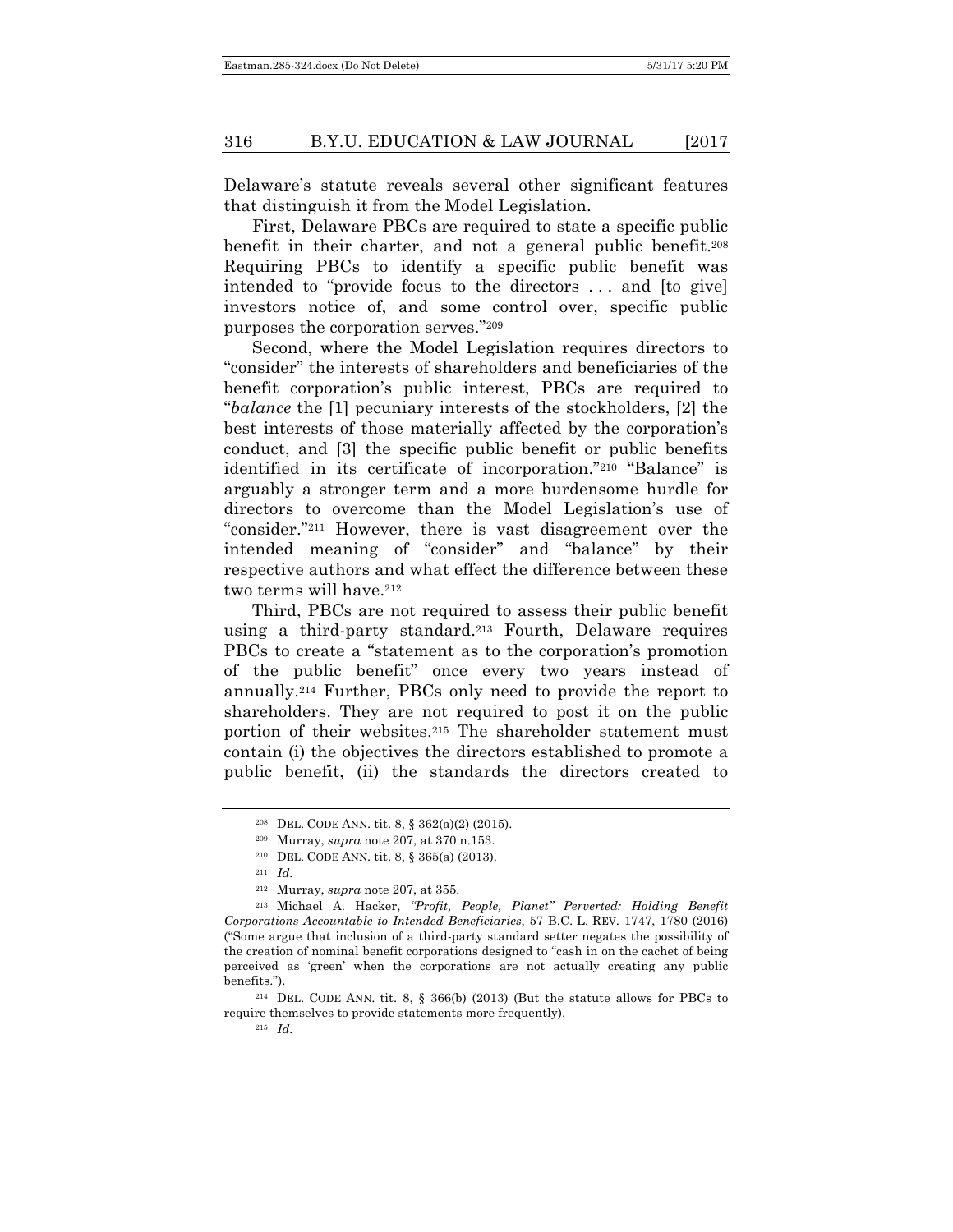measure the corporation's progress in promoting a public benefit, (iii) whether the PBC was objectively successful in promoting a public benefit, and (iv) an assessment of the PBC's success in promoting a public benefit.<sup>216</sup>

Fifth, Delaware's statute does not provide any type of "benefit enforcement proceeding" to compel PBCs to pursue their specific public benefit.217 This omission may imply that a derivative lawsuit is the preferred action against a PBC's directors for failing to pursue a public benefit.<sup>218</sup>

Finally, the Delaware statute explicitly provides protections for directors where directors are assumed to meet their fiduciary duties, and allows for PBCs to have a  $\S$  102(b)(7) exculpation clause "eliminating or limiting the personal liability of a director to the corporation" concerning the directors' good faith obligation.219

# *3. Evaluating the Model Legislation and Delaware approaches, and deciding which approach EMOs should adopt*

Like all legislation, benefit corporation statutes are imperfect. They are also still in their infancy.220 As of May 2016, no plaintiff has brought a lawsuit to force a benefit corporation or PBC to pursue its stated public benefit. There is no case law concerning these new entities. However, in evaluating which approach EMOs should choose, it is important to keep in mind the purpose for which EMOs should become benefit corporations. The primary reason is neither puffery nor to make empty promises about avoiding financial mismanagement. It is to create positive branding that states can rely on when deciding whether to allow EMOs to continue operating. In essence, benefit corporation branding would signal to a state that the EMO is committed to providing charter schools with expertise and economic savings to improve student body education. It would allow the EMO to

<sup>216</sup> *Id.*

<sup>217</sup> *See* Tu, *supra* note 160 and accompanying text.

<sup>218</sup> Plerhoples, *supra* note 190, at 257.

<sup>219</sup> DEL. CODE ANN. tit. 8, § 365(c) (2013).

<sup>220</sup> Sean W. Brownridge, *Canning Plum Organics: The Avant-Garde Campbell Soup Company Acquisition and Delaware Public Benefit Corporations Wandering Revlon-Land*, 39 DEL. J. CORP. L. 703, 711 (2015) Maryland and Vermont were the first states to pass benefit corporation legislation in 2010. *Id.*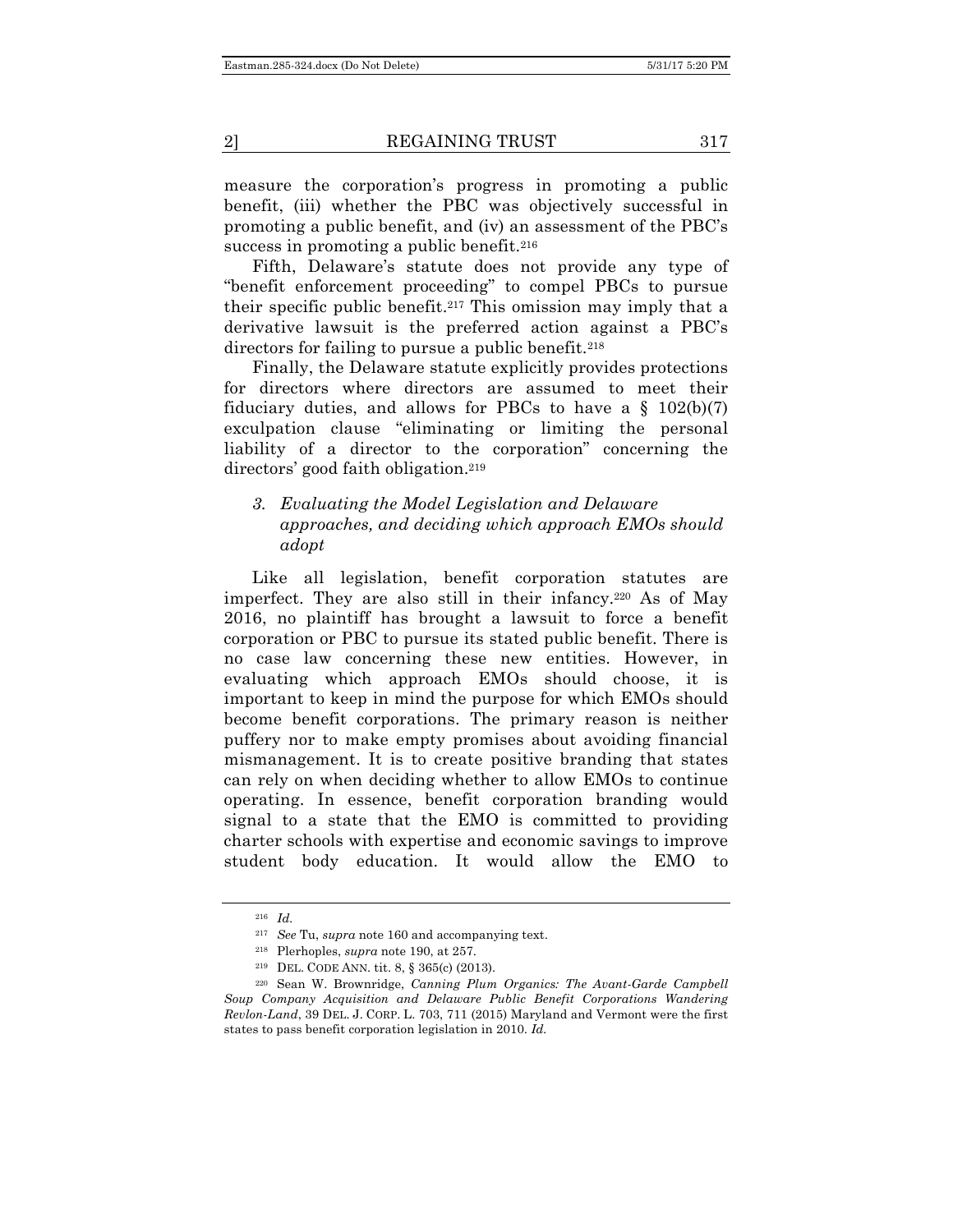acknowledge that it wants to make a profit, while agreeing not to do so to the charter school's financial detriment.

In terms of increasing EMO accountability, the Model Legislation's approach to annual reporting that is posted on the public portion of the benefit corporation's website is more robust than Delaware's biennial requirement. Delaware's approach means that two years pass before shareholders or the state would know whether the PBC had fulfilled its specific public benefit, and this diminishes the increased accountability intent behind the Model Legislation.221 However, the Model Legislation's reporting requirement is not without its weaknesses. The Model Legislation's requirements for annual reports are vague and have resulted in benefit corporations releasing annual reports that are nebulous and seem more like marketing materials than complete, fair evaluations of the benefit corporation's progress.222 The Model Legislation also lacks an effectual enforcement method for corporations that do not follow the reporting requirement.223 As such, the annual report requirement could be improved by requiring benefit corporations to disclose specific information tied to their performance via an effective enforcement method. However, between the two, the Model Legislation's approach sets a higher benchmark for annual reporting, which would benefit EMOs in terms of increasing accountability and effective branding.

The Model Legislation's third-party standard requirement is also a better option with regard to improving EMO accountability to investors and states. Under Delaware's statute, the lack of a third-party standard may lead to directors choosing easy requirements to measure their work against.224 EMOs can increase the states' trust by choosing a reasonable third-party standard for evaluating the corporation's annual report, as the Model Legislation does not specify the type of third-party standard benefit corporations should choose. The mistake that some EMOs may make is choosing a lax third-

<sup>221</sup> Murray, *supra* note 207, at 360–61.

<sup>222</sup> *Id. But see* ANNUAL BENEFIT CORPORATION REPORT, PATAGONIA WORKS (2013), http://www.patagonia.com/pdf/en\_US/bcorp\_annual\_report\_2014.pdf (This is an outstanding forty-three page benefit corporation report that goes into detail on the corporation's progress towards fulfilling their general and specific stated public benefits).

<sup>223</sup> Murray, *supra* note 207, at 360.

<sup>224</sup> Hasler, *supra* note 182, at 1321.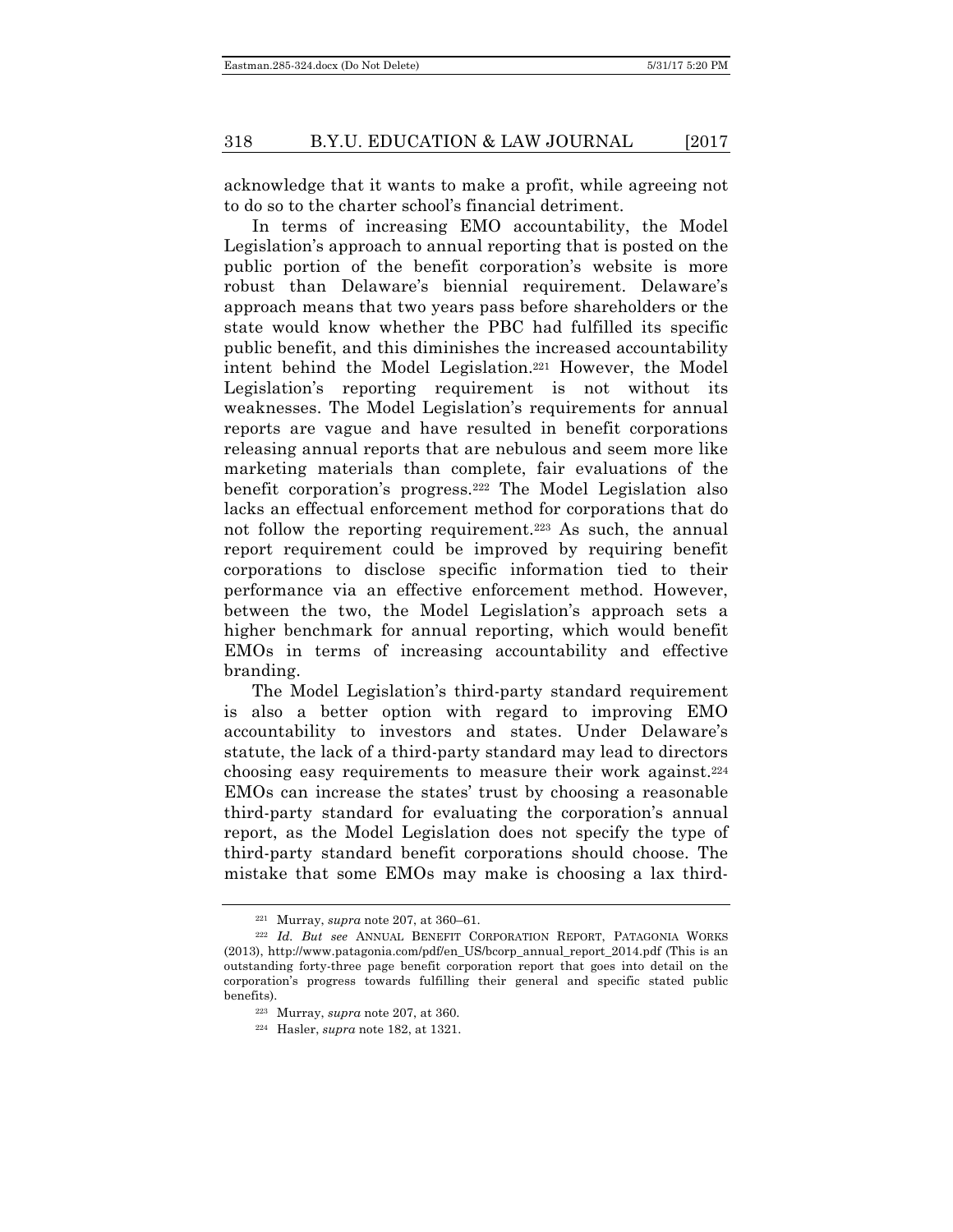party standard. However, this would be detrimental to the branding purpose and would not be advisable.225 Thus the Model Legislation's third-party standard requirement could be improved by setting out some minimum standards put in place by a select few well-established third-party organizations that a benefit corporation would need to consider when choosing a third-party standard to evaluate its annual report against.<sup>226</sup>

Delaware's requirement that PBCs state a specific public benefit is actually more stringent than the Model Legislation's general public benefit requirement. In this regard, Delaware's approach would be more advisable for an EMO.227 By requiring an EMO to focus on a specific public purpose, it is more likely to pursue that purpose. Directors would more easily recognize the EMO's objective, thus improving accountability.228 Even though the specific public purpose provision is not required under the model approach, an EMO benefit corporation in a state that follows the Model Legislation can still specify a specific public benefit that it wants to pursue in conjunction with the mandatory general public benefit.<sup>229</sup>

There are some lingering questions regarding benefit corporation legislation in general that EMOs will want to keep in mind when deciding whether to move forward with becoming benefit corporations. First, there is no case law regarding how a court will assess a benefit corporation's balancing of various stakeholders if a plaintiff brings an enforcement action against the corporation.230 EMOs may find this uncertainty unappealing and they may wait until an enforcement proceeding has gone through a court to see what the court does. Second, the overall lack of enforcement mechanisms other than the vague shareholder enforcement action under the Model Legislation makes it difficult to ensure compliance or to discern further corporate exploitation.<sup>231</sup> Third, the Model Approach

<sup>225</sup> Dana Brakman Reiser, *Theorizing Forms for Social Enterprise*, 62 EMORY L.J. 681, 725 (2013).

<sup>226</sup> Kimbrell, *supra* note 168, at 581.

<sup>227</sup> DEL. CODE ANN. tit. 8, § 365(a) (2013).

<sup>228</sup> J. Haskell Murray, *Choose Your Own Master: Social Enterprise, Certifications, and Benefit Corporation Statutes*, 2 AM. U. BUS. L. REV. 1, 27, 33 (2012).

<sup>&</sup>lt;sup>229</sup> MODEL BENEFIT CORP. LEGIS.  $§$  102 (2016).

<sup>230</sup> Ercoline, *supra* note 188, at 183. (However, "legal scholars commonly agree that the courts will apply the traditional business judgment rule in benefit enforcement proceedings when evaluating the Board of Director's decision-making process.").

<sup>231</sup> Kennan Khatib, *The Harms of the Benefit Corporation*, 65 AM. U. L. REV. 151,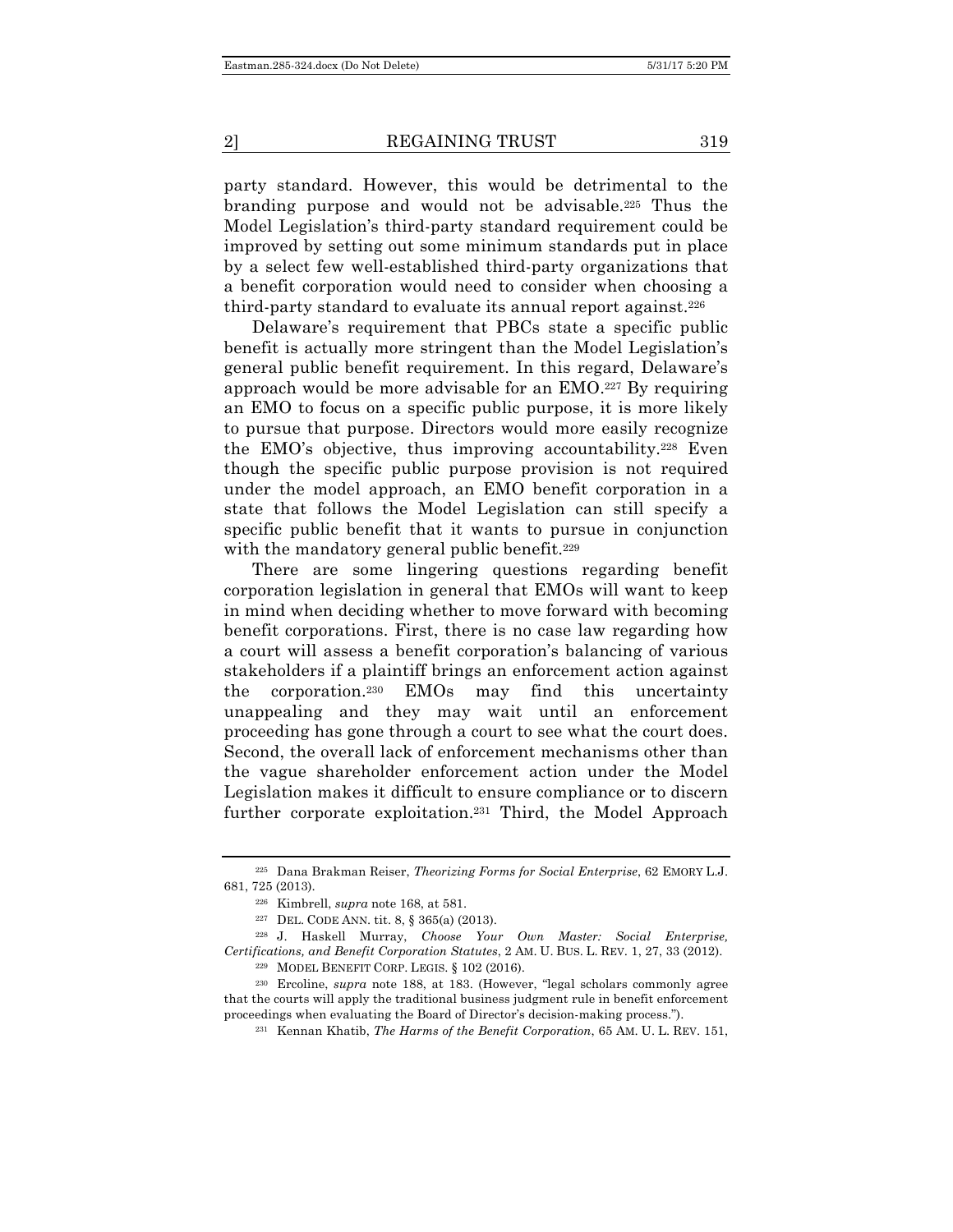requires benefit corporations to consider their impact on society *and* the environment.232 It is unclear how courts will interpret this provision and whether the lack of an equivalent environmental purpose could create a legal issue for a benefit corporation, as would be the case with EMOs.233 It is hard to believe that benefit corporation legislation was intended only for use by businesses whose primary focus is benefitting the environment, thus EMOs could argue that their environmental benefit is having a positive material impact on surrounding communities by improving K–12 education.234 However, it remains to be seen how broadly courts will read the "environment" language.

Finally, stakeholders other than shareholders do not have standing to bring enforcement proceedings.235 This is problematic because the people most likely to be negatively affected by a benefit corporation's decisions are groups like employees and those living in surrounding areas who do not have standing to bring enforcement actions. In the case of EMOs, the groups most affected by an EMO's failure to follow through on its public purpose would be the students and parents as well as charter school operators. However, given the difficulty that a court would have in discerning who constitutes a stakeholder whose interest the benefit corporation must balance, it is understandable that the legislation left enforcement proceedings to shareholders as a discernable group. Shareholders who invest in an EMO benefit corporation likely have the stakeholder's interests at heart. If a shareholder who has standing to bring an enforcement proceeding observes the EMO failing to fulfill its public benefit, he or she can instigate an enforcement proceeding in the interest of the stakeholders.

Overall, it would be in an EMO's best interest to choose a state that follows the Model Legislation more closely than Delaware. It may seem counterintuitive to become a benefit corporation in a state other than Delaware, as most states look

<sup>189 (2015).</sup>

<sup>232</sup> Katherine R. Lofft, *Is A Hybrid Just What the Doctor Ordered? Evaluating the Potential Use of Alternative Company Structures by Healthcare Enterprises*, 25 A.B.A. HEALTH LAW. 9, 12 (2013).

<sup>233</sup> *Id.*

<sup>234</sup> *Id.*

<sup>235</sup> MODEL BENEFIT CORP. LEGIS. § 301(c) (2016).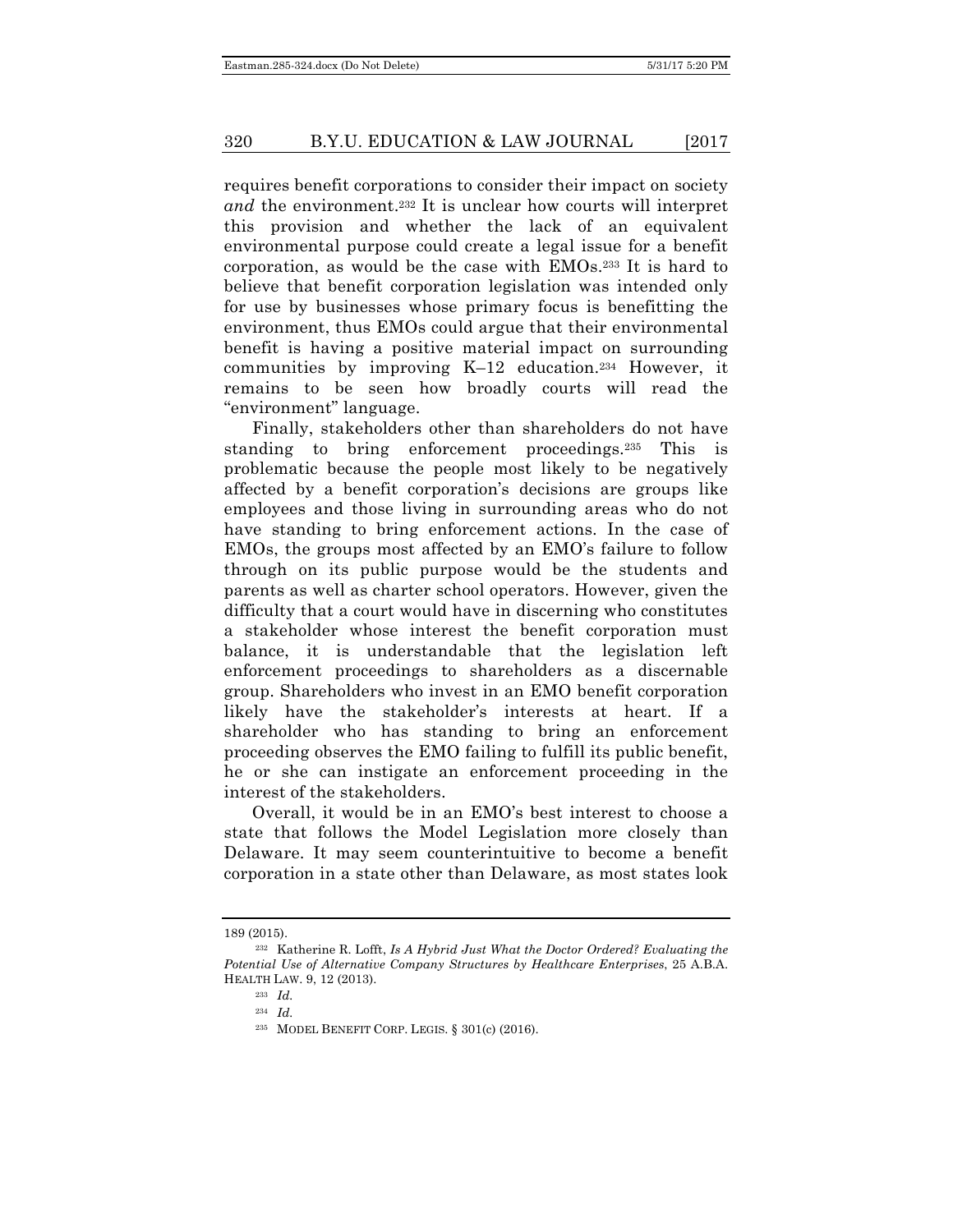to Delaware on corporate law matters.236 However, their lax attitude towards benefit corporation legislation is actually detrimental to the social enterprise movement, as it renders the legislation essentially toothless; many of the requirements that make the Model Legislation powerful are optional under Delaware law.237 If a business, such as an EMO, is trying to send a message via their branding that they are serious about pursuing a social good as well as making profits, then it would be wise for EMOs to consider becoming benefit corporations in a state that follows the Model Legislation more closely than the hands-off Delaware approach.

#### *C. Why Should EMOs Ultimately Choose to be Benefit Corporations?*

EMOs should choose to become benefit corporations primarily for branding purposes in order to regain the trust of state legislatures and to prevent further bans on EMO-charter school partnerships.238 The Model Legislation's benefit enforcement proceeding gives shareholders more power to bring an action for the corporation's failure to consider the interests of various stakeholders.239 Restricting the remedy to an equitable (rather than monetary) one ensures that plaintiffs will begin such proceedings solely to align the director's actions with the corporation's stated public benefit, thus increasing accountability and state trust in EMOs.240 The presence of a third-party standard requirement for assessing the benefit corporation's business decisions would also strengthen the trust between EMOs and states.

EMOs may be concerned that becoming benefit corporations would scare away investors. These fears are likely unfounded. Investing in social enterprises, known as "impact investing," is

- <sup>237</sup> *See supra* note 206 and accompanying text.
- <sup>238</sup> Murray, *supra* note 228, at 44.
- <sup>239</sup> MODEL BENEFIT CORP. LEGIS. § 301 (2016).
- <sup>240</sup> Thornsberry, *supra* note 153, at 180–81.

<sup>236</sup> Curtis Alva, *Delaware and the Market for Corporate Charters: History and Agency*, 15 DEL. J. CORP. L. 885, 889 (1990) ("Because of Delaware's market dominance, the General Corporation Law of Delaware controls the internal affairs of thousands of corporations, including more than half of the 500 largest industrial firms in the United States."); Mohsen Manesh, *Delaware and the Market for LLC Law: A Theory of Contractibility and Legal Indeterminacy*, 52 B.C. L. REV. 189, 195 (2011) ("In the competition for corporate charters, Delaware has since the beginning of the twentieth century stood alone as the decisive winner.").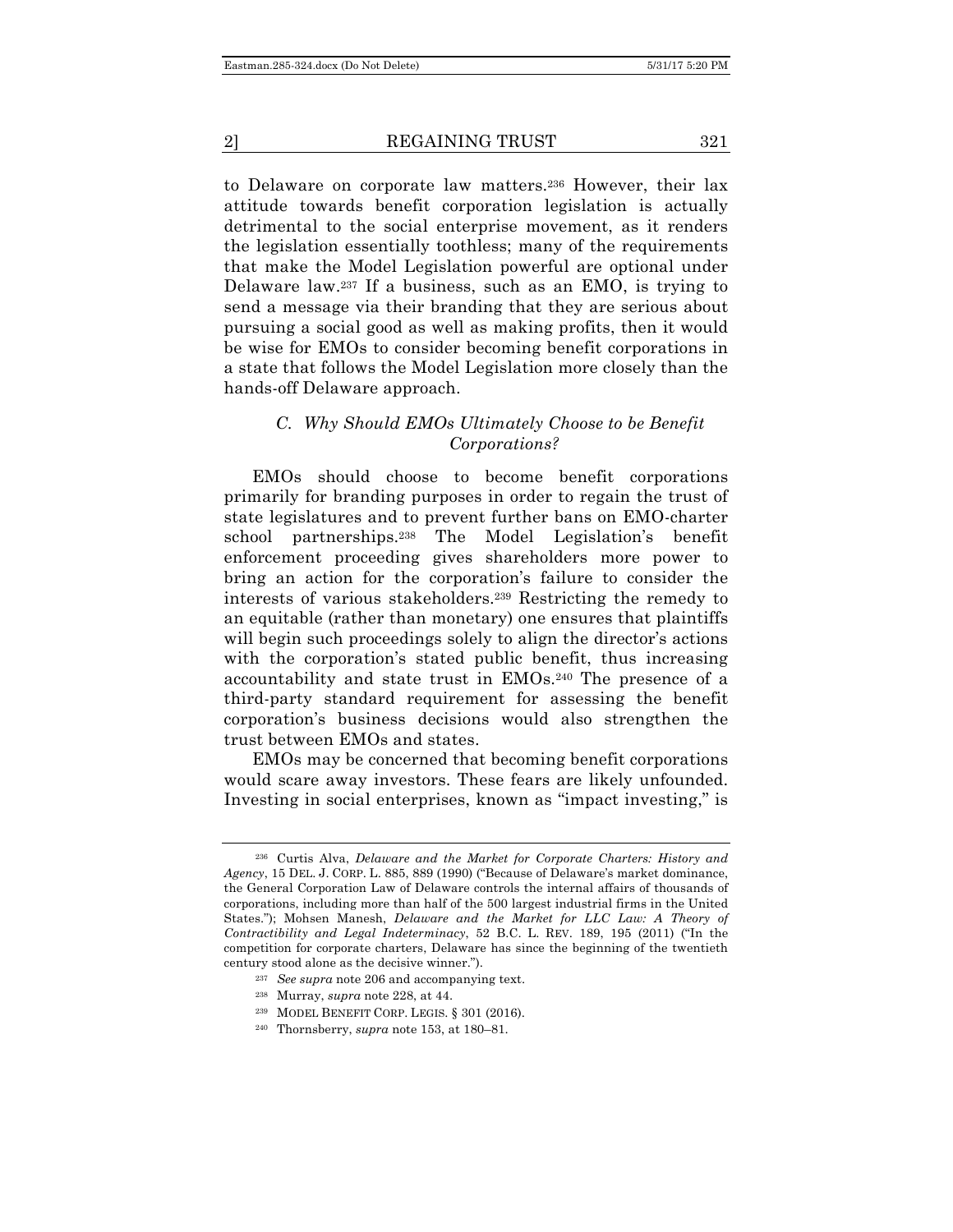becoming a more frequent occurrence.241 In a J.P. Morgan study examining social enterprise investing, researchers found that impact investing offers potential over the next ten years for invested capital of between \$400 billion and \$1 trillion with profits of \$183 billion to \$667 billion.<sup>242</sup> From 2010 to 2012, sustainable and responsible investing had a growth rate of over 22%, and this growth has continued.243 Generating positive change motivates investors who invest capital in social enterprises.244 Those same investors reject the "binary" approach that their investments can either maximize their return or maximize a social impact.245 Social enterprise investing is poised to become a common sector of a diversified portfolio, allowing people to make "feel good" investments without worrying that they have to give up substantial profits to do so.246 Further, customers are expressing a greater interest in services from corporations that take into account their societal and environmental impacts. Consumer surveys show 58% of American consumers are more likely to purchase products from a socially conscientious company.247 Thus given the recent trend in social impact investing, EMOs will likely not have too much trouble finding investors or charter schools as customers.

EMOs branding themselves as benefit corporations would also have the positive effect of attracting charter schools with whom EMOs can contract, as they are more likely to trust EMOs whose stated purpose is to advance charter school goals when they are shopping around for a business to partner with.248 If an EMO can attract enough charter schools through benefit corporation branding, then the EMO will be able to scale its model and attract investors who are interested in

<sup>241</sup> NICK O'DONOHOE, J.P. MORGAN, IMPACT INVESTMENTS: AN EMERGING ASSET CLASS 1,  $\frac{7}{2010}$ ,  $\frac{2010}{2010}$ ,

https://thegiin.org/assets/documents/Impact%20Investments%20an%20Emerging%20A sset%20Class2.pdf ("Impact investments are investments intended to create positive impact beyond financial return.").

<sup>242</sup> *Id.* at 6.

<sup>243</sup> *Id.*

<sup>244</sup> Deborah J. Walker, *Please Welcome the Minnesota Public Benefit Corporation*, 11 U. ST. THOMAS L.J. 151, 180 (2013).

<sup>245</sup> *Id.*

<sup>246</sup> *Id.*

<sup>247</sup> *Id.* at 153.

<sup>248</sup> Hasler, *supra* note 182, at 1321–22.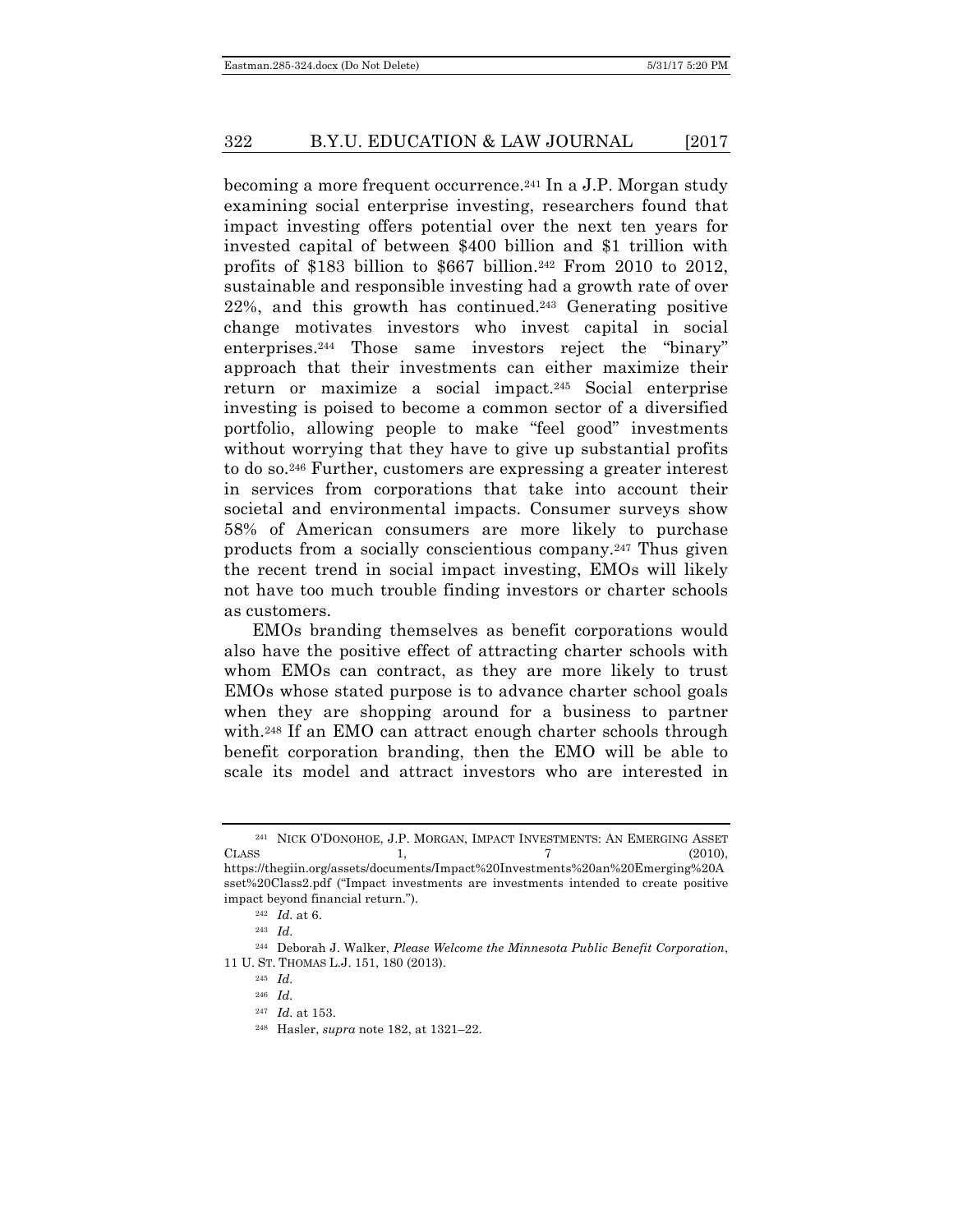double- or triple-bottom line investments.249

#### V. CONCLUSION

Contrary to Gordon Gekko's speech in *Wall Street*, greed is not the way forward for EMOs. Several financial events over the past decade have left Americans dissatisfied with the current state of corporations—most notably, the 2008 subprime mortgage crisis.250 Now, consumers and investors are becoming more cognizant of the businesses that they choose to support.251 It is wishful thinking to believe that, left to their own devices, all EMOs can operate without misusing public funding. Repeated instances of financial mismanagement by EMOs have shown that some EMOs cannot act in a socially responsible manner. In a bid for survival, EMOs will need to choose between two alternatives. They can continue to operate under their current business model, and risk that a few dishonest EMOs will justify states banning all EMOs from partnering with nonprofit charter schools or risk that the states will institute onerous regulations that result in EMOs no longer being able to operate in those states.<sup>252</sup> Such responses will result in a huge loss in EMO profits.

The second alternative is benefit-corporation branding. By choosing to become benefit corporations, EMOs that truly want to pursue the dual purpose of improving charter school education and profiting at the same time can separate themselves from those EMOs that exist to increase their profits at the expense of charter schools. If they do, states may be less likely to react to the few disingenuous EMOs with a state-wide ban on EMOs.

EMO greed can and has caused entire states to ban EMOs.

<sup>249</sup> *Id.*; Thornsberry, *supra* note 153, at 185.

<sup>250</sup> Brett J. Travers, *Why Reinvent the Wheel?—Protecting Consumers in the Wake of the Subprime Mortgage Meltdown without the Consumer Financial Protection Bureau*, 55 ST. LOUIS U. L.J. 457 (2010).

<sup>251</sup> Thornsberry, *supra* note 153, at 188.

<sup>252</sup> *See* Dixon, *supra* note 141; *see also* MASS. GEN. LAWS ANN. ch. 71, § 89 (West 2014) (requiring an exhaustive list of requirements a charter school must meet in order for the Massachusetts Board of Education to approve an EMO-charter school contract). The requirements include: charter applicants explaining how they chose the EMO and vetted it, as well as providing evidence that the EMO has a record of positive academic success with charter schools. As a result of these stringent requirements, there are only two EMOs in Massachusetts, and they manage only two of the sixty-two charter schools in the state. *Id.*